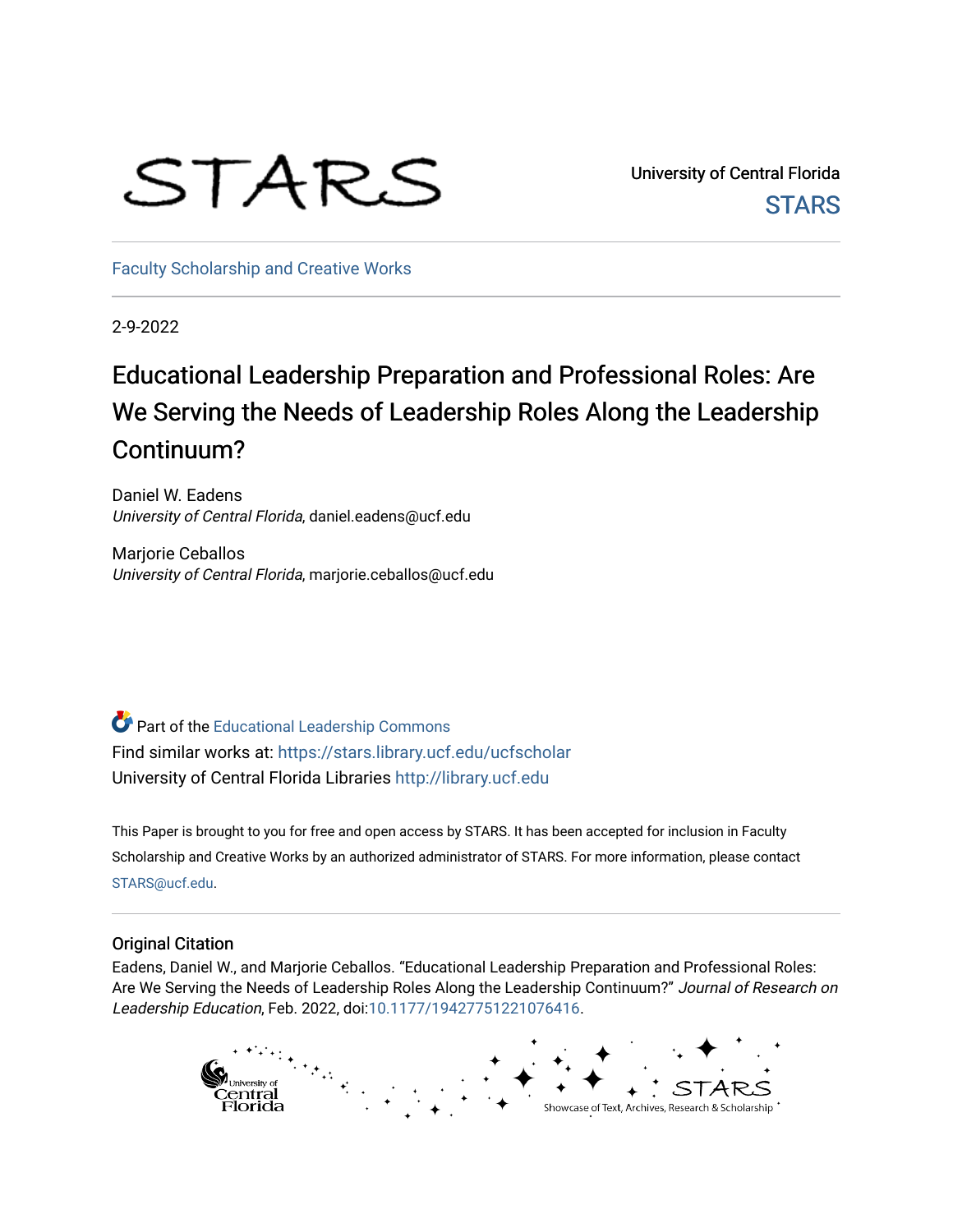

**Original Research Article** 

**Educational Leadership Preparation and Professional Roles: Are We Serving** the Needs of Leadership **Roles Along the Leadership** Continuum?

Journal of Research on Leadership Education  $1 - 24$ © The University Council for **Educational Administration 2022** Article reuse guidelines: sagepub.com/journals-permissions DOI: 10.1177/19427751221076416 journals.sagepub.com/home/jrl



Daniel W. Eadens<sup>1</sup><sup>D</sup> and Marjorie Ceballos<sup>1</sup>

**Preprint below:**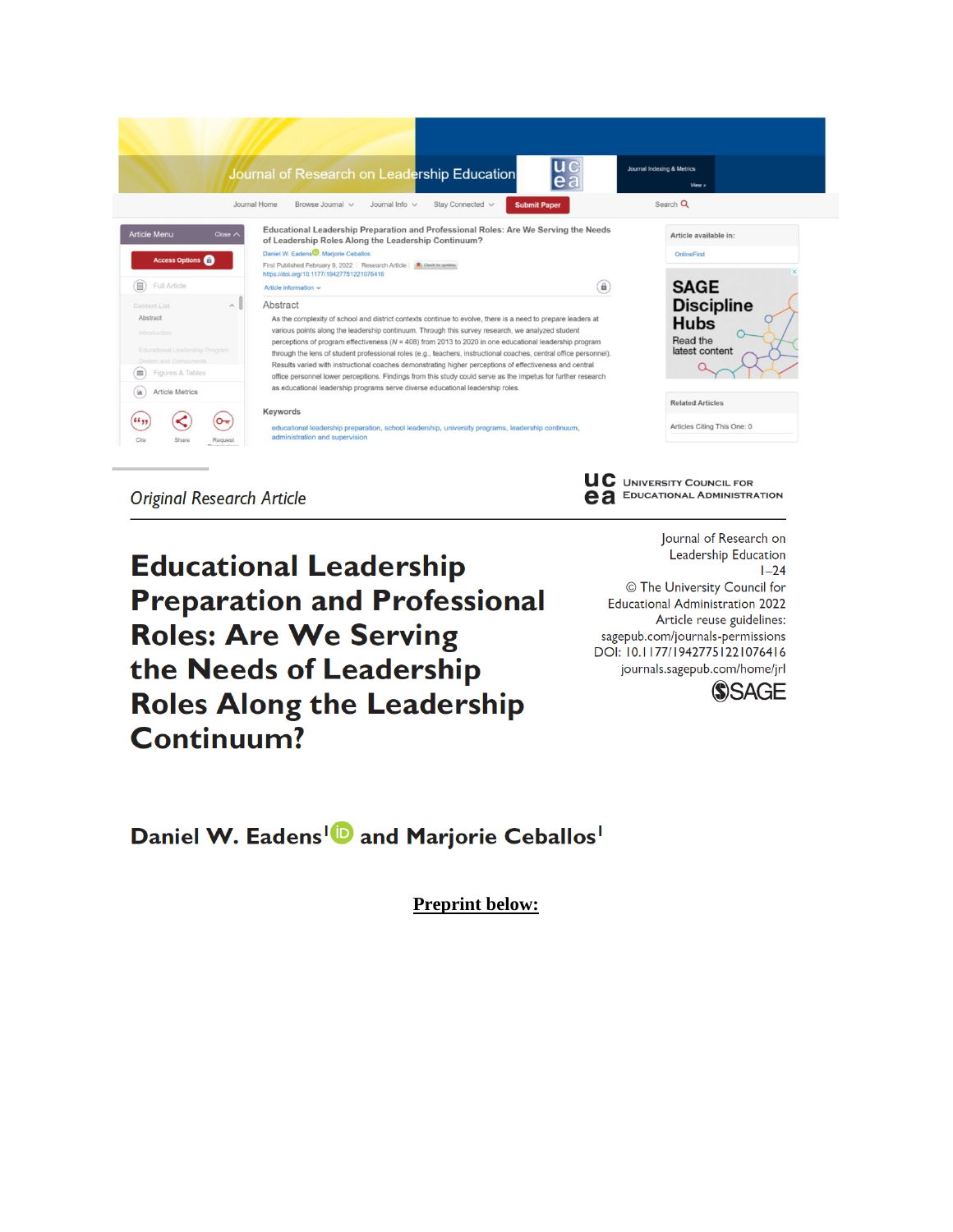# **Educational Leadership Preparation and Professional Roles: Are We Serving the Needs of Leadership Roles Along the Leadership Continuum?**

#### Abstract

As the complexity of school and district contexts continue to evolve, there is a need to prepare leaders at various points along the leadership continuum. Through this survey research, we analyzed student perceptions of program effectiveness (*N =* 408) from 2013 to 2020 in one educational leadership program through the lens of student professional roles (e.g., teachers, instructional coaches, central office personnel). Results varied with instructional coaches demonstrating higher perceptions of effectiveness and central office personnel lower perceptions. Findings from this study could serve as the impetus for further research as educational leadership programs serve diverse educational leadership roles.

*Keywords*: educational leadership preparation, school leadership, university programs, leadership continuum, administration and supervision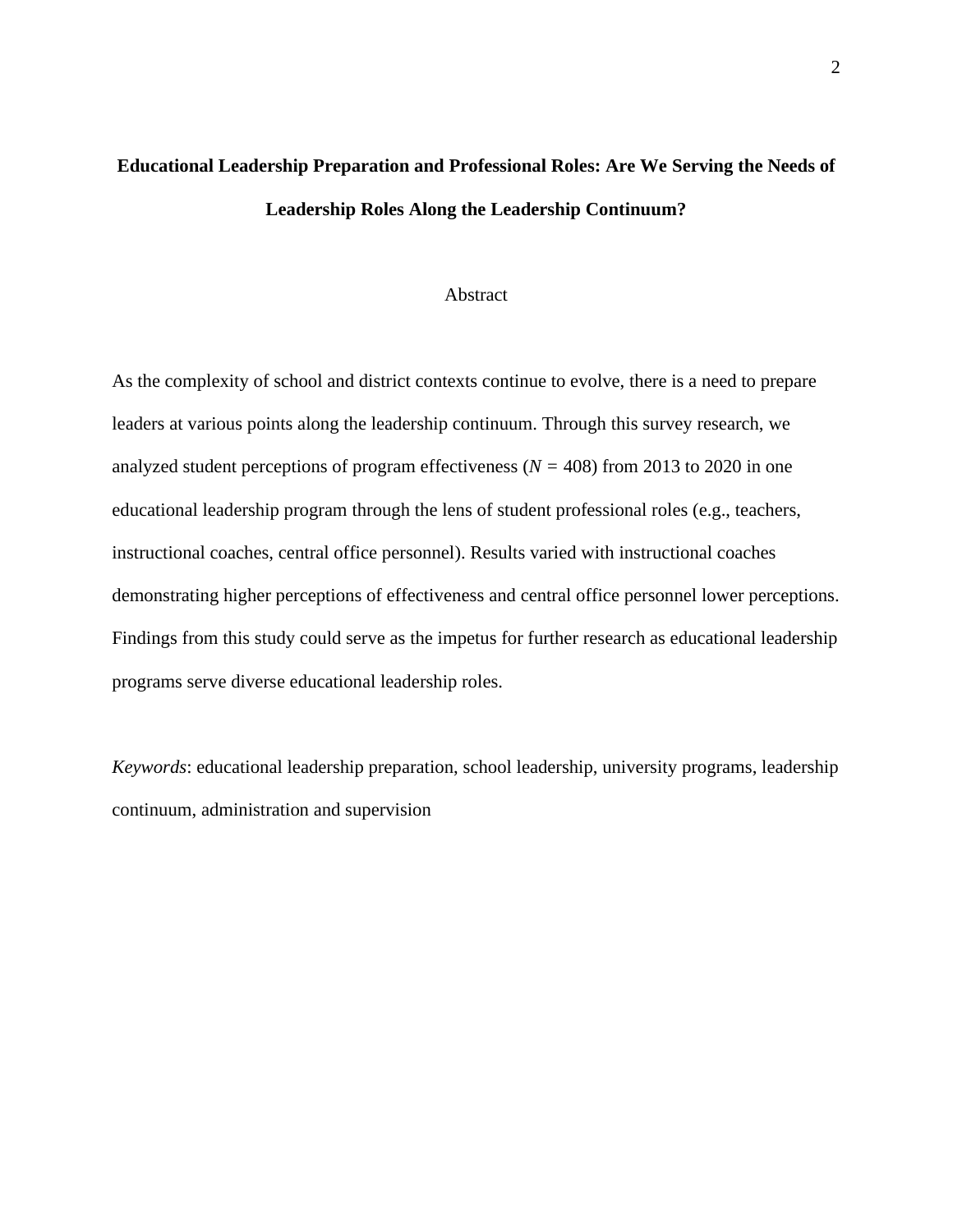#### **Introduction**

Improving educational outcomes for students was the impetus for crafting of federal legislation since the publication of *A Nation at Risk* in 1983. Since this landmark report, the No Child Left Behind (NCLB) Act 0f 2001, Race to the Top Fund (RTT) of 2012, and, most recently, the Every Student Succeeds Act (ESSA) of 2015 attempted to address student outcomes by prompting states to engage in comprehensive educational reform. In response to various factors, including federal and state educational demands, the adoption of new national professional standards for principals, and research on principals' impact on student outcomes, various states have engaged in school leadership improvement efforts (Riley & Meredith, 2017).

Educational leadership preparation programs occupy a critical space in overall school leader improvement efforts because programs are tasked with preparing future cadres of leaders to produce positive outcomes. Hattie (2009) found that after teachers, school leaders were the most important factor impacting student achievement. School leaders should be steeped in instructional leadership, school culture leadership, and change leadership to lead successful school improvement efforts and/or reforms (Dolph, 2017). Through instructional leadership practices, school leaders contribute to enhanced student outcomes by supporting and advancing instruction (Dolph, 2017; Nettles & Herrington, 2007). To establish a trusting school culture that leads to school improvement, skilled school leaders participate in professional learning with teachers, seek to understand teachers' strengths leveraging them, and possess effective communication skills (Hollingworth et al., 2018). Finally, to be effective change agents for school improvement, successful school leaders practice distributed leadership to build "ownership and consensus" as improvements are planned for and implemented (Dolph, 2017, p. 382). Given the range of skills and competencies needed of school leaders, researchers examined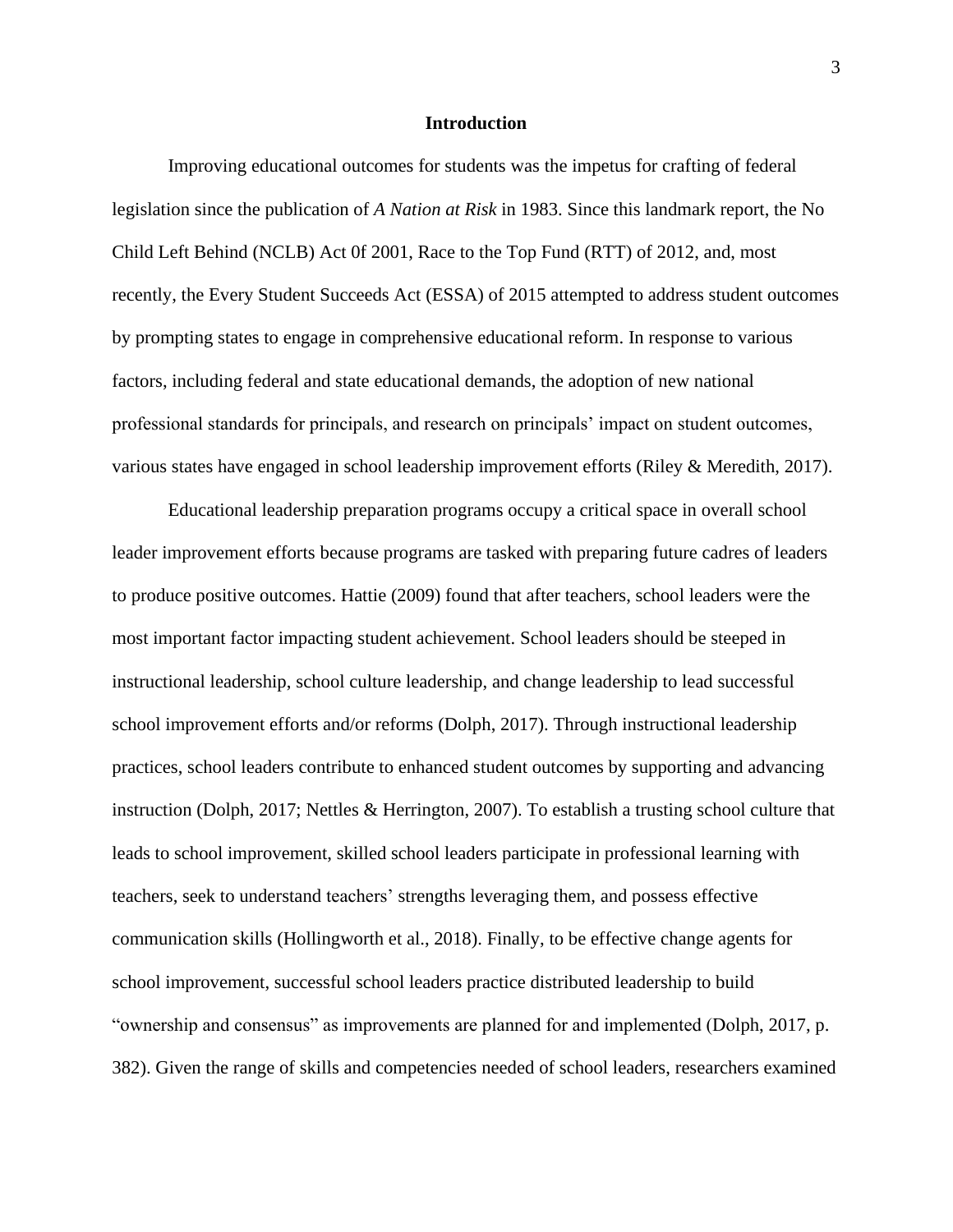school leadership preparation, investigating program structure, program effectiveness, satisfaction, and impact (Anderson, 2018; Bogler & Nir, 2015; Cosner, 2019; Grissom et al., 2019; Ingle et al., 2018; Mullen & Eadens, 2018; Ni, Hollingworth et al., 2017; Ni et al., 2019; Orphanos & Orr, 2014; Orr, 2011; Orr et al., 2018; Orr & Orphanos, 2011; Perrone & Tucker, 2019). Through analyses of these factors, researchers underscored program components in need of enhancement to improve the quality of educational leadership programs to better prepare future school leaders.

In light of these findings and with a focus on improving educational leadership program quality, we sought to build on previous research through the examination of overall student perceptions and by investigating student perceptions of program effectiveness based on students' professional roles in one educational leadership program. As we know, school leaders exist along a leadership continuum, ranging from roles in quasi-leadership (i.e., teacher leaders, academic deans, instructional coaches, etc.) to individuals in traditional leadership roles (i.e., school principals, assistant principals, central office [school district] leaders, etc.). These roles operate along the school leadership continuum because individuals operating in leadership capacities "provide direction and exert influence in order to achieve the school's goals" (Leithwood & Riehl, 2003, p. 2). School goals encompassing educational reform efforts (i.e., instructional improvements) to advance student learning hinge upon the leadership skills of those in traditional leadership roles and leadership from teachers and instructional coaches. Robinson et al. (2008), for example, found that principal competencies related to instructional leadership contributed to student learning. Further, Hopkins et al. (2013) found that teacher leaders were instrumental in instructional improvements at their school sites and across school sites. Similarly, Woulfin (2018) found that instructional coaches were a key component of a school district's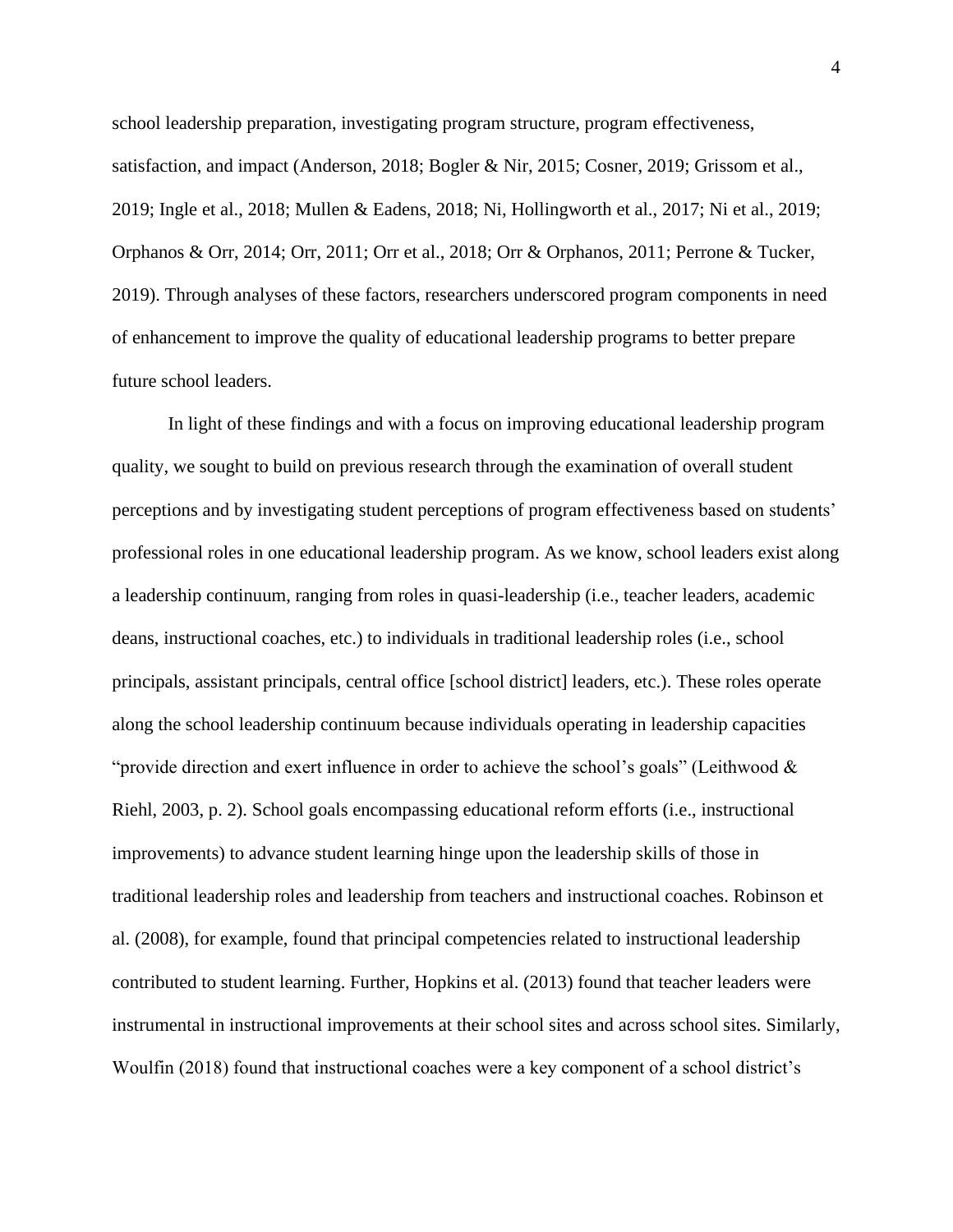drive to attain instructional improvements in response to state accountability requirements. Since the leadership continuum is leveraged to advance educational reforms, it is necessary to understand how an educational leadership program contributes to overall leadership development. Therefore, the purpose of this study was to engage in a continuous improvement effort to determine if we were serving the different professional roles (e.g., teachers, instructional coaches, and school district leaders) represented in our program based on students' perceptions.

While this research study was completed using student perception data from one educational leadership program in Florida, we believe it is relevant to the overall discussion on quality educational leadership programs, particularly due to emphasis on distributed leadership (Elmore, 2000; Harris & Spillane, 2008; Spillane, 2005) and preparing leaders along the leadership continuum (New Leaders, 2018). As the complexity of school and school district contexts continue to evolve, there is a need to prepare leaders at various points along the continuum. Educational leadership programs are well positioned to contribute to overall leadership preparation to advance school outcomes. Our review of the literature includes a discussion on educational leadership program design and components, research on teacher, instructional coach, and central office leadership to set the context for the professional roles that may be represented in educational leadership programs; and present information on educational leadership program that served as the data source for this study.

#### **Educational Leadership Program Design and Components**

Since the early 2000s, the literature on educational leadership preparation has focused on analyzing effectiveness, satisfaction, and impact of educational leadership programs to determine program quality. The focus on program effectiveness arose based on the perceived ineffectiveness of university-based educational leadership programs to prepare future leaders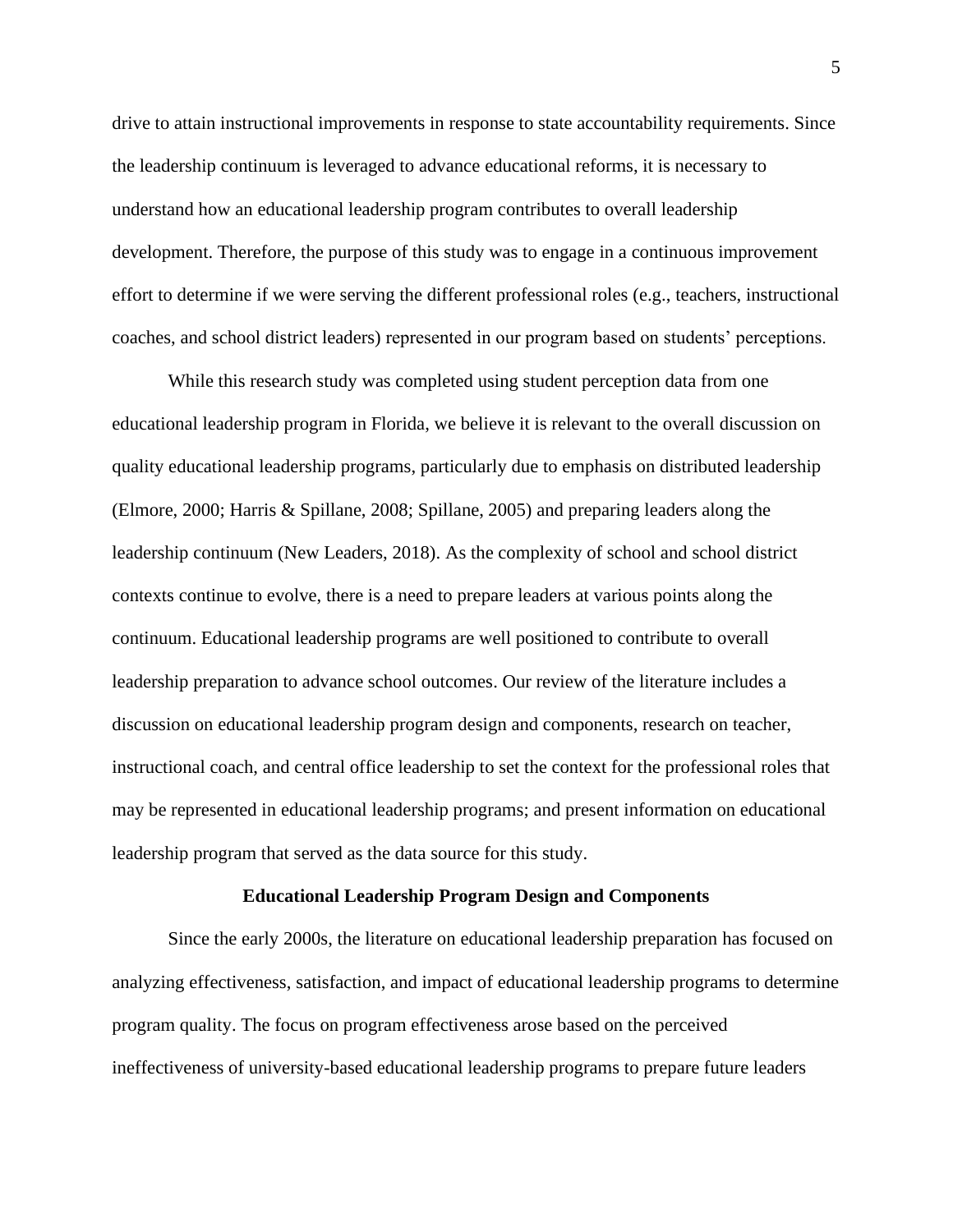adequately to meet the demands of outcomes-based educational reforms (Elmore, 2000; Hess & Kelly, 2005). Principal surveys indicated that participants found that the educational leadership curriculum did not prepare them for the principalship (Levine, 2005), which suggested a need for change to the design of educational leadership programs (Lashway, 2003). Further exploring the issue of program design leading to effective educational leadership preparation, Levine (2005) proposed nine components on which to assess the quality of educational leadership programs which included the purpose, curricular coherence, curriculum balance, faculty composition, admissions, degrees, research, finances, and assessment of programs (p. 13).

While the discussion over program effectiveness took place, other scholars sought to understand the scope and depth of the research on educational leadership preparation. Murphy and Vriesenga (2006) in review of school leadership preparation research found that more investigations were needed to make evidence-based improvements to educational leadership preparation. Specifically, the researchers noted the need for studies that examined the current state of educational leadership preparation, the impact of reform efforts on programs, effective educational leadership programs, alternative pathways to educational leadership preparation, educational leadership program outcomes, and the environment in which educational leadership programs operated (e.g., state policy, influence of foundations, etc.; Murphy & Vriesenga, 2006). The field responded to educational leadership research need with various scholars examining exemplary educational leadership programs as defined by the University Council for Educational Administration (UCEA) or programs aligned to UCEA to identify components, processes, and learning experiences contributing to quality educational leadership preparation (Anderson et al., 2018; Campanotta et al., 2018; Cosner, 2019; Cunningham & Lochmiller, 2019; Cunningham et al., 2019; VanGronigen et al., 2018). Components of quality educational leadership programs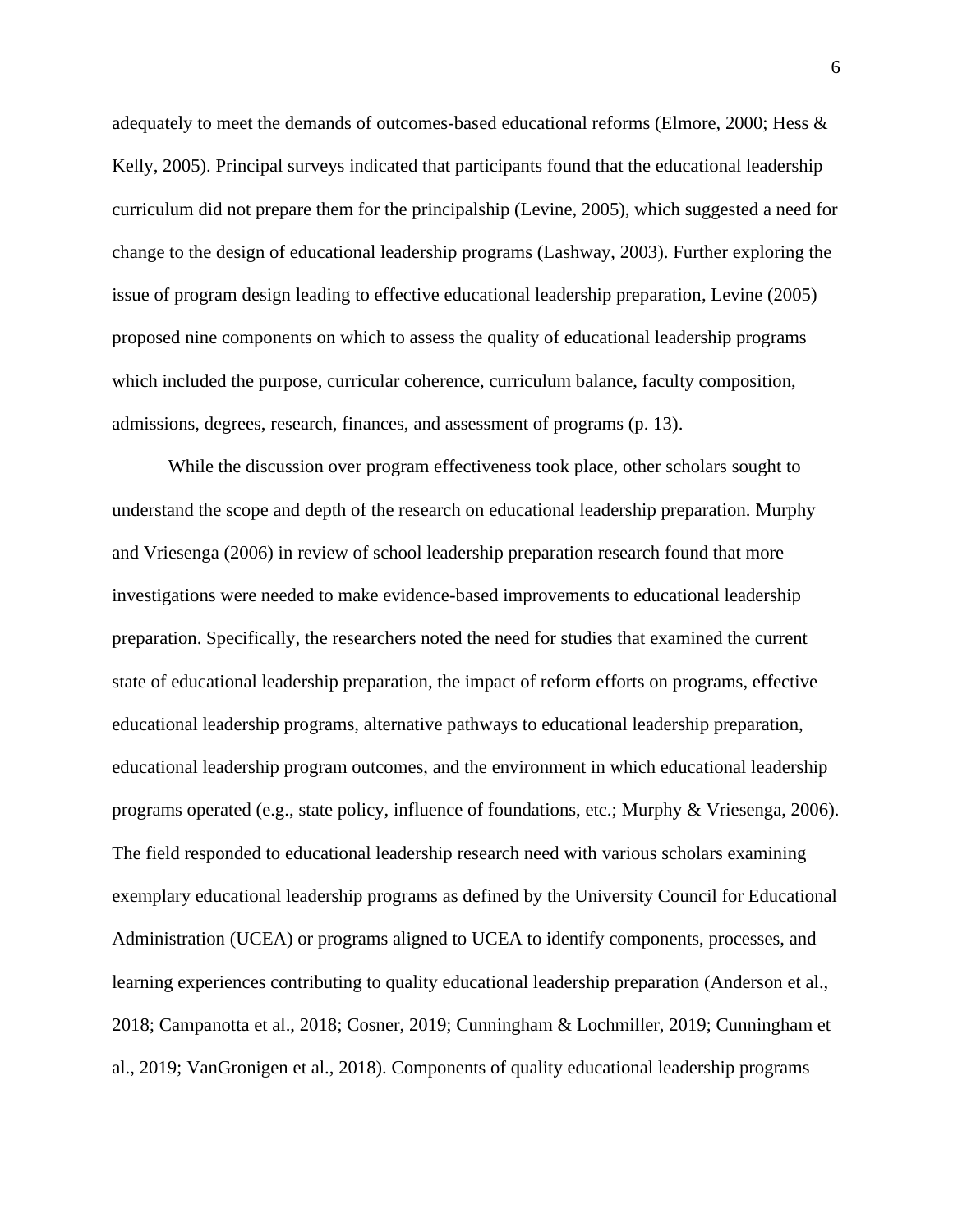included curricula aligned to national standards, partnering with school districts, and clinical experiences through field-based internships (Anderson et al., 2018; Campanotta et al., 2018). Further, the literature identified "powerful learning experiences" (PLEs) as critical to leadership preparation because they support development of future leaders' approaches to decision-making in various contexts (Cunningham et al., 2019, p. 75) and to the development of interpersonal and intrapersonal skills necessary in leadership (VanGronigen et al., 2018). Using Young's (2015) nine PLE characteristics, Cunningham and colleagues (2019) described PLEs as learning activities which allowed future leaders to engage in "authentic," "problem-finding" activities that required them to engage in "sensemaking around critical problems of practice" (p. 81). Further, the authors posited that PLEs should involve an equity perspective, allow for collaboration, involve faculty and students as co-learners, and allow for reflection on the PLE. One such example of a learning activity aligned to the PLE description is the use of mixed reality simulations to practice communicating with teachers and parents (Ceballos et al., in press). Findings from research on the use of mixed reality simulations found that students perceived themselves to have increased confidence in communicating with parents and teachers (Ceballos et al., 2020).

#### **Continuous Improvement and Impact of Educational Leadership Programs**

In response to the criticisms levied in the early 2000s, educational leadership programs engaged in program redesigns using the Interstate School Leaders Licensure Consortium (ISLLC) standards (Hess & Kelly, 2005; McCarthy, 2015). However, although program redesigns were completed, oftentimes redesigns consisted of program modifications rather than wholesale changes to programs (McCarthy, 2015). Although complete redesigns were not commonplace, program modifications included innovations which contributed positively to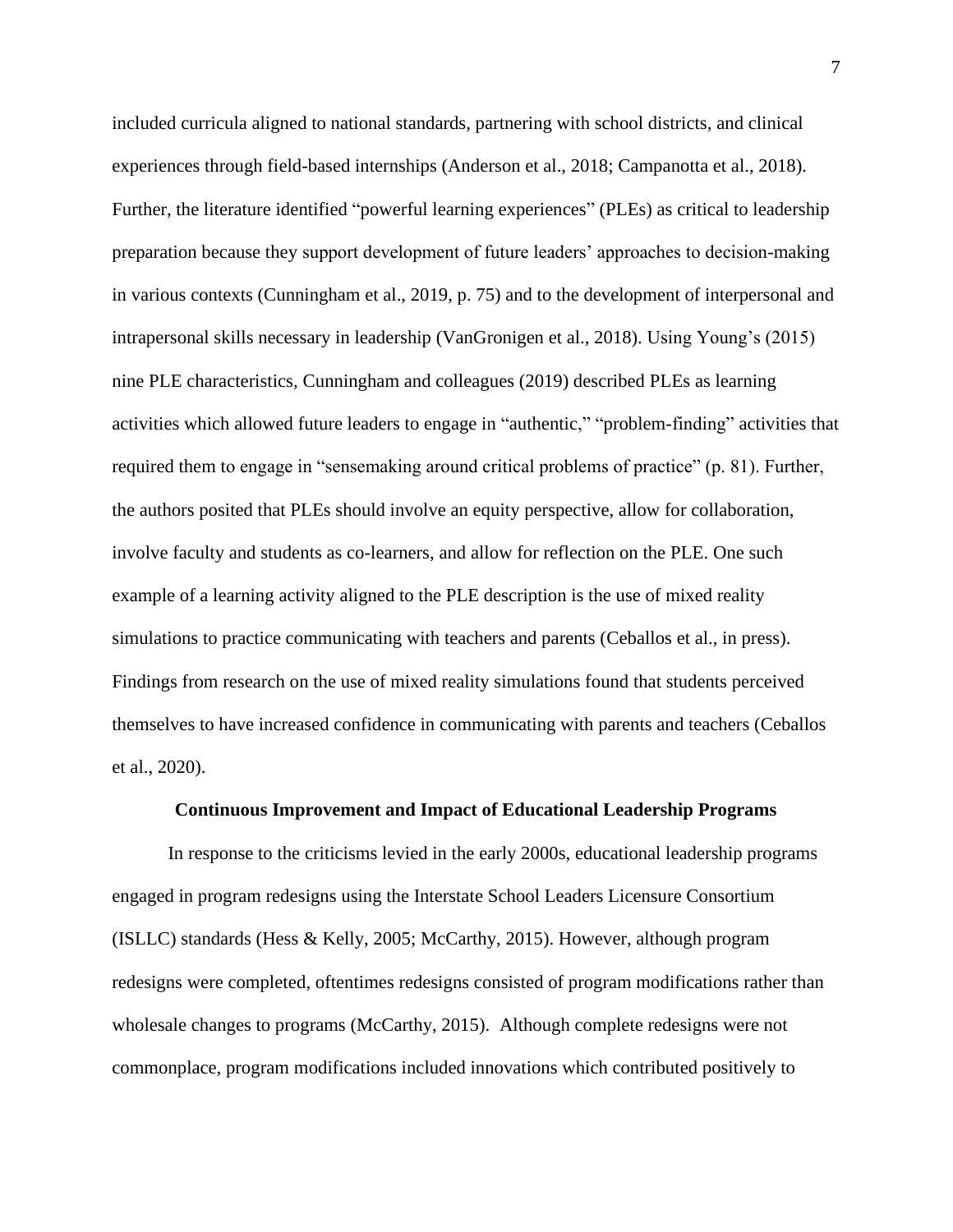educational leadership preparation, including the creation of student cohorts within programs and enhanced university-school partnerships (McCarthy, 2015). In addition to improvement efforts at the programmatic level, individual states also undertook efforts to improve educational leadership preparation through state-level legislation and policy. Reform efforts differed by state with some states opting to offer alternative pathways to school leader licensure, while other states chose to augment educational leadership program structures and requirements (McCarthy, 2015). In Florida, where this study was completed, the *William Cecil Golden Act of 2007* required educational leadership program redesigns across institutions in the state university system (Mountford & Acker-Hocevar, 2013).

At the national level, the passage of ESSA in 2015 brought a renewed focus on educational leadership preparation, establishing a more encompassing notion of educational leadership and emphasizing the need to develop a "leadership pipeline" (Young et al., 2017, p. 705). Given this context, educational leadership program redesign and program impact received attention from scholars. Cosner (2019), in analyzing the process-orientation of exemplary programs, found that these programs used what they described as "impact logics" rather than responding to policy changes to engage in continuous improvement (p. 104). The process of continuous improvement in these exemplary programs constituted a holistic approach, which leveraged external resources (e.g., "impact data, leadership standards, research models, experts, and external funding"; Cosner, 2019, p. 106) and internal resources (e.g., "supportive program structures, data systems and internal program data, and leadership"; Cosner, 2019, p. 108). Young and Eddy-Spicer (2019) in an analysis of five programs that received UCEA's Exemplary Educational Leadership Preparation Program award, found that award-winning programs focused their continuous improvement efforts on what the researchers termed *bridging*, *brokering*, and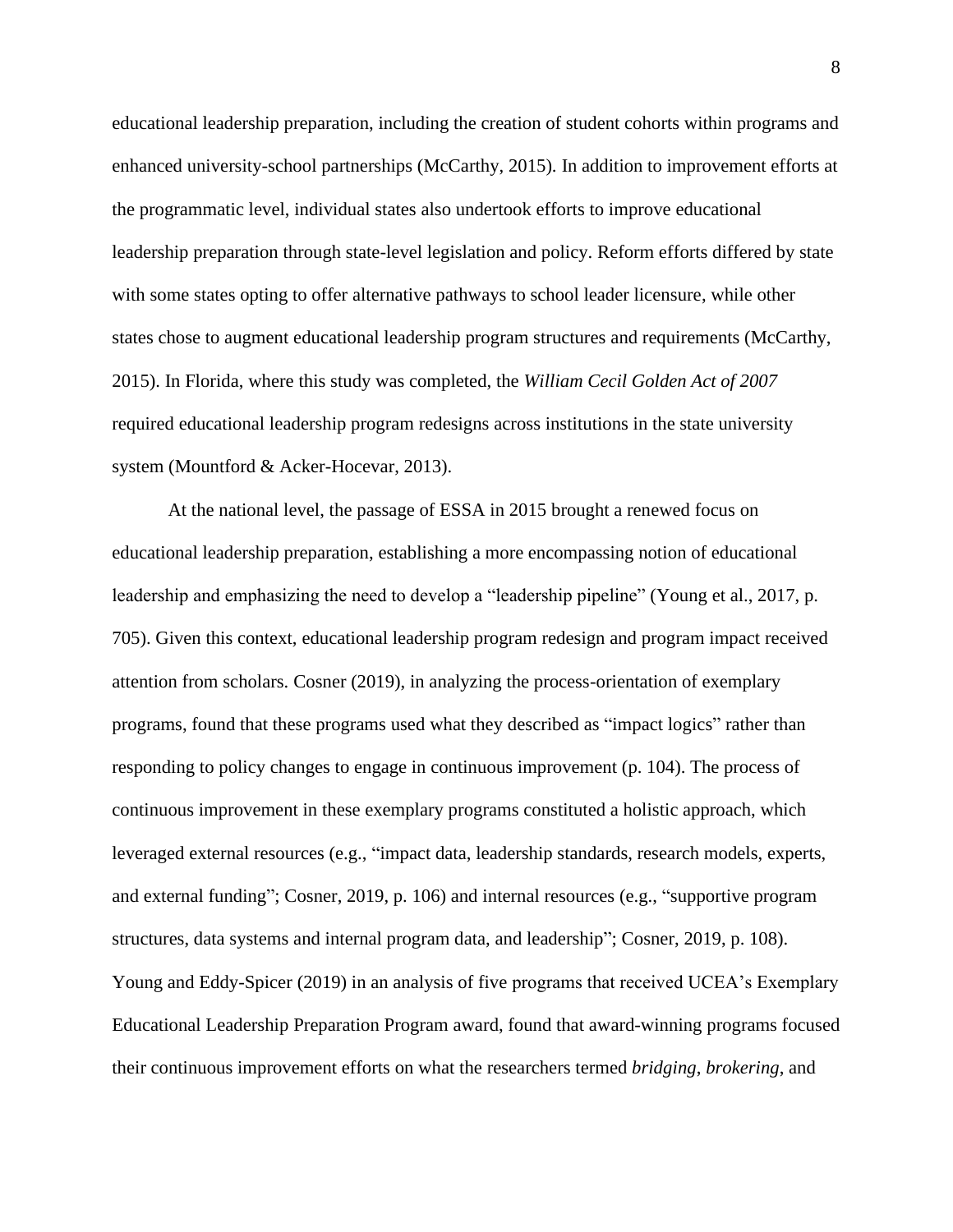*bricolaging* (p. 6). *Bridging* referred to the educational leadership's program ability to respond to the context germane to schools represented in their program; *brokering* referred to the demands of policy and efforts to "challenge the status quo" to resolve problems; and *bricolaging* referred to the creative, synergistic melding of resources and stakeholders to address issues (Young & Eddy-Spicer, 2019, p. 7).

To determine the impact of educational leadership programs, researchers used qualitative analysis and student perceptions of program quality as the primary modes of investigation (Ni et al., 2017; Ni et al., 2019). However, there is research seeking to measure educational leadership preparation and its attending impact on principal performance (Grissom et al., 2019; Orphanos & Orr, 2014). In a study of Tennessee principals' performance in their first three years, Grissom et al. (2019) found that principals' performance varied based on the outcome being measured (e.g., performance evaluations, student achievement outcomes). Grissom et al. (2019) noted that this finding made it difficult to identify which educational leadership programs prepared students well and which did not.

Orphanos and Orr (2014) found that principals who had completed an exemplary educational leadership program were rated highly by teachers in terms of leadership practices that supported teacher collaboration, leadership, and satisfaction when compared to peers who completed other educational leadership programs. Quantifying impact may the impetus for a focus on leadership assessment and development during educational leadership programs. In two separate studies, Orr and colleagues (2018, 2019) found that leadership assessment allowed for identification of students' various levels of leadership knowledge and skills as well as for assisting in the preparation of aspiring leaders and teacher leaders.

#### **Teacher Leadership**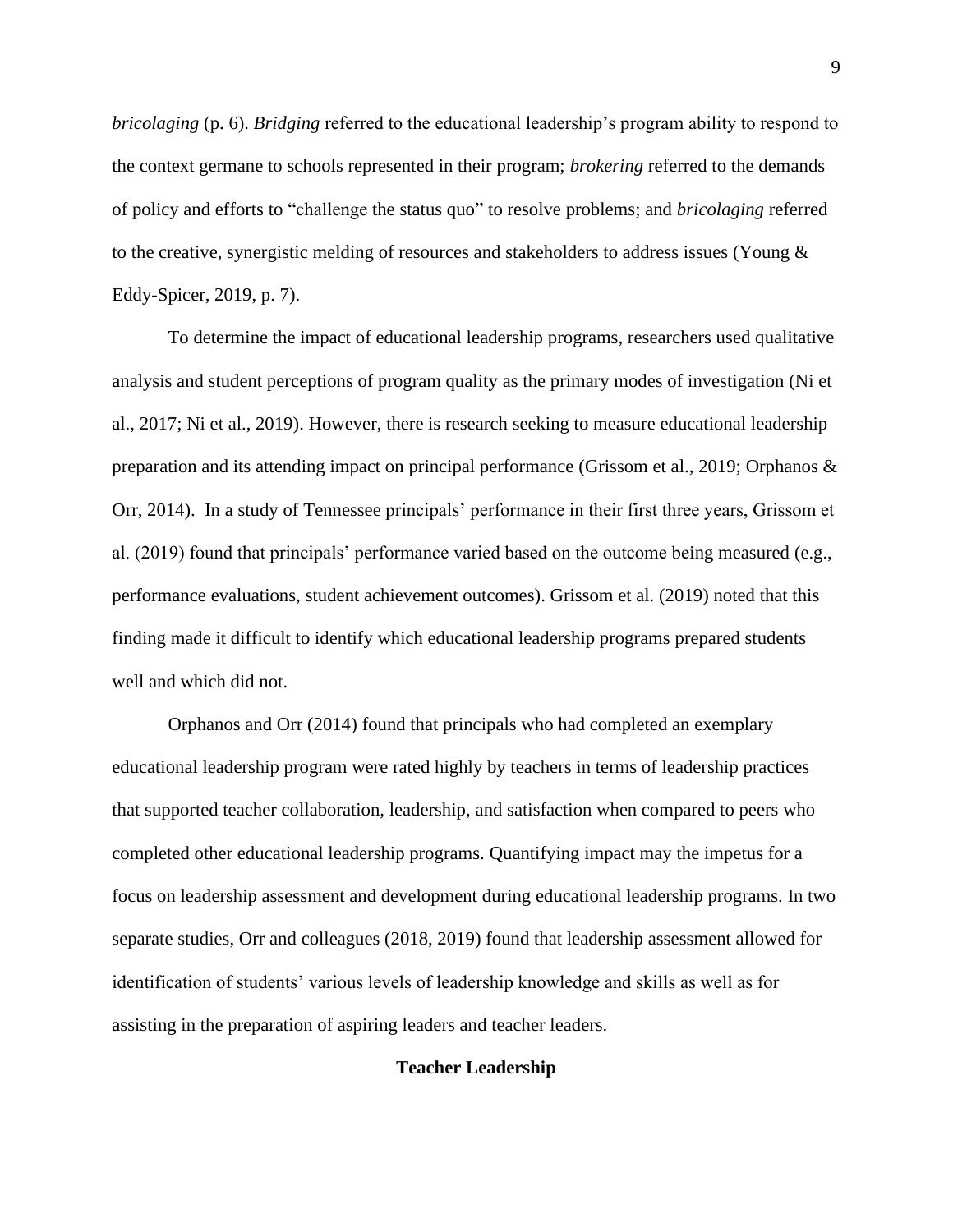To advance student academic outcomes, teachers must be part of the process of school improvement initiatives through leadership in those efforts (Barth, 2013; York-Barr & Duke, 2004). Research on distributed leadership and collective leadership found that schools that provided leadership opportunities to teacher and other stakeholders have seen improved student academic outcomes (Leithwood & Mascall, 2008; Chang, 2011). Teacher leadership exists in various forms in schools such as grade-level team leaders, content-area leaders, professional learning community leaders, and/or mentors. Further, teacher leaders also hold informal leadership roles grounded in their expertise (e.g., content area, pedagogical, or professional expertise), which their peers seek to inform their own practice (Fairman & Mackenzie, 2015).

School improvement efforts and educational innovations have served as the impetus for school districts and schools to prepare teacher leaders (Carver, 2016; Gerstenschlager & Barlow, 2019; Tahir et al., 2020). Teacher leadership research studies examined teacher leadership within professional learning communities (Wilson, 2016), teacher leadership approaches and qualities (Lai & Cheung, 2015), including other teachers' perceptions of who was a teacher leader (Fairman & Mackenzie, 2015). Within professional learning communities, teacher leadership was defined by teachers' classroom leadership with students and through teachers' responsibilities within the professional learning community structures (Wilson, 2016). Teacher leadership approaches included being active participants in school improvement efforts, learning through and collaborating in professional learning communities, and influencing peers to improve their instructional practice and serving as models (Lai  $\&$  Cheung, 2015). To be effective in teacher leadership, teacher leaders' influence on other teachers was based on teachers' perceptions that teacher leaders possessed instructional and content expertise, had a "range of experiences" in schools, and were willing to take risks (Fairman & Mackenzie, 2015, p. 74).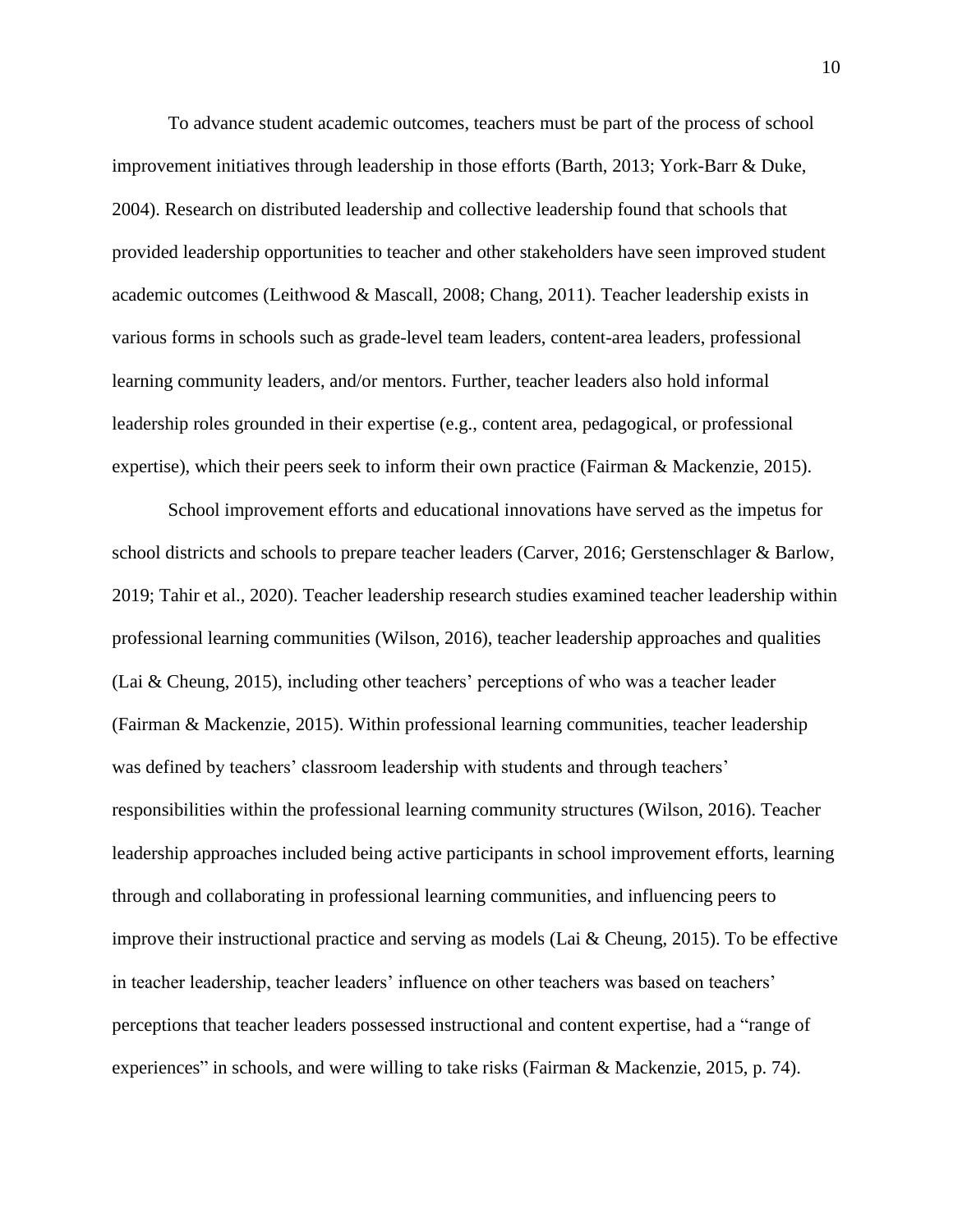Ultimately, from teachers' point of view, teacher leadership rested on how student learning and organizational change was impacted by teacher leaders (Fairman & Mackenzie, 2015).

Although most teacher leadership preparation efforts have been implemented at the school district and school level, university teacher preparation programs internationally and nationally are providing pre-service teachers with opportunities to engage in teacher leadership (Acquaro, 2019; Diamond, 2014; Nudrat & Akhatar, 2014; Xu & Patmor, 2012). Opportunities for teacher leadership development have been offered through service learning (Diamond, 2014) or through exploring teacher leadership case studies as part of the program curricula (Xu  $\&$ Patmor, 2012).

#### **Instructional Coach Leadership**

Similar to teacher leadership, instructional coaches' main purpose has been to contribute to teacher capacity-building efforts in schools (Jorissen et al., 2008; Mangin & Dunsmore, 2015; Woulfin & Rigby, 2017). Instructional coaches operate in formalized roles within schools where they are responsible for a range of tasks and duties, including data management, supporting subpopulations (i.e., English learners or special education) or providing instructional support (e.g., classroom observations, providing feedback, modeling lessons, etc.; Jorissen et al., 2008). In their efforts to contribute to overall school improvement and student outcomes, instructional coaches occupy a middle space between teachers and principals, where instructional coaches participate in goal setting with principals and are instrumental in working toward those school goals (Jorissen et al., 2008; Woulfin & Rigby, 2017). As instructional coaches collaborate with teachers, they contribute to both teacher instructional enhancements and overall teacher collective efficacy (Bryan & Kaylor, 2018; Sweeney & Mausbach, 2019). Orientations of instructional coaching like relationship-building and the provision of instructional support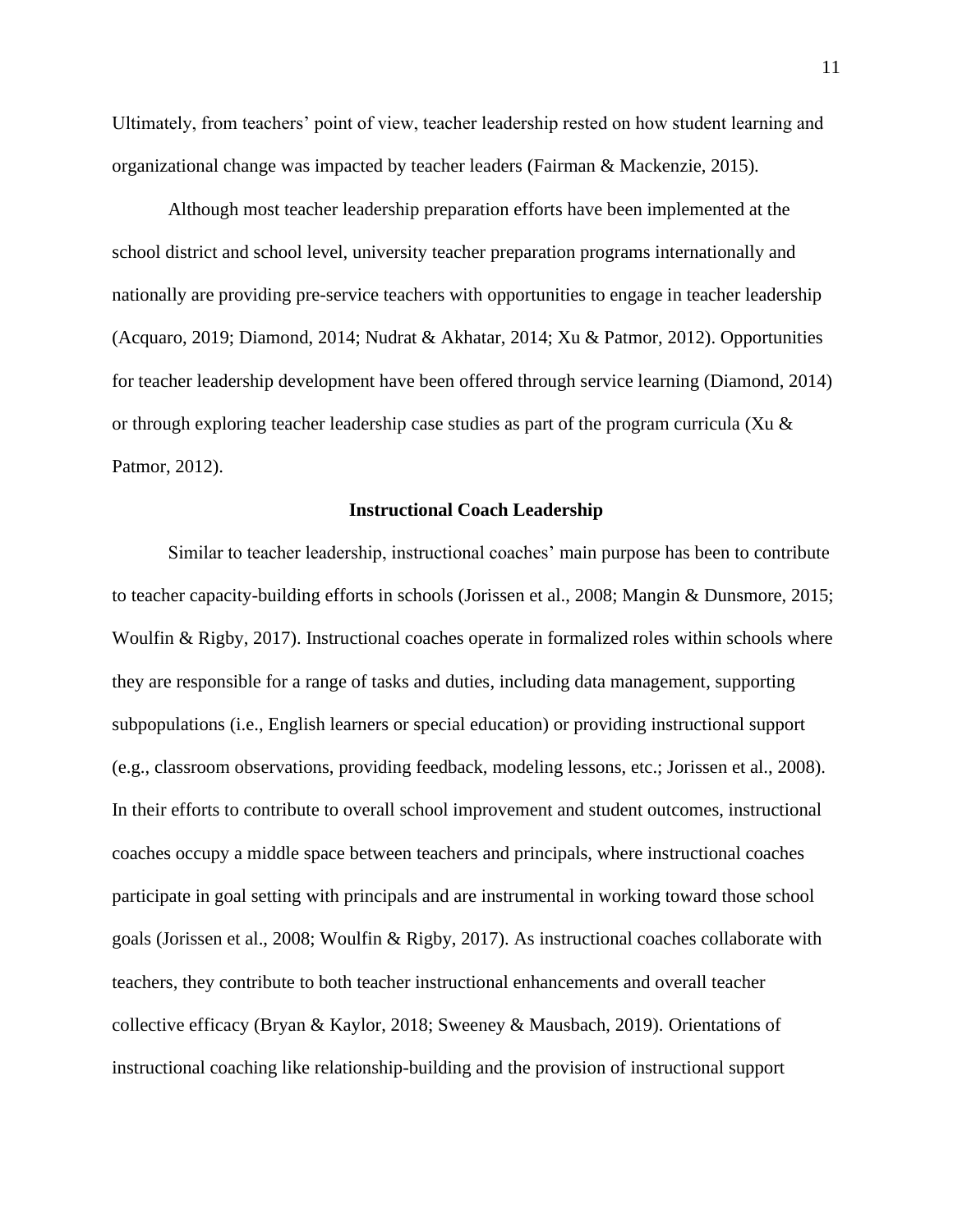through expertise are critical to the school improvement efforts (Bryan & Kaylor, 2018; Campbell & Malkus, 2013; Lowenhaupt et al., 2014). These orientations also were identified by Leithwood et al. (2020) as leadership practiced employed by successful school principals, underscoring the importance of the instructional coach role to school improvement and school outcomes.

Instructional coaching preparation has focused on building instructional expertise and relationship-building capabilities to advance student outcomes. Campbell and Malkus (2013) investigated mathematics instructional coaching preparation for elementary schools to determine the impact of trained mathematics coaches on student achievement. As part of the program curriculum investigated by the researchers, mathematics coaches completed two leadership courses where they learned to develop lessons that incorporated best practices, to engage in classroom observations, to complete pre- and post-observation conferences, to analyze student work samples, to develop professional learning, to work with adult learners, and to facilitate small-group and whole-group learning. Over a three-year period, schools with trained mathematics instructional coaches experienced positive changes in students' mathematics scores in Grades 3, 4, and 5 (Campbell & Malkus, 2013).

As with teacher leadership preparation, university programs also participate in preparing instructional coaches for their roles. At the University of Kansas at Lawrence, instructional coaching preparation has focused on developing an adaptive coaching approach where instructional coaches modify their coaching based on the contexts of their schools (Knights, 2019). In this instructional coaching model, coaches are co-equal with teachers as they seek solutions and share expertise through conversations with teachers (Knight, 2019). The University of Florida Coaching Academy (n.d.), which offers seven different coaching preparation programs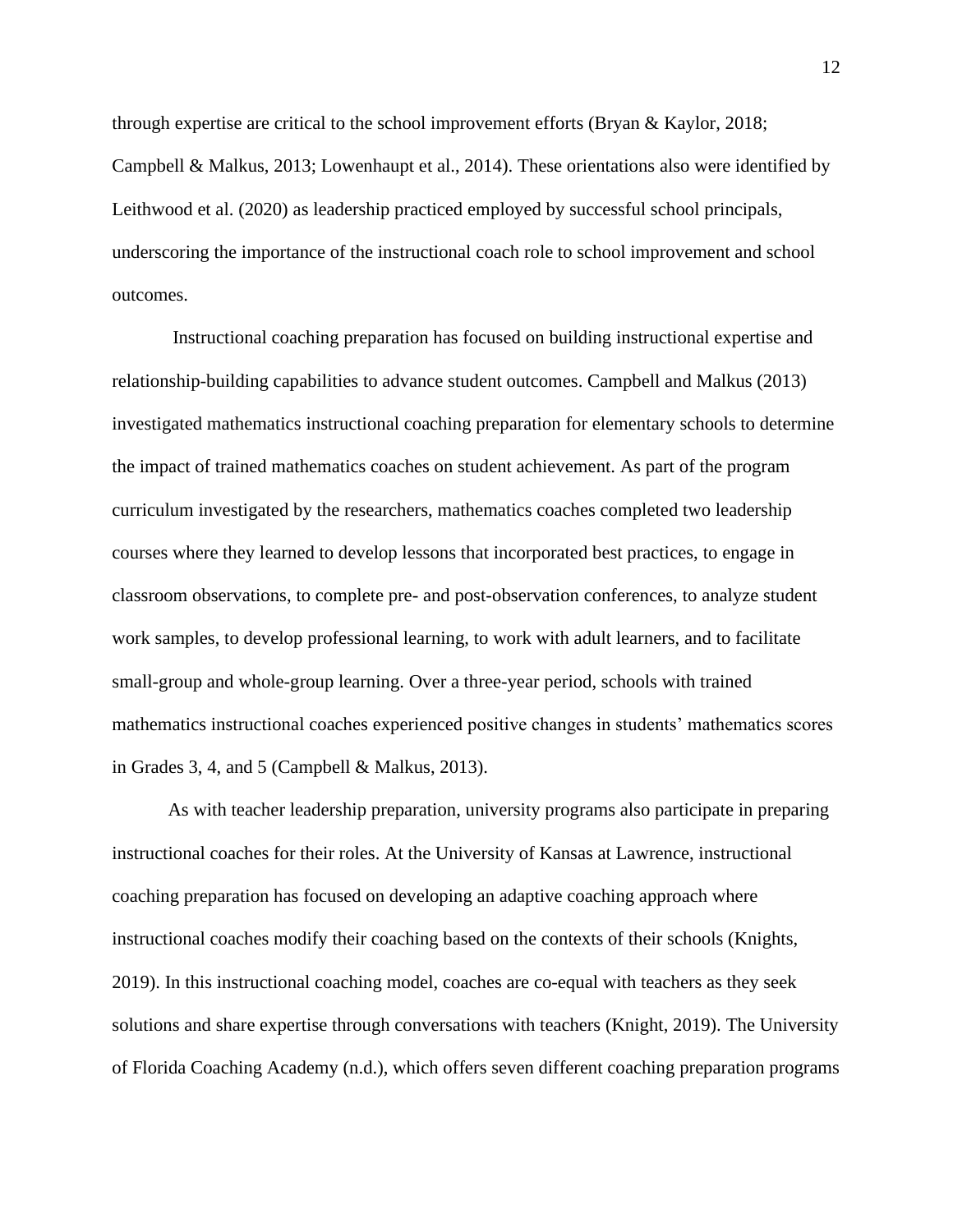(e.g., instructional coaching, peer coaching, early childhood coaching, among others) to improve instructional practice, the programs are structured on: (a) high impact instruction, (b) instructional framework, (c) adult learning principles, (d) job-embedded leadership, (e) consistent and structured dialogue, and (f) inquiry and data driven solutions (p. 2).

#### **Central Office Leadership**

While the literature on teacher leaders and instructional coaches has focused on these group's capacity-building efforts within schools, the literature on central office (i.e., school district-level) leadership has focused on system-wide improvement efforts and the contributions of district personnel to systemic improvement. In a review of four major studies on the impact of school district-level leadership, Leon (2008) identified six trends among successful school district level leadership practices, which included leadership practices focusing on the vision, systems alignment, key priorities, collaboration, teaching and learning, and balancing autonomy (p. 55). The literature is clear that school district-level leadership practices are critical to school district efforts to improve school outcomes (Anderson et al., 2012; Honig et al., 2017). In addition to the role of the superintendent and other executive level leaders, there are other district level staff who lead and support efforts to improve teaching and learning, and subsequently have been included in school district-level leadership professional learning and core improvements efforts (Page, 2010).

School districts enact core improvements to teaching and learning through district staff, including school-based instructional coaches, school district-level instructional coaches, and school district-level leaders. In analyzing the work of school-based instructional coaches who formed networks to address educational reform, Galey-Horn (2020) determined that the collaboration between school-based instructional coaching networks and school district-level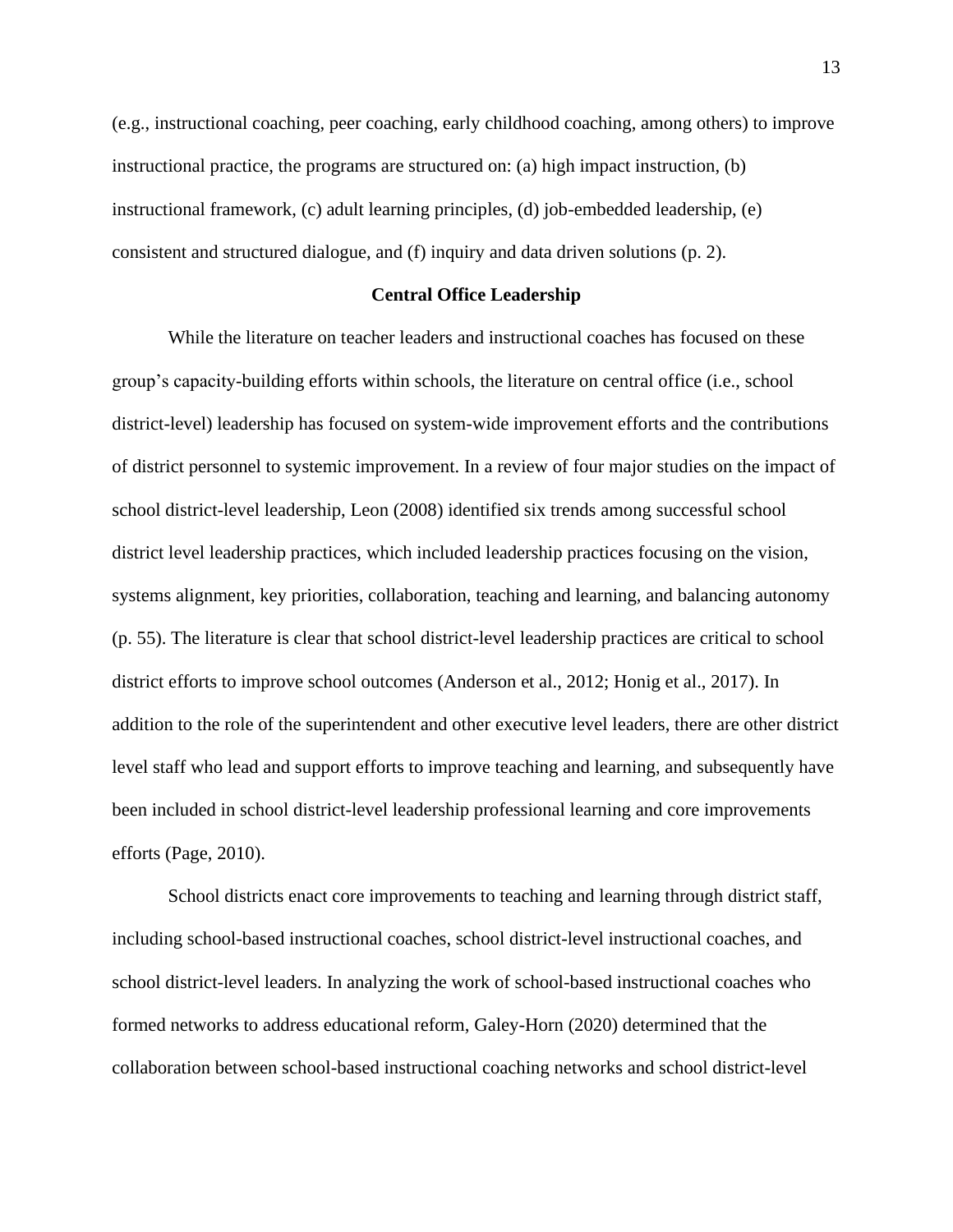personnel supported the communication of the vision for school improvement and identification of professional learning needs necessary to effect change. In another study of school district improvement efforts through the introduction of digital one-to-one devices, Hashim (2020) concluded that district-level coaches needed district leadership support to coordinate efforts systematically across schools and to differentiate support based on school contexts.

As with teacher leaders and instructional coaches, relationship-building was also found to be a factor in school district-level leadership along with instructional and technical expertise. Leithwood et al. (2019), in an examination of school district characteristics that linked to student achievement outcomes, found that developing trust with teachers and among teachers advanced school district initiative implementation. As a mediating factor, the authors contended that trust facilitated the work toward the school district's vision and goals and supported collective teacher efficacy which led to teacher networks within the system.

School district and universities have formed partnerships to enhance school district leadership practices (Naicker & Mestry, 2015). The authors described the Leadership for Learning Programme, a school district-university partnership, which included both principals and school district personnel. The framework constructed for the program included leadership and management, systems-thinking, systemic support, and data analysis and utilization each (Figure 1, p. 4). The researchers concluded that a systems-thinking orientation was necessary between principals and school district personnel predicated on relationships between these two groups and leading to collective capacity building. In short, for the entire system to be successful, the stakeholders engaged in systems coherence and organizational learning (Anderson et al., 2012; Leon, 2008).

#### **The Educational Leadership Program of Study**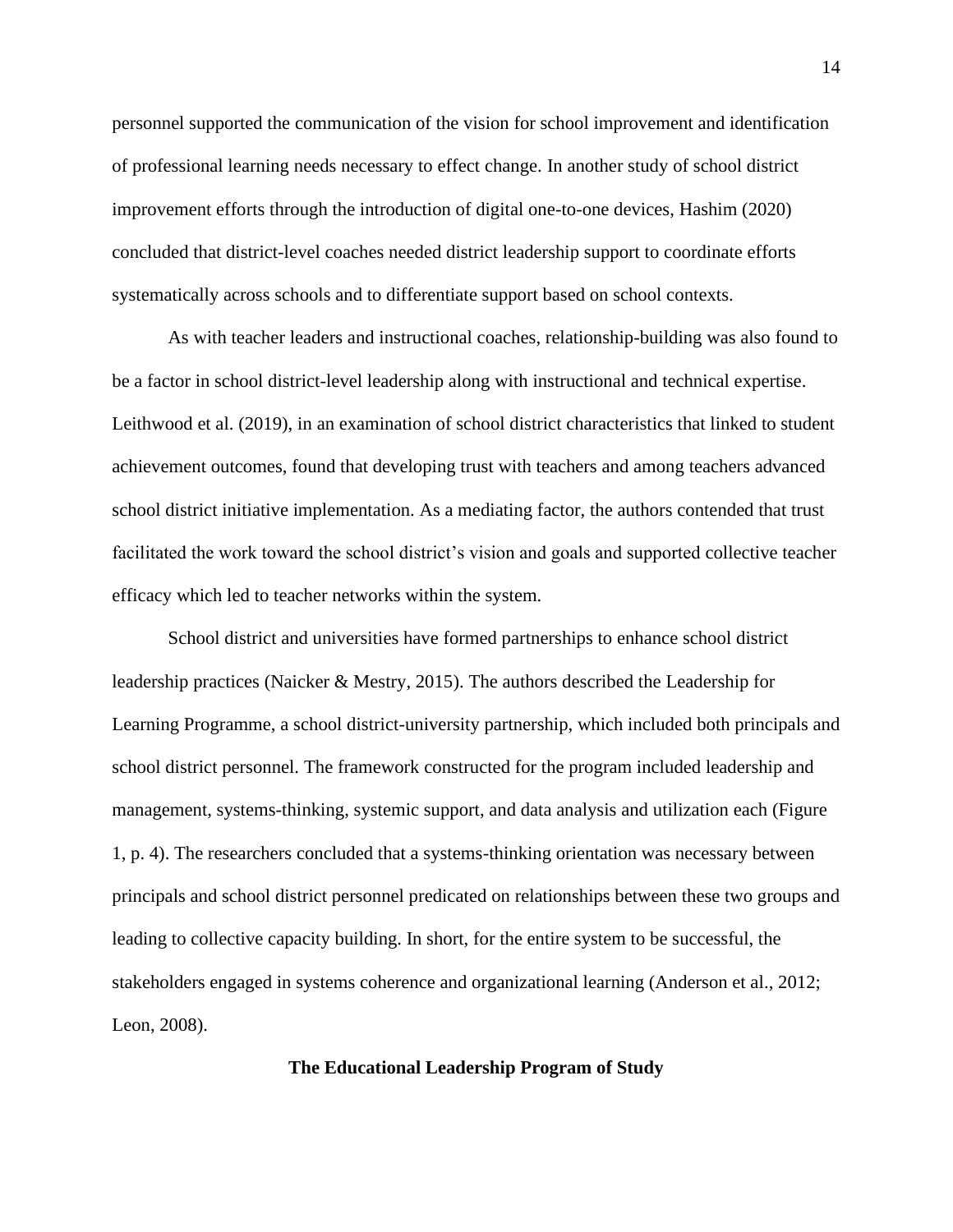The graduate educational leadership program used as the data source for this study is housed in a large public research university in Florida. Students enrolled in this educational leadership program come from the immediate geographical area and enroll in either a Master of Education, Specialist in Education, or Doctorate in Education to attain a state-level K-12 educational leadership licensure. The ELES was developed and delivered with in-person / face to face modality, except during the quick spring 2020 migration to remote instruction in response to COVID-19, which lasted through the end of 2020. In any of the three graduate programs, students will complete coursework aligned with Florida's Principal Leadership Standards (FPLS). Coursework includes organization and administration of schools and instructional programs; educational systems planning and management; legal and financial aspects of schools, teacher supervision and evaluation, data-based decision-making, and community relations. The program includes required clinical administrative experiences (i.e., internships) in local public schools. The professional roles of students who complete the program includes teachers at various levels of professional experience in the field, instructional coaches, academic deans, guidance counselors, and school district-level personnel (e.g., school-district level instructional coaches, school district-level administrators, and other non-executive positions).

Throughout the program, students are presented with learning tasks to engage students in authentic school-based leadership experiences aligned to the FPLS. For instance, in the databased decision-making courses, students work collaboratively to analyze existing student achievement data and develop plans to address student achievement gaps. In the teacher supervision and evaluation courses, students complete a teacher observation using their school district-approved teacher evaluation tool and collaborate with a teacher in a teacher-driven instructional coaching cycle. During the two field-based clinical experiences, students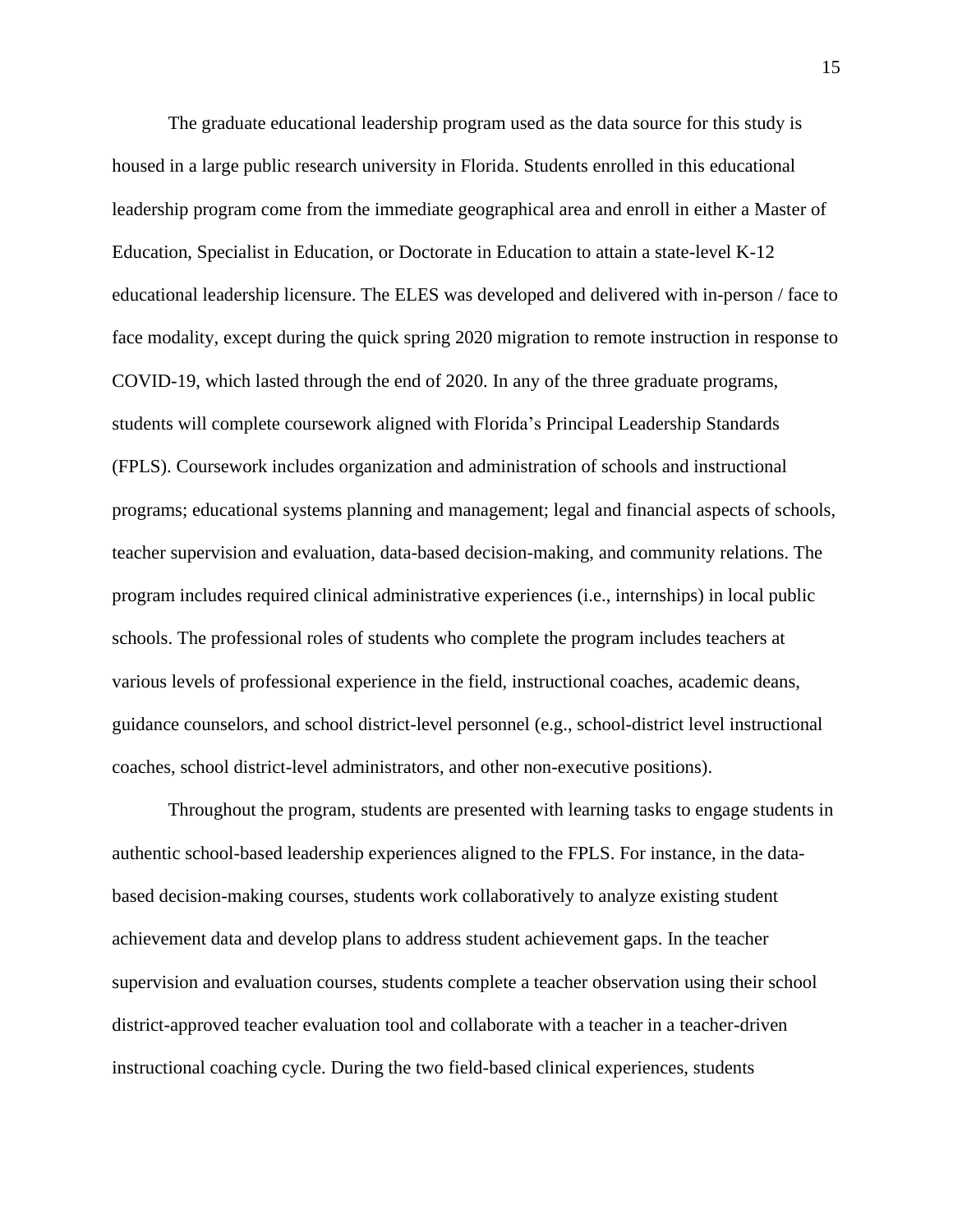collaborate with a supervising principal to complete activities directly related to instructional leadership. To ensure that school districts needs are met through the learning tasks provided to students throughout the program, educational leadership program faculty host periodic meetings with school district partners to discuss school district leadership needs and to receive feedback on program completers' performance.

#### **Methods**

While the background, literature review, and theory well ground this research with the necessary foundation, the study capitalized on an existing voluntary exit survey that remains anonymous and open to graduate students exiting the program, who completed coursework to obtain educational leadership licensure. Graduate students complete the voluntary exit survey at the conclusion of the required field-based clinical experience. The institution's *Institutional Review Board* granted approval for this study to be conducted.

For this phase of the research, no interviews or focus groups were conducted. The method was quantitative and the design was casual comparative. There were two main research questions guiding this study: 1. Is there a statistically significant difference among students' perceptions of the program coursework as having prepared them for educational leadership based on their professional roles? 2. Is there a statistically significant difference among students' perceptions of the program faculty facilitation of their learning and growth based on the professional role of the student?

#### **Sample and Instrumentation**

Researchers accessed post-hoc survey data from the exit survey for educational leadership graduate students seeking administrative licensure which spanned from August 5, 2013, through December 14, 2020. The total enrollment of MEd, EdS, and EdD graduate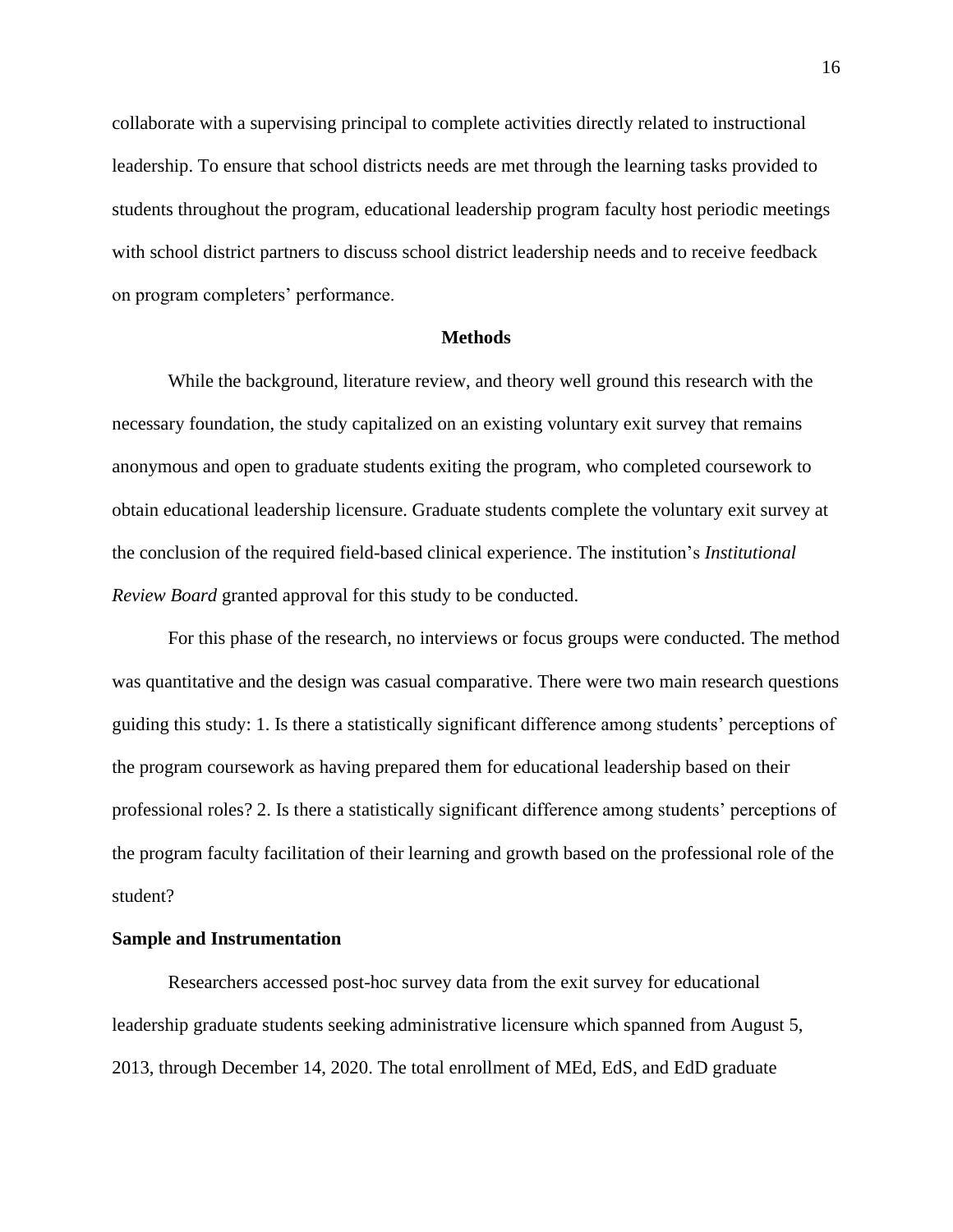students in the program fluctuated during this time period because graduate students enter, drop out, stop out, return, and/or graduate. While there was a total of 2,700 students during these years, only 790 were new students. Enrollment per year including new students was as follows:  $2013 = 334$  with 110 new,  $2014 = 337$  with 115 new,  $2015 = 326$  with 92 new,  $2016 = 327$  with 113 new, 2017 = 303 with 96 new, 2018 = 294 with 102 new, 2019 = 286 with 89 new, and 2020  $= 263$  with 73 new.

The survey was simply titled *Educational Leadership Exit Survey* (ELES) and consisted of 28 items*.* The ELES was developed by the department's faculty as one of many means of obtaining specific program effectiveness feedback from graduates. Internal consistency ratings for the items for research question 1, student perceptions of the program preparing them for future leadership roles, yielded ( $\alpha$  = .94) Cronbach's Alpha reliability statistic and ( $\alpha$  = .92) for the items associated with research question 2, student perceptions of faculty facilitating their learning and growth toward future leadership roles. The overall instrument score was ( $\alpha$  = .96). Scores greater than .70 are generally considered reliable, in this case, very reliable. For the items 1 through 20, students rated their level of agreement with each of the statements regarding their program of study on a Likert-type scale, where possibilities for each answer were a range including 1 = *Strongly Disagree*, 2 = *Disagre*e, 3 = *Agree*, 4 = *Strongly Agree*, and *Not Applicable*. All items on the survey refer to Educational Leadership faculty and programs, not to other courses or courses taught by non-educational leadership faculty. Items 21 through 28 referred to graduates' participation and experience in the TeachLive<sup>TM</sup> component of the educational leadership programs and students' background information. Analysis of items related to TeachLive<sup>TM</sup> are not included in this study. To determine the total available population using convenience sampling, we used the number of new students admitted to the program from 2013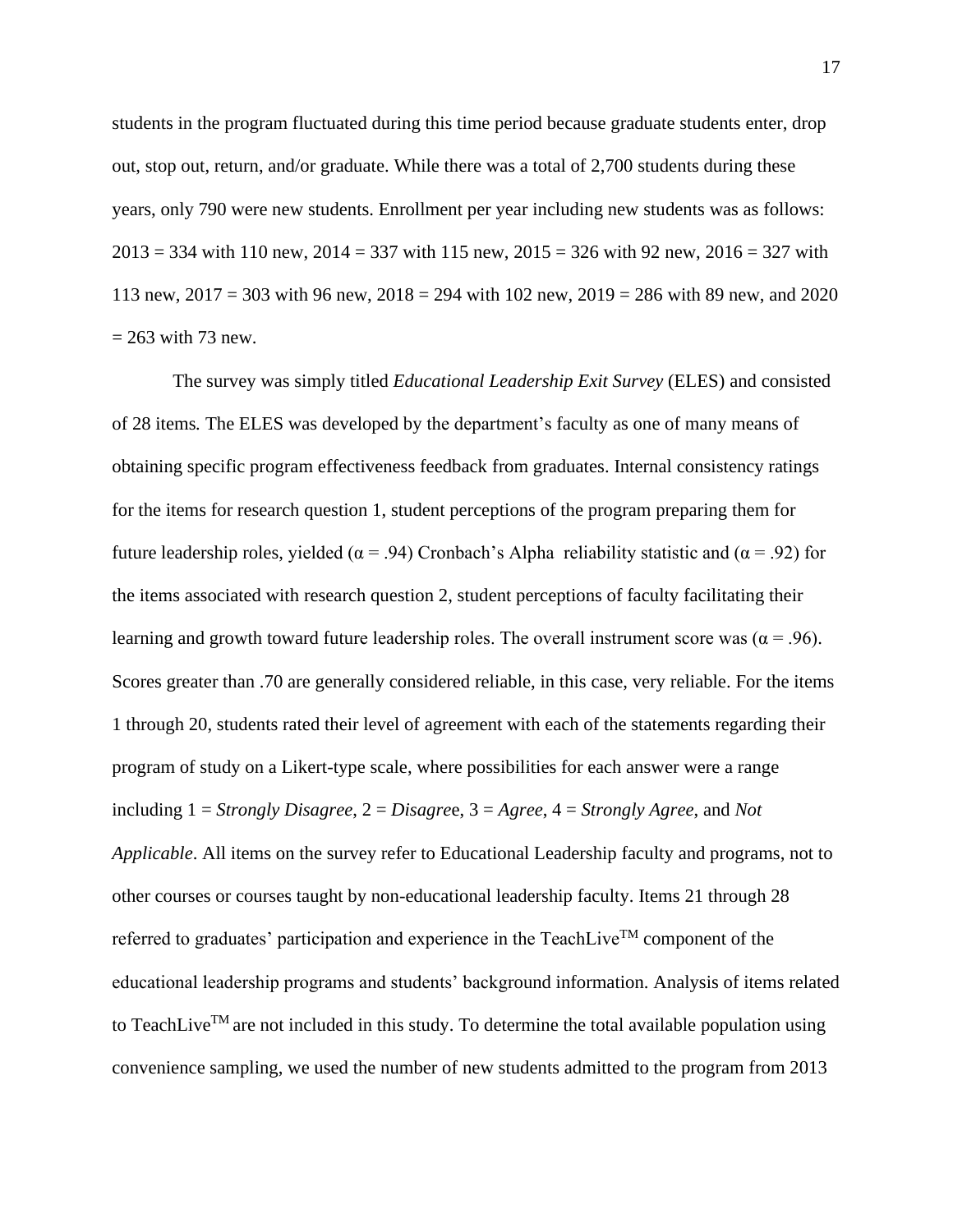through 2020 ( $N = 790$ ). Of that total available population, 410 respondents participated in online Qualtrics survey, yielding a 51.8% response rate. However, only (*n* = 400) 50.6% completed enough of their surveys to be validly analyzed. In this case, convenience sampling was used because these surveys were available for download. There is an assumption that this sampling of respondents answered their survey items consistently and truthfully. There is also a limitation of the study caused by the sampling technique in that the sample may or may not be fully representative of the complete population leading to lower external reliability. As such, it is not recommended that this study's results be generalized beyond the sample, nor should results be ecologically generalized beyond this institution. However, replicating the study could "decrease the likelihood that the results obtained were simply a one-time occurrence" (Fraenkel et al., 2019, p. 100).

This current study used students' professional roles as the independent variable (IV). Roles were coded as: *teachers* (*n* = 247), *instructional coaches* (*n* = 53), *administrator*s (*n* = 28), *central office personnel* ( $n = 23$ ), and *other* ( $n = 46$ ), 1-5 respectively. The *other* category combined four roles: counselor  $(n = 2)$ , other  $(n = 31)$ , staffing specialist  $(n = 8)$ , and data coach (*n* = 5). The *administrators* category included school district level administrators and charter school administrators, who did not possess administrative licensure. Central office personnel did not include school district level administrators. For the *teachers* category, a limitation of our sample was that we were unable to determine the teachers' leadership roles (e.g., department chair, professional learning community leader, etc.) in their schools. However, as part of the educational leadership program, all students complete learning tasks that require them to engage in authentic leadership activities. Therefore, participants categorized as teachers were treated as teacher leaders.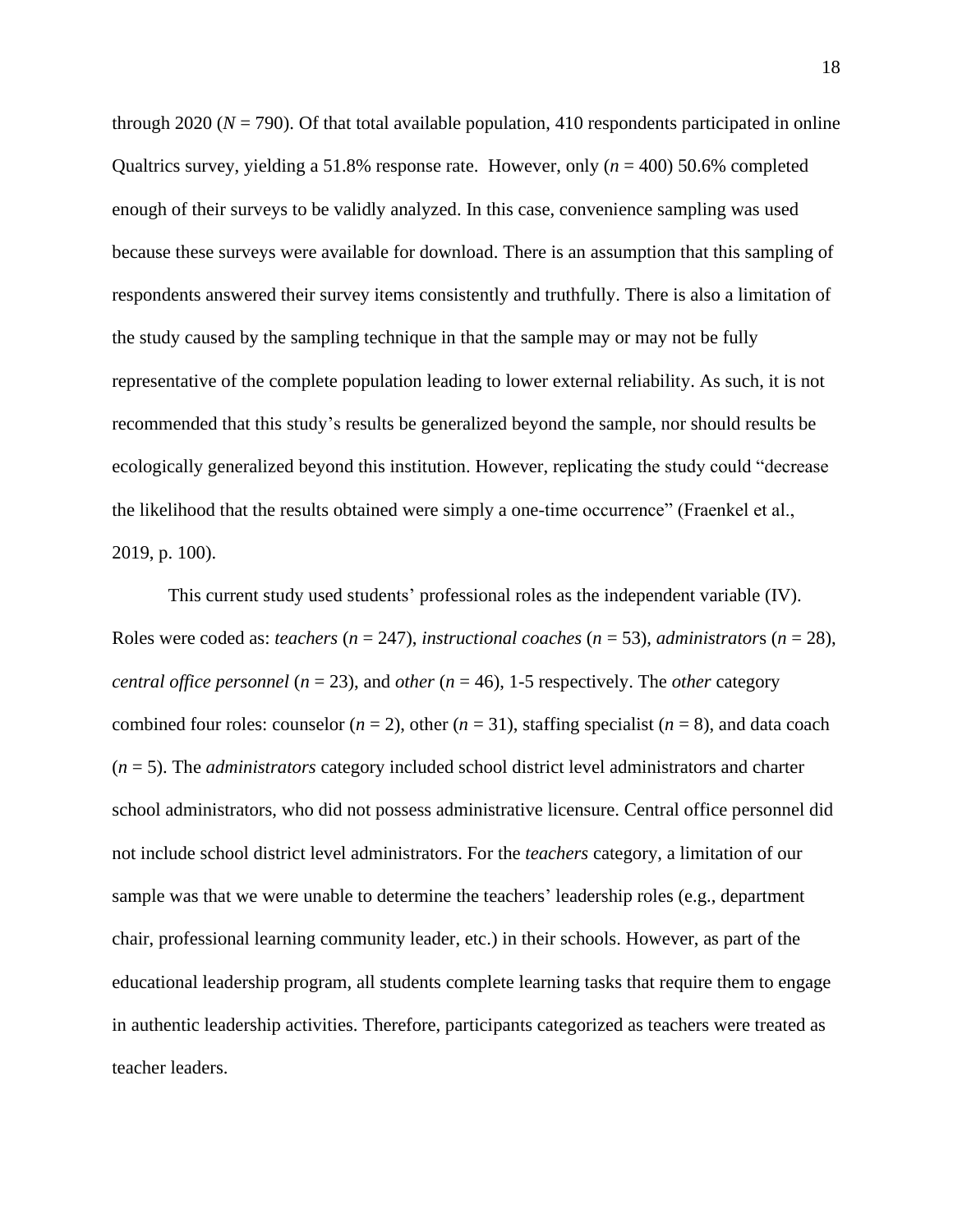The purpose of the current study was to identify if the educational leadership program was meeting the needs of each type of student based on their roles. This study sought to identify where the gaps in program effectiveness was, through the lens of the student in their professional roles, as indicated on the ELES. For example, it could be that the program was perceived as *effective* for teachers, but *not effective* for administrators or vice versa. Student perception scores (preparation and learning/growth) from the ELES represented the dependent variable (DV). Because the IV was not manipulated and measured categorically, the study design was causal comparative. The data met all of the assumptions necessary for conducting a One-Way ANOVA. The three groups in the sample were normally distributed (checked with Shapiro-Wilk test, histogram's skewness and kurtosis, no extreme outliers visible in box plots, and Normal Q-Q Plots), independence (three different groups were MEd, EdS, EdD), and had homogeneity of variance (Leven's *F* test yielded a non-significant *p* value). While ANOVA is robust to violations of normality, had extreme violations of the variance assumption occurred, then the alternative non-parametric Kruskal-Wallis test would have been used. The disadvantage of concluding an analysis immediately after running an ANOVA, is that the ANOVA only provides limited results and statistical significance may not be necessarily important. Therefore, a Tukey post-hoc analysis was utilized on three items to further verify specifically where the statistical significance lied.

#### **Data Analyses and Results**

Descriptive and inferential statistics were used to analyze the data in relation to the two research questions to facilitate a better understanding surrounding the student's perception of the program effectiveness. Mean and standard deviation central tendencies scores were calculated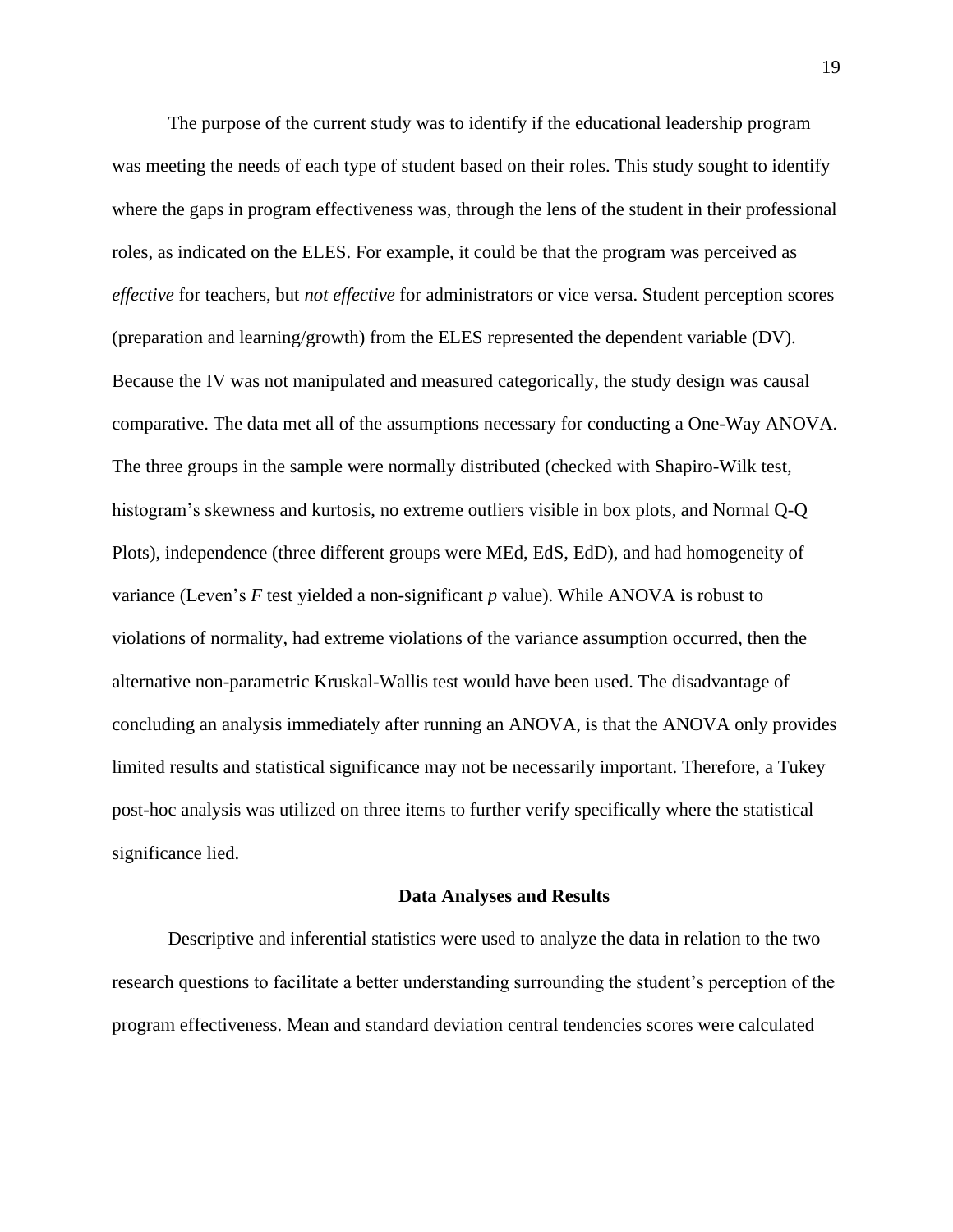along with the ANOVA, which required at least one categorical and one continuous variable, hence the existing IV and DV.

#### **Educational Leadership Preparation Coursework and Professional Roles**

We began the analyses by examining overall student perceptions of the coursework in the educational leadership program through Items 1 through 11 of the ELES. Overall, student perceptions were slightly positive, mostly due to the high leptokurtosis on the response item "*Agree*" for most questions. The lowest student perception responses were for two items: "The information provided me by Educational Leadership faculty was accurate and up to date" (Item 6) and "Courses in the Educational Leadership Program were academically challenging" (Item 7) with a mean response of 3.74. The highest response was to the Item 10 "Student discussion and interactions were encouraged by instructors during class,"  $M = 3.89$ . Table 1 presents numbers of responses per item, response means, and response standard deviations for Items 1 through 11. **<<Insert Table 1 about here>>**

# **Differences in Perceptions by Student Professional Roles**

Items 1 through 11 were analyzed using a one-way ANOVA to determine if there were differences in opinions among student professional roles at the time of ELES completion. While a majority of items had no statistically significant differences among groups based on their roles, there was a statistically significant difference,  $F(5, 391) = 2.969$ ,  $p = 0.012$ , for Item 7 "Courses" in the Educational Leadership Program were academically challenging" among the administrators, instructional coaches, and central office personnel. The group that held the highest sentiment toward the academic challenge of the program was administrators,  $M = 4.00$ , followed by instructional coaches,  $M = 3.87$ . The group with the lowest opinion towards the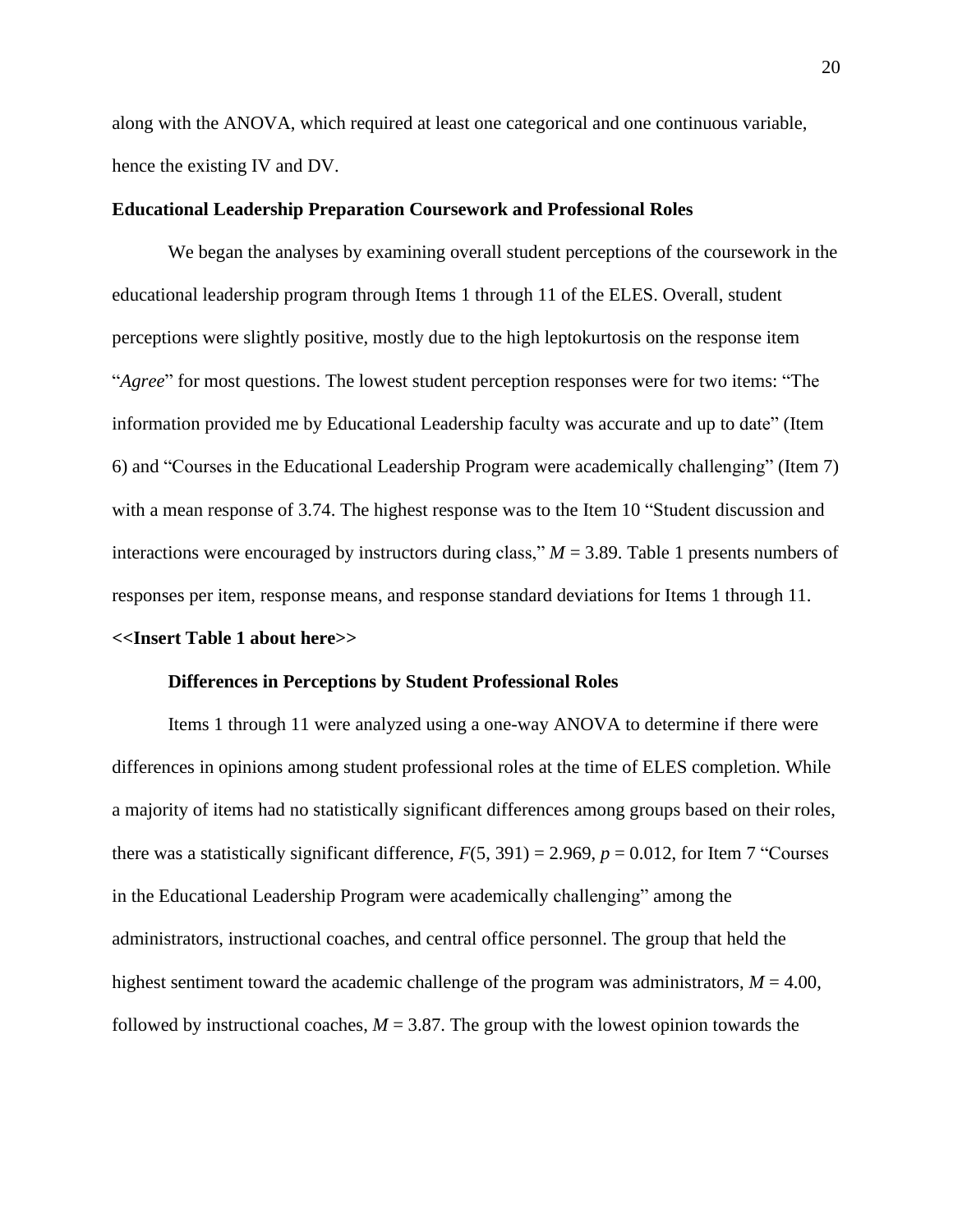academic challenge of the program were students who worked in the central office personnel, *M* = 3.21. Table 2 presents the results of Item 7.

#### **<<Insert Table 2 about here>>**

The Tukey post-hoc analysis results signified that *teachers* ( $n = 247$ ,  $MD = .547$ ,  $p =$ .014), *instructional coaches* ( $n = 53$ ,  $MD = .654$ ,  $p = .005$ ), and *administrators* ( $n = 9$ ,  $MD =$ .786,  $p = .031$ ) all scored this item significantly higher than *central office personnel* ( $n = 14$ ,  $M =$ 3.21). This result indicates that school site-based personnel might be more likely to consider this program to be academically challenging than *central office personnel*. Table 3 presents the results of the Tukey post-hoc analysis.

#### **<<Insert Table 3 about here>>**

#### **Educational Leadership Faculty Facilitation and Professional Roles**

Items 12 through 20 measured student perceptions of the faculty facilitation within the educational leadership program. As with the first research question, student sentiments were again slightly positive. The lowest student sentiment responses were for the item "Textbooks required for the courses were used on a regular basis,"  $M = 3.53$ . The highest response was to the item "Instructors expected students to be prepared for class presentation and discussions," *M* = 3.92. Table 4 presents the number of responses per item, means, and standard deviations.

#### **<<Insert Table 4 about here>>**

#### **Differences in Perceptions by Student Professional Roles**

Items 12 through 20 were analyzed using a one-way ANOVA to determine if there were differences in opinions between students when grouped by their professional roles at the time of survey completion. With a majority of items, there were no statistically significant differences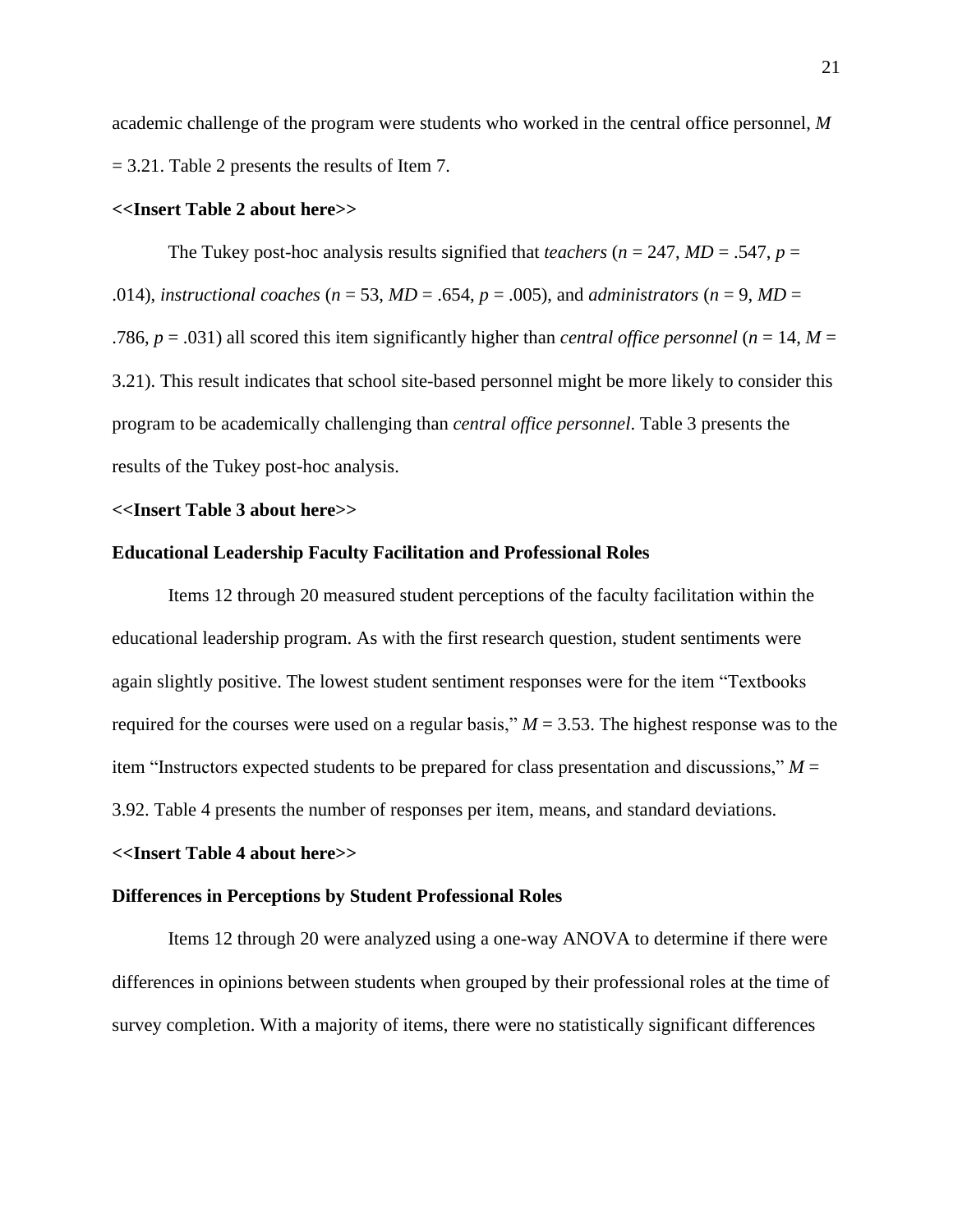between groups based on their roles; however, there were differences among professional roles on Items 13, 14, and 18.

First, Item 13 "The intellectual climate in the program was stimulating," there was a statistically significant difference between the groups,  $F(5, 388) = 3.545$ ,  $p = .004$ . While the overall sentiment for all groups was still positive, *central office personnel* were more likely to neither agree nor disagree in comparison to school-based personnel who had more positive opinions of the intellectual climate of the program. The *central office personnel* group scored this item statistically significantly different from all the other groups except the *administrators* group.

Item 14, "The Educational Leadership faculty were supportive," there was a difference between the professional groups that was statistically significant,  $F = 2.860$ ,  $p = 0.015$ . The group that perceived their faculty to be most supportive was *instructional coaches* ( $n = 53$ ,  $M =$ 4.00) and the group with the lowest sentiment was site-based *administrators* ( $n = 9$ ,  $M = 3.44$ ). While the overall model showed that there were statistically significant differences among groups, the Tukey post-hoc analysis did not demonstrate that an individual group differed statistically from any other single group.

On the perceptual statement regarding the use of curricular materials in Item 18, "Textbooks required for the courses were used on a regular basis," there was a statistically significant difference between the professional groups,  $F(8, 388) = 2.510$ ,  $p = .030$ . On this item, the group that had the highest sentiment towards textbook usage was *administrators* ( $n = 9$ ,  $M =$ 3.89) and the group with the lowest sentiment was students in the *other* category ( $n = 46$ ,  $M =$ 3.26). A post-hoc analysis showed that the largest significant difference between groups was between *instructional coaches* and *other* (*MD* = 0.513, *p* = .023). *Instructional coaches* believed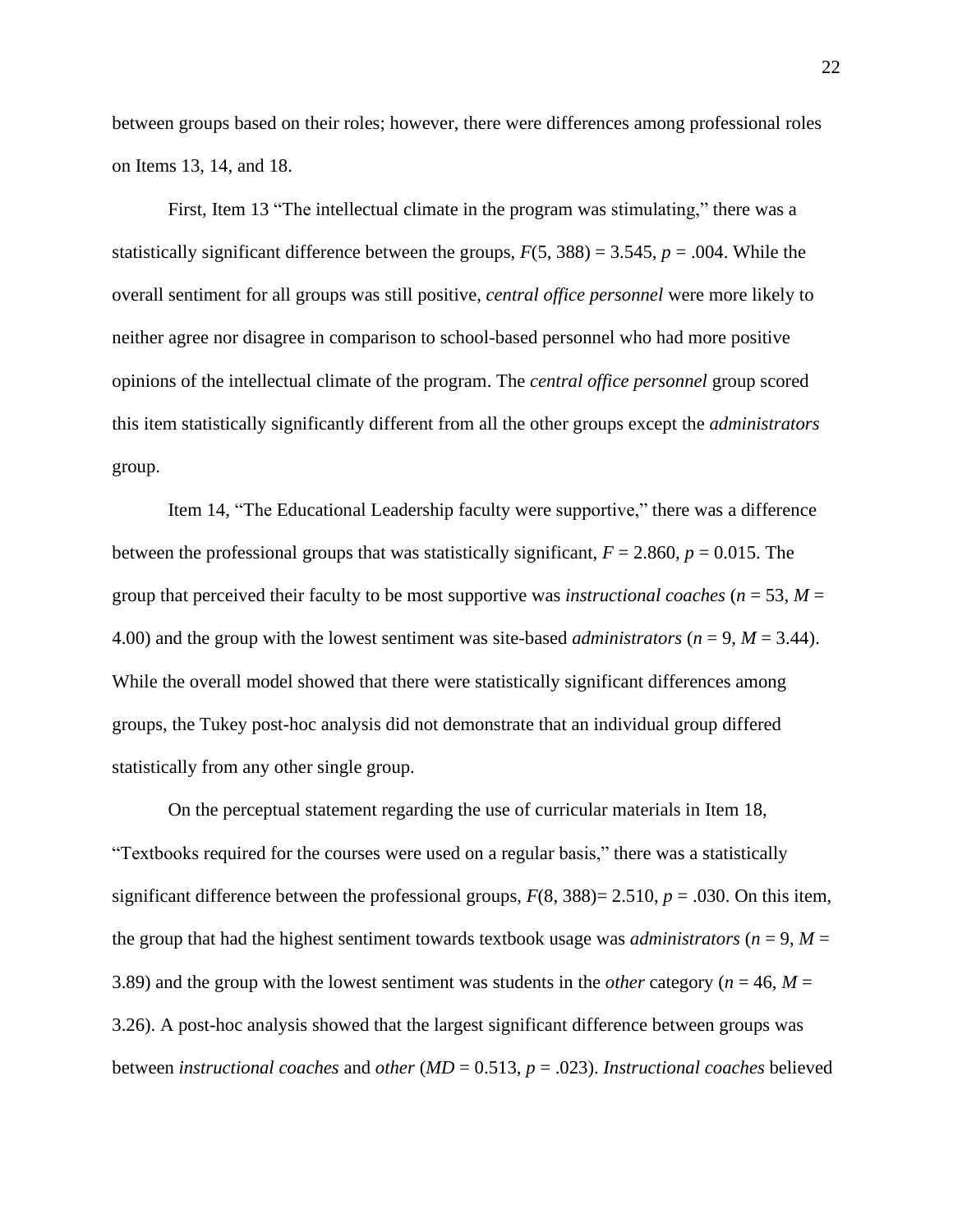textbooks were used more often than students in the *Other* category. Table 5 presents the ANOVA results for Items 13, 14, and 18.

#### **<<Insert Table 5 about here>>**

While the overall ANOVA was statistically significant for Item 14, no interactions effects were noted in the Tukey post-hoc results. For Items 13 and 18, since significance was found, data within Table 6 yielded results of the Tukey post-hoc analysis to further verify specifically where the significance lied. For Item 13, the post-hoc analyses revealed that the role group that had the highest opinion of the intellectual climate was *instructional coaches* ( $n = 53$ ,  $M = 3.94$ ), followed by school-based *administrators* ( $n = 9$ ,  $M = 3.89$ ). The role groups with the lowest opinion of the program was *central office personnel* (*n* = 14, *M* = 3.21). For Item 18, it was in the *Instructional Coaches* compared to *Others* category.

#### **<<Insert Table 6 about here>>**

#### **Discussion**

In the early 2000s, the perceived ineffectiveness of educational leadership programs to prepare future educational leaders lead to a focus on program improvements to enhance this group's preparation to contribute to PK-12 academic outcomes (Elmore, 2000, Hess & Kelly, 2005; Lashway, 2003; Levine, 2005). In response, educational leadership preparation research focused on the components, processes, and learning experiences that contribute to quality educational leadership preparation (Anderson et al., 2018; Campanotta et al., 2018; Cosner, 2019; Cunningham & Lochmiller, 2019; Cunningham et al., 2019; VanGronigen et al., 2018). As Young et al. (2017) described, ESSA established a broader concept of educational leadership and emphasized the need to develop the educational leadership pipeline. Educational leaders operate along a continuum, occupying quasi-leadership and traditional leadership roles. The goal of our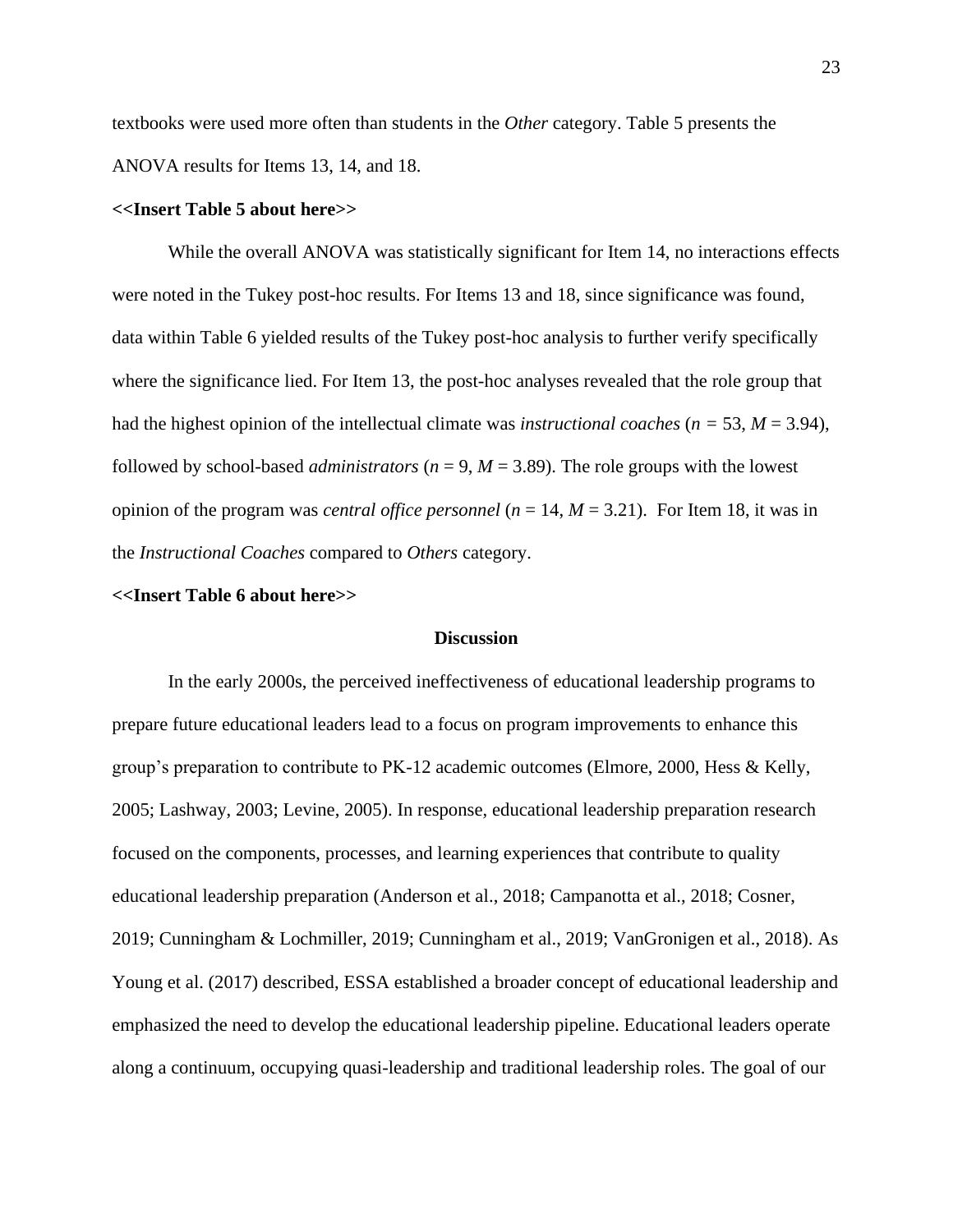study was to identify if the program was meeting the needs of students' professional roles (e.g., teachers, instructional coaches, administrators, and central office personnel), that is, the roles along the leadership continuum. By using the ELES exit survey and analyzing those data, we sought to identify where the gaps in program effectiveness existed based on students' professional roles.

#### **Perceptual Differences Among Students' Professional Roles**

Our overall analysis of student survey data suggested that in the aggregate, the educational leadership program of study was meeting student needs. However, results of the ANOVAs indicated perceptual differences among professional roles represented in educational leadership program of study in terms of a challenging academic program, stimulating intellectual climate, supportive faculty, and use of curricular materials (i.e., textbooks). Among the roles represented in our study, administrators and instructional coaches demonstrated a higher perception of the academic challenge of the program and stimulating intellectual climate, while central office personnel demonstrated a lower perception. The differences found may lie in the work focus of administrators and instructional coaches versus the work focus of central office personnel. As school-based personnel, administrators and instructional coaches are more likely to collaborate with individual teachers or groups of teachers on instructional improvements. Therefore, administrators and instructional coaches in educational leadership preparation programs may perceive developmental benefits to their instructional expertise, including school goal setting and implementation, provision of support to teachers, and overall contributions to site-based school improvement efforts (Bryan & Kaylor, 2018; Campbell & Malkus, 2013; Hopkins et al., 2013; Jorissen et al., 2008; McCarthy, 2015; Robinson et al., 2008; Sweeney & Mausbach, 2019; Woulfin & Rigby, 2017).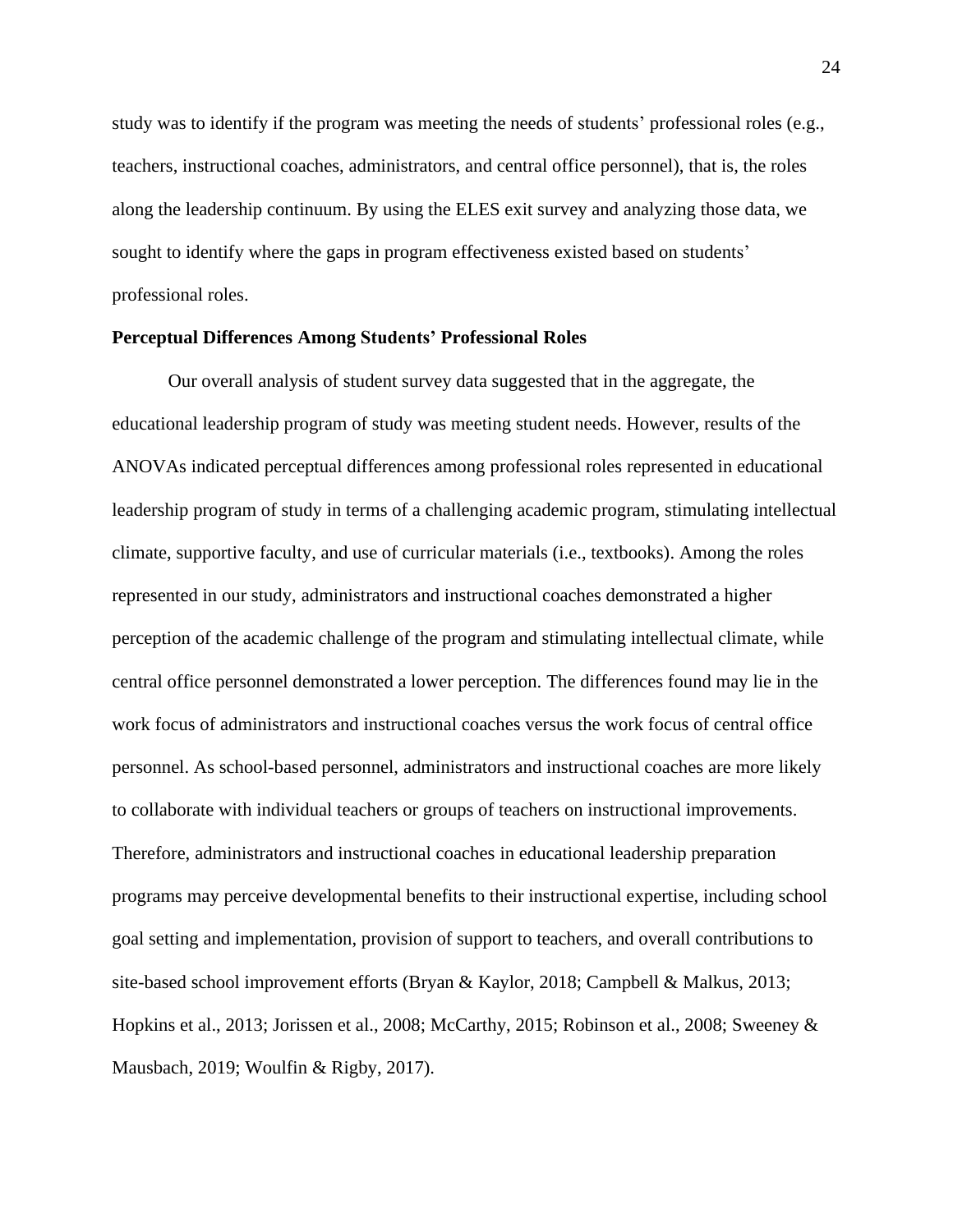Central office personnel, on the other hand, may be more accustomed to macro-level school district and/or state-wide complex issues that are perplexing and must be resolved, sometimes rapidly, for the sake of the entire school district or the school. To enhance the leadership preparation of central office personnel, there may be a need to include learning experiences on systemic teaching and learning improvement efforts across an entire school district, groups of schools within a school district, or across a school (Anderson et al., 2012; Honig et al., 2017). These learning experiences should also highlight effective collaboration mechanisms between school districts and schools to support systemic improvement efforts (Galey-Horn, 2020; Page, 2010). In short, to prepare all leaders represented in educational leadership programs effectively, it may prove beneficial to review course syllabi and learning tasks to ensure students in varying professional roles have access to differentiated powerful learning experiences (Cunningham et al., 2019; Young, 2015), which connect the curriculum to current and future professional contexts of students (Young & Eddy-Spicer, 2019).

Perceptual differences related to supportive faculty revealed that instructional coaches were also the most prone to perceive that faculty were supportive, while administrators had the lowest perception of support. This difference in perceptions may be due to the focus of this educational leadership program on the development of future administrators due to state-level requirements (Mountford & Acker-Hocevar, 2013) rather than to further development of inservice administrators. It is important to note that administrators enrolled in this program were either school-district administrators or charter school administrators. As in-service administrators continue to seek educational leadership preparation, learning experiences may need to be added to the curriculum to address their needs to further support this professional group (Levine, 2005).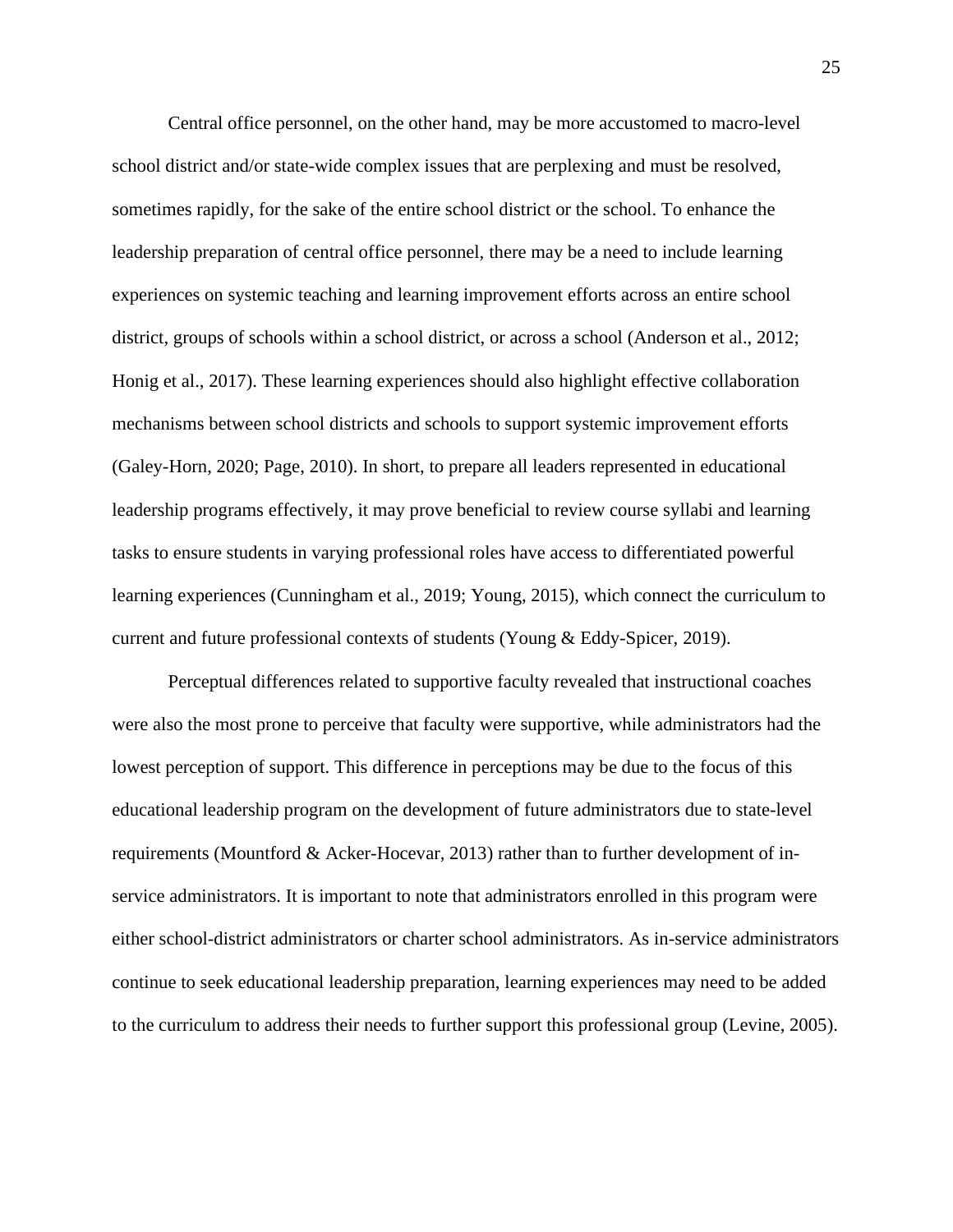While administrators perceived lower perceptions of faculty support, they held a higher perception of the use of curricular materials in classes. This difference may be due to administrators' individual usage of curricular materials to enhance their own learning. Interestingly, instructional coaches were prone to both higher perceptions of faculty support and use of curricular materials. It may be that the learning experiences and curricular in courses along with faculty support and facilitation were well suited to providing both "curricular coherence" and "curricular balance" (Levine, 2005, p. 13) for instructional coaches.

#### **Conclusion**

As schools become increasingly more complex organizations, requiring distribution of responsibility for educational reform initiatives among various levels of leadership, this novel approach to examine educational leadership program effectiveness, may further assist in educational improvement efforts. The differences found among the professional roles represented in this educational leadership program highlight potential implications for policy, practice, and for future research. In terms of potential implications for policy, national- and statelevel organizations that create standards for educational leadership preparation programs may consider the full continuum of leadership roles represented in educational leadership programs as they develop or revise standards. Explicitly acknowledging the leadership preparation of these groups in leadership standards may provide a framework for addressing the leadership needs of various roles along the continuum for all who rely on leadership standards to guide continuous improvement. Potential implications for practice for educational leadership programs may include building upon existing university-school partnerships by collaborating with school district partners on leadership needs analyses beyond the leadership needs of the principalship and enhancing curricula to meet the identified leadership needs. As seen in the literature, school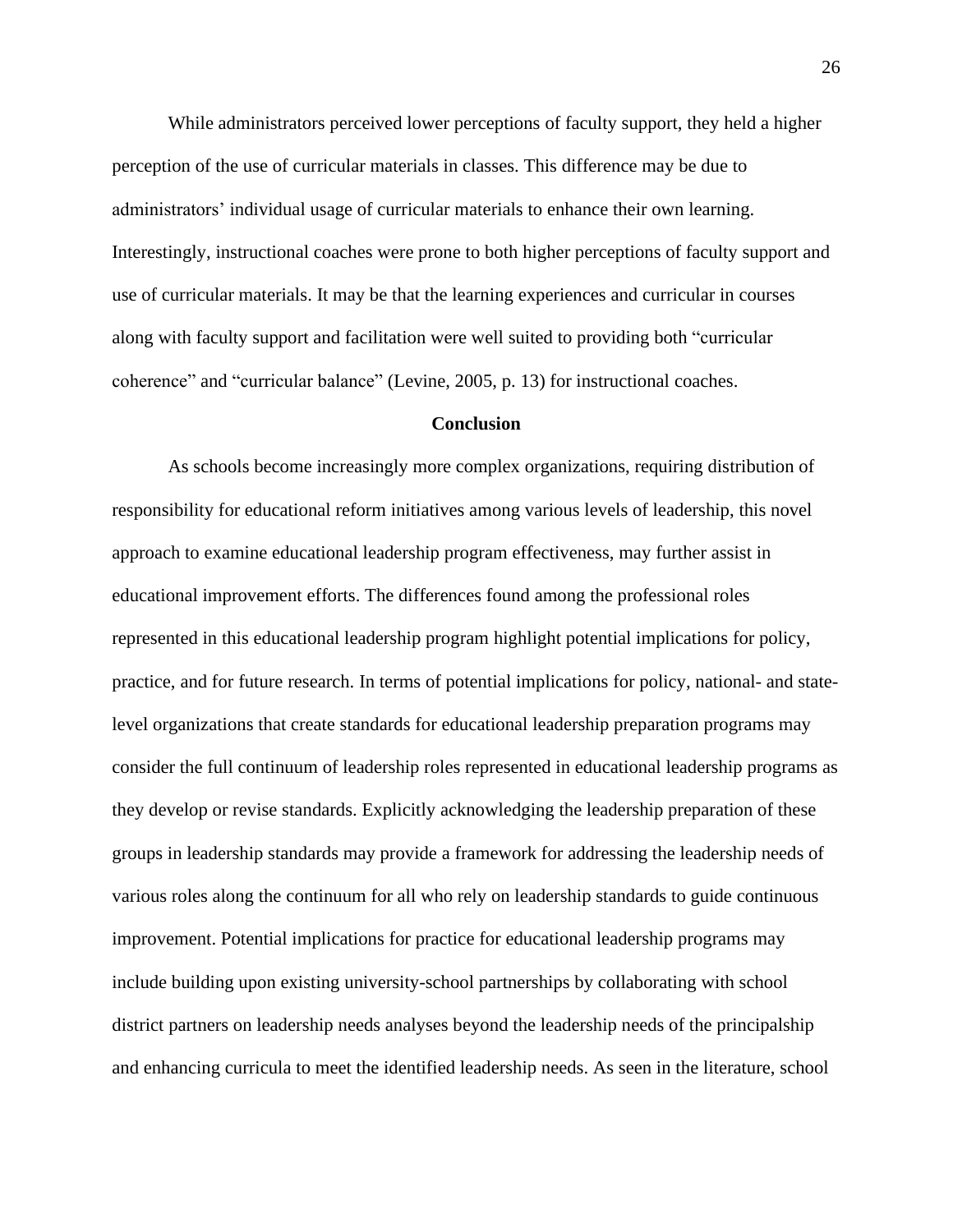districts provide professional learning to teacher leaders, instructional coaches, and central office personnel as part of comprehensive educational reform efforts. Educational leadership programs are valued partners in the change process within complex educational systems. As such, educational leadership programs could advance the work of school districts within the framework of educational leadership preparation curricula by increasing the scope of leadership preparation to include multiple leadership roles and collaboration among roles.

Lastly, further research in this area is greatly needed. The differences in perceptions among the professional roles represented in this educational leadership program highlighted the need for further investigation. While this study spanned a seven-year period and was comprised of a decent sample size, the study's findings are limited. Findings from this research study are a first step that may point to a need for further analysis using a qualitative design to further contextualize the results of the statistical analysis (Creswell & Plano Clark, 2018). Future targeted studies using focus groups and/or interviews could facilitate a better understanding of the significant differences. A thorough qualitative study could further unpack the findings in this study, yielding important results that could inform educational leadership preparation to better serve the roles along the leadership continuum. For instance, focus group and/or interview research could focus on inviting students representing the various professional roles in educational leadership programs and could explore students' perceptions of the contributions of program faculty, structure, and curricula on their current and future leadership competencies. By diving deeply into students' program experience, a qualitative study could uncover faculty approaches, program implementation, and learning experiences deemed important and timely to school improvement efforts by teacher leaders, instructional coaches, and central office personnel. The detailed insights gained through a qualitative study could allow for further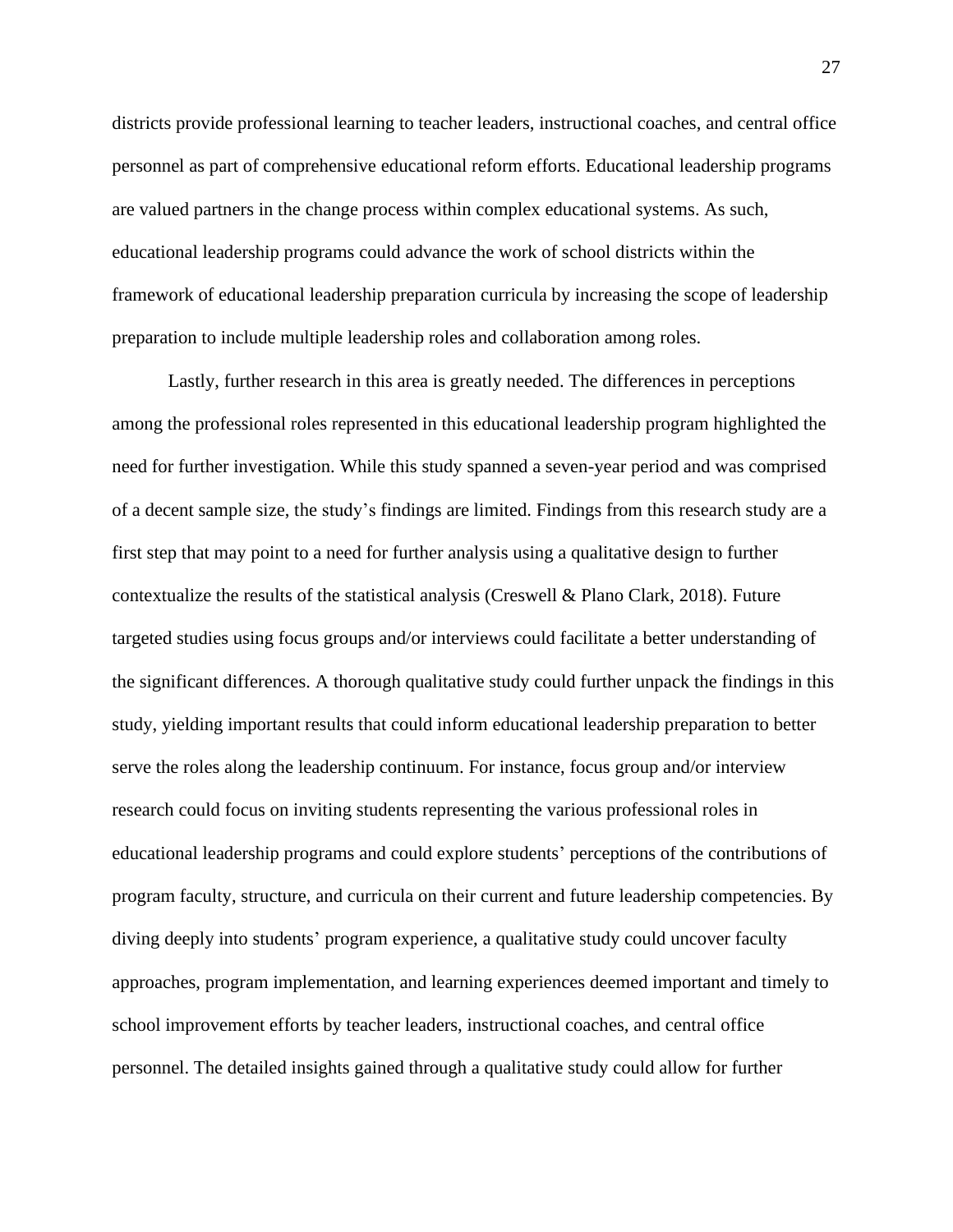comparisons among the student professional groups to determine where leadership competencies align and where differentiation is needed to best meet the needs of all professional roles. In addition to qualitative studies, more quantitative studies are needed to determine perceptions of effectiveness among student professional roles in other educational leadership preparation programs.

#### **References**

- Acquaro, D. (2019). Preparing the next generation of educational leaders: Initiating a leadership discourse in initial teacher education. *Commonwealth Council for Educational Administration and Management (CCEAM), 47*(2), 107-124. https://csse-scee.ca/wpcontent/uploads/2019/12/ISEA\_2019\_472.pdf#page=113
- Anderson, E., Winn, K. M., Young, M. D., Groth, C., Korach, S., Pounder, D., & Rorrer, A. K. (2018). Examining university leadership preparation: An analysis of program attributes and practices. *Journal of Research on Leadership Education*, *13*(4), 375-397. https://doi.org/10.1177%2F1942775117735873
- Anderson, S. E., Mascall, B., Stiegelbauer, S., & Park, J. (2012). No one way: Differentiating school district leadership and support for school improvement. *Journal of Educational Change, 13*(4), 403-430. https://doi.org/10.1007/s10833-012-9189-y
- Archbald, D. (2016). System-level instructional leadership A district-level leadership case: Implementing PLCs in schools. *International Journal of Educational Leadership Preparation*, *11*(2), 116-151. https://files.eric.ed.gov/fulltext/EJ1124011.pdf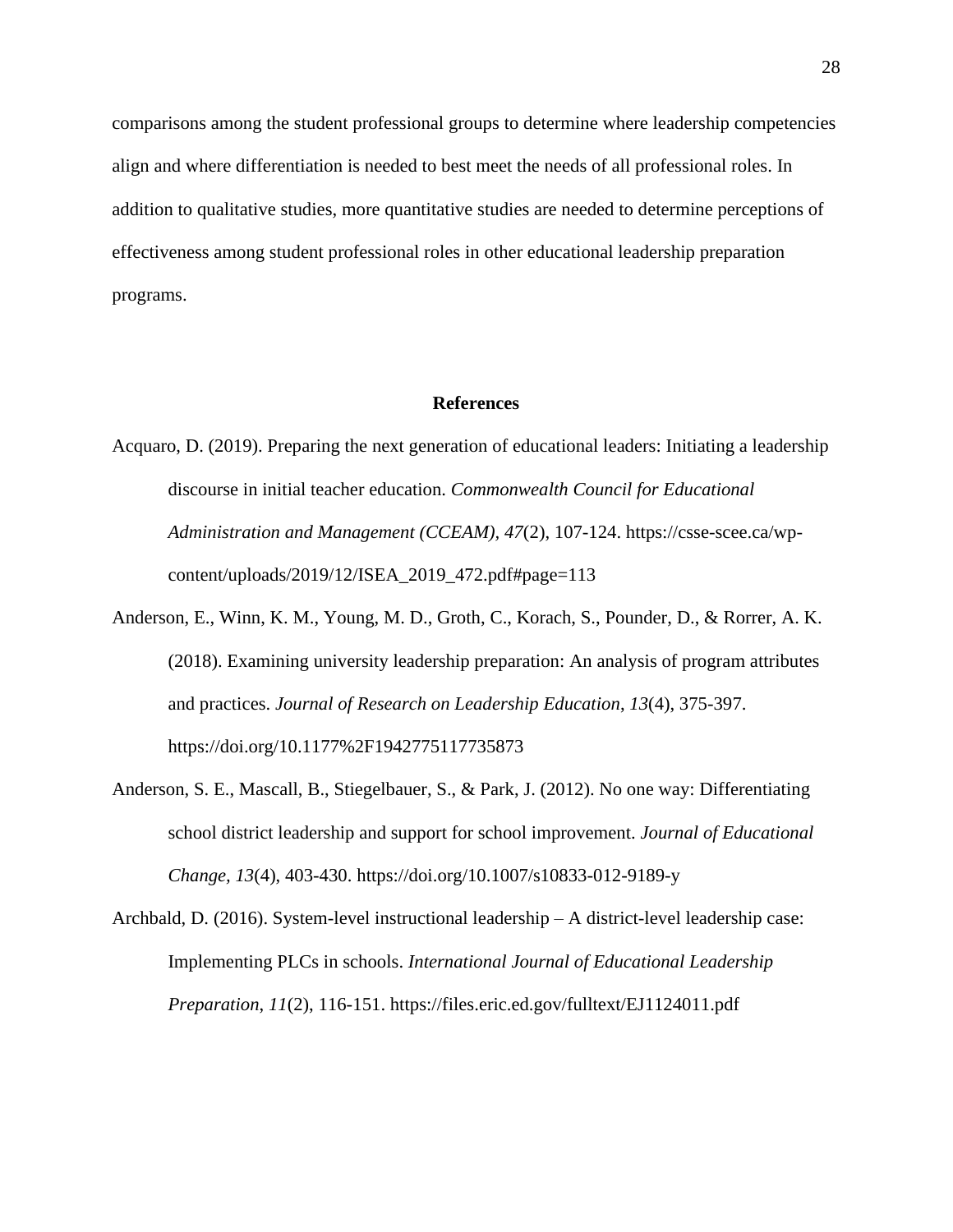- Barth, R. S. (2013). The time is ripe (again). *Educational Leadership*, *71*(2), 10-16. http://www.ascd.org/publications/educational-leadership/oct13/vol71/num02/The-Time-Is-Ripe-(Again).aspx
- Bertrand, M., & Rodela, K. C. (2018). A framework for rethinking educational leadership in the margins: Implications for social justice leadership preparation. *Journal of Research on Leadership Education*, *13*(1), 10-37. https://doi.org/10.1177%2F1942775117739414
- Bogler, R., & Nir, A. E. (2015). The contribution of perceived fit between job demands and abilities to teachers' commitment and job satisfaction. *Educational Management Administration & Leadership*, *43*(4), 541-560.

https://doi.org/10.1177%2F1741143214535736

- Bryan, C., & Kaylor, B. (2018). Building blocks of collaboration. *The Learning Professional*, *39*(6), 54-60. https://learningforward.org/wp-content/uploads/2018/12/building-blocksof-collaboration.pdf
- Campanotta, L., Simpson, P., & Newton, J. (2018). Program quality in leadership preparation programs: An assessment tool. *Education*, *138*(3), 219-228.
- Campbell, P. F., & Malkus, N. N. (2013). Elementary mathematics specialists: Influencing student achievement. *Teaching Children Mathematics*, *20*(3), 198-205. https://www.jstor.org/stable/10.5951/teacchilmath.20.3.0198
- Carver, C. L. (2016). Transforming identities: The transition from teacher to leader during teacher leader preparation. *Journal of Research on Leadership Education*, *11*(2), 158- 180.<https://doi.org/10.1177%2F1942775116658635>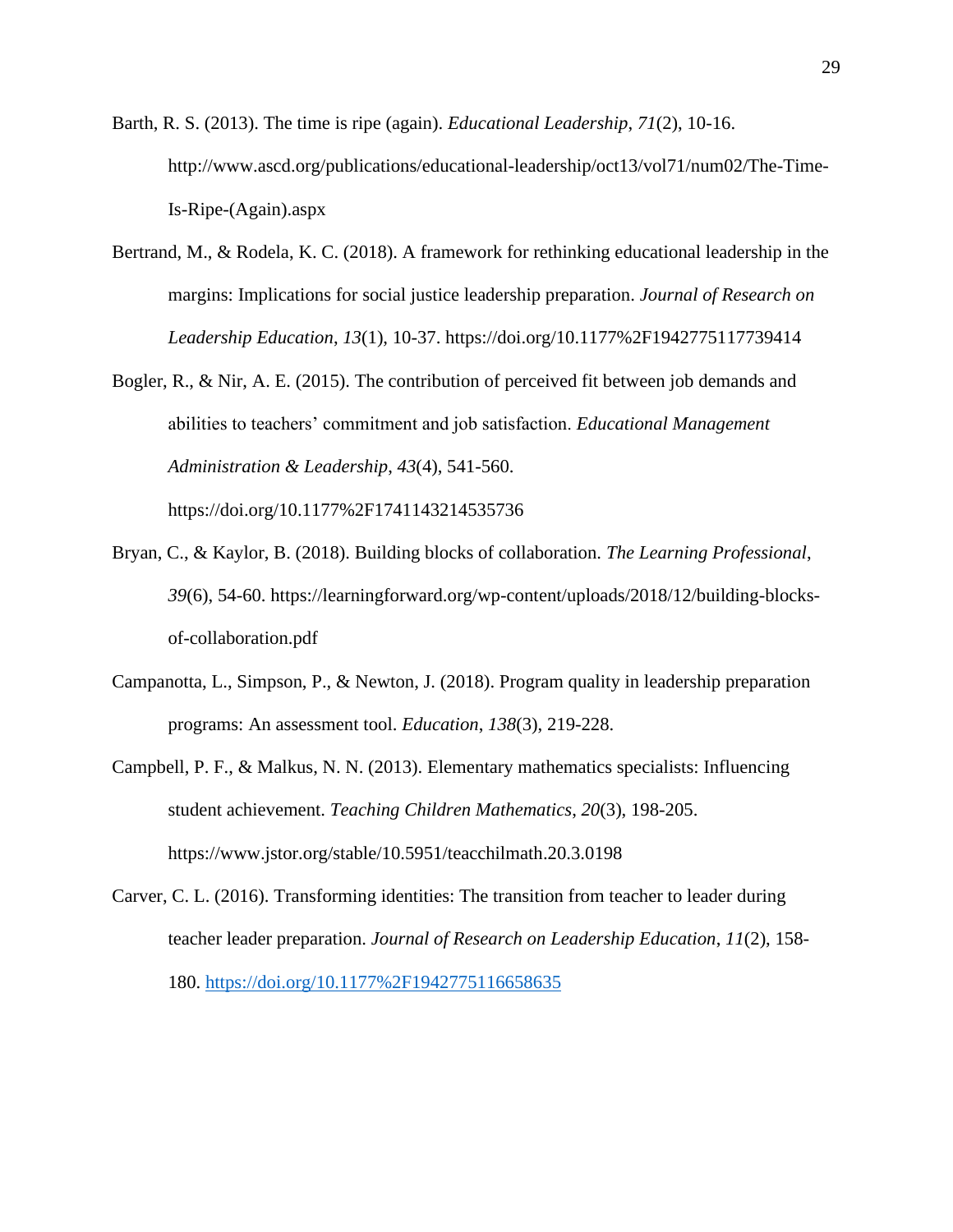- Ceballos, M., Buckridge, H., & Taylor, R. T., (2020). Educational leadership students and mixed reality experiences: Building student confidence to communicate with parents and teachers. *International Journal of Educational Leadership Preparation, 15*(1), 58-71.
- Ceballos, M., Eadens, D.W., & Bixler, K. (in press). Mixed reality and school administrator preparation: Harnessing the power of simulation technology for realistic practice, feedback, and reflection*.* In S.D. Hayes, N.A. Abdelrahman, B. J. Irby & F. Nafukho (Eds.), *School principals as talent developers: An international perspective.* Information Age.
- Chang, I. H. (2011). A study of the relationships between distributed leadership, teacher academic optimism and student achievement in Taiwanese elementary schools. *School Leadership & Management*, *31*(5), 491-515. https://doi.org/10.1080/13632434.2011.614945
- Clayton, J. K., Sanzo, K. L., & Myran, S. (2013). Understanding mentoring in leadership development: Perspectives of district administrators and aspiring leaders. *Journal of Research on Leadership Education*, *8*(1), 77-96.

https://doi.org/10.1177%2F1942775112464959

- Cosner, S. (2019). What makes a leadership preparation program exemplary? *Journal of Research on Leadership Education*, *14*(1), 98-115. https://doi.org/10.1177%2F1942775118819661
- Cosner, S., Tozer, S., Zavitkovsky, P., & Whalen, S. P. (2015). Cultivating exemplary school leadership preparation at a research intensive university. *Journal of Research on Leadership Education*, *10*(1), 11-38.<https://doi.org/10.1177%2F1942775115569575>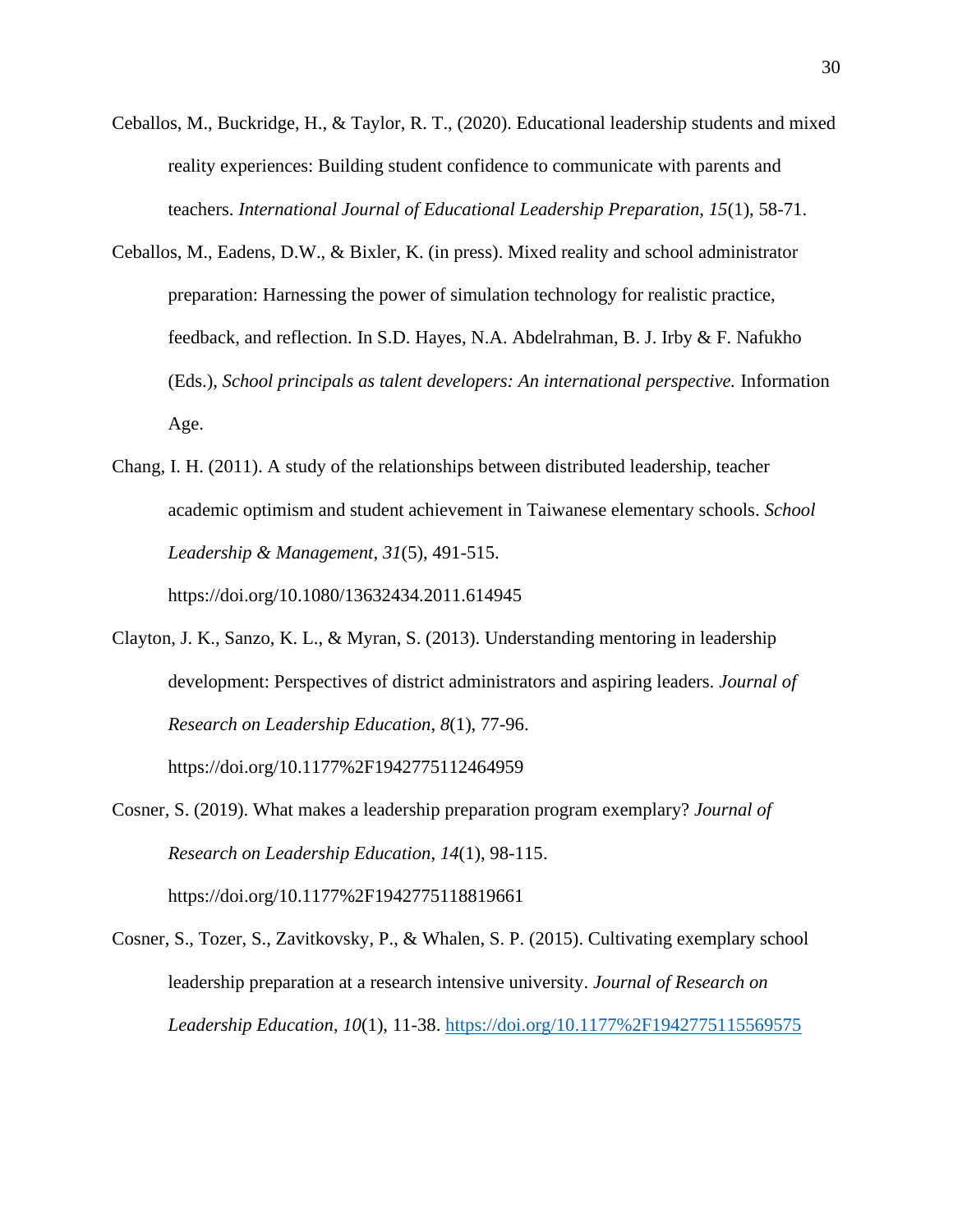- Creswell, J. W., & Plano Clark, V. (2018). *Designing and conducting mixed methods research*  $(3<sup>rd</sup>$  ed.). SAGE.
- Cunningham, K. M., & Lochmiller, C. R. (2019). Content-specific leadership: Identifying literature-based implications for principal preparation. *Journal of Research on Leadership Education.* https://doi.org/10.1177/1942775119845004

Cunningham, K. M., VanGronigen, B. A., Tucker, P. D., & Young, M. D. (2019). Using powerful learning experiences to prepare school leaders. *Journal of Research on Leadership Education*, *14*(1), 74-97. https://doi.org/10.1177%2F1942775118819672

Diamond, A. (2014). Pre-service early childhood educators' leadership development through reflective engagement with experiential service learning and leadership literature. *Australasian Journal of Early Childhood*, *39*(4), 12-20.

<https://doi.org/10.1177%2F183693911403900403>

Dolph, D. (2017). Challenges and opportunities for school improvement: Recommendations for urban school principals. *Education and Urban Society, 49*(4), 363-387.

<https://doi.org/10.1177/0013124516659110>

- Duke, D. L. (2019). Judgment and the preparation of educational leaders. *Journal of Research on Leadership Education*, *14*(3), 191-211.<https://doi.org/10.1177%2F1942775117752455>
- Elmore, R. F. (2000). *Building a new structure for school leadership*. The Albert Shanker Institute <https://files.eric.ed.gov/fulltext/ED546618.pdf>
- Fairman, J. C., & Mackenzie, S. V. (2015). How teacher leaders influence others and understand their leadership. *International Journal of Leadership in Education*, *18*(1), 61-87. https://doi.org/10.1080/13603124.2014.904002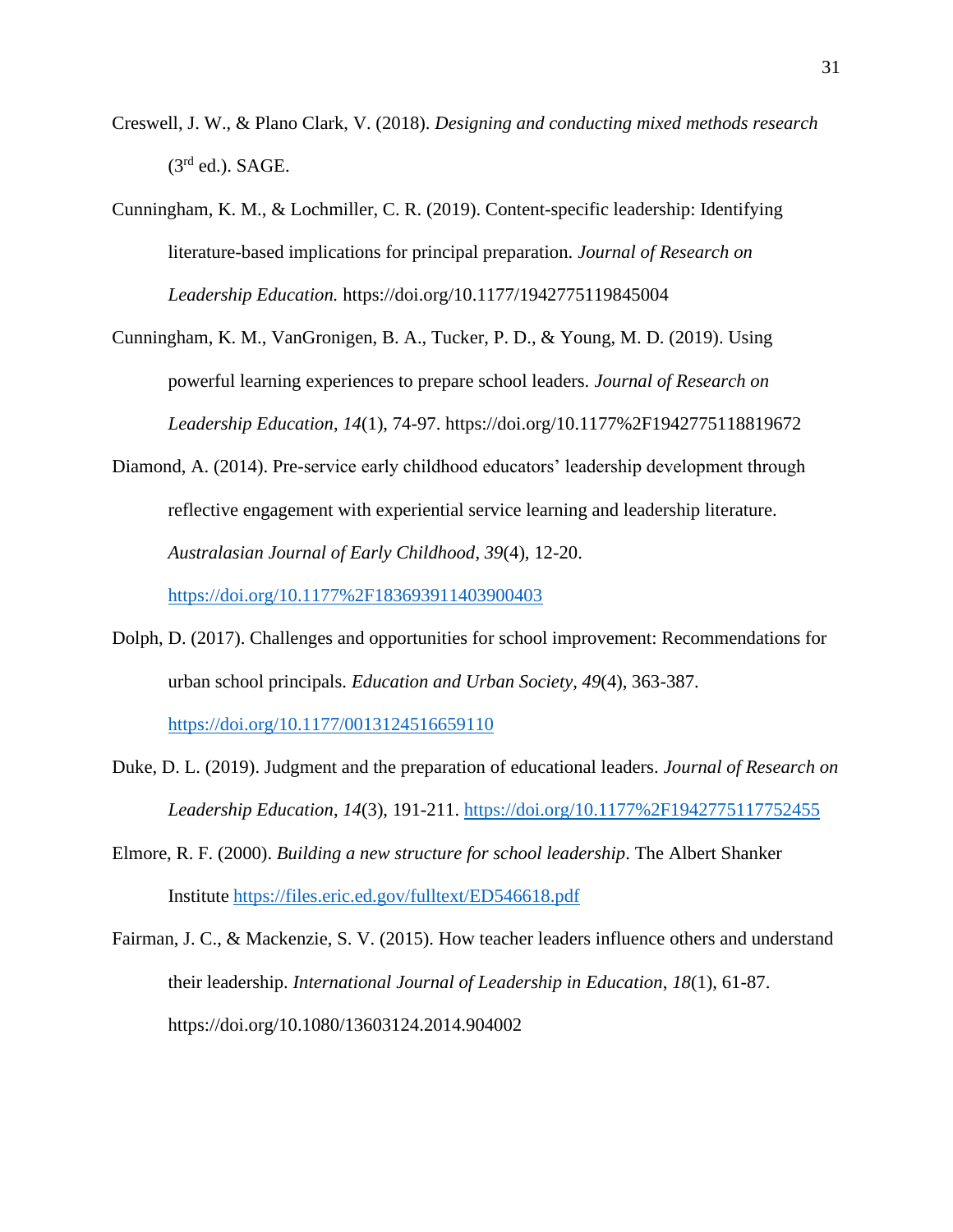- Fraenkel, J. R., Wallen, N. E., & Hyun, H. H. (2019). *How to design and evaluate research in education*, 10<sup>th</sup> Edition. McGraw Hill.
- Galey-Horn, S. (2020). Capacity-building for district reform: The role of instructional-coach teams. *Teachers College Record*, *122*(10), 100303. https://www.tcrecord.org/Content.asp?ContentId=23443
- Gerstenschlager, N. E., & Barlow, A. T. (2019). Transitioning from practicing teacher to teacher leader: A case study. *Teacher Development*, *23*(1), 18-35. https://doi.org/10.1080/13664530.2018.1515106
- Grissom, J. A., Mitani, H., & Woo, D. S. (2019). Principal preparation programs and principal outcomes. *Educational Administration Quarterly*, *55*(1), 73-115. https://doi.org/10.1177%2F0013161X18785865
- Harris, A., & Spillane, J. (2008). Distributed leadership through the looking glass. *Management in Education*, *22*(1), 31-34. https://doi.org/10.1177%2F0892020607085623
- Hashim, A. K. (2020). Coaching and districtwide improvement: Exploring the systemic leadership practices of instructional coaches. *Teachers College Record*, *122*(10), 100305. https://www.tcrecord.org/Content.asp?ContentId=23439
- Hattie, J.A.C. (2009). *Visible learning: A synthesis of 800+ meta-analyses on achievement.* London: Routledge.
- Hayes, S. D., & Irby, B. J. (2019). Challenges in preparing aspiring principals for instructional leadership: Voices from the field. *International Journal of Leadership in Education,* 1- 21.<https://doi.org/10.1080/13603124.2018.1562102>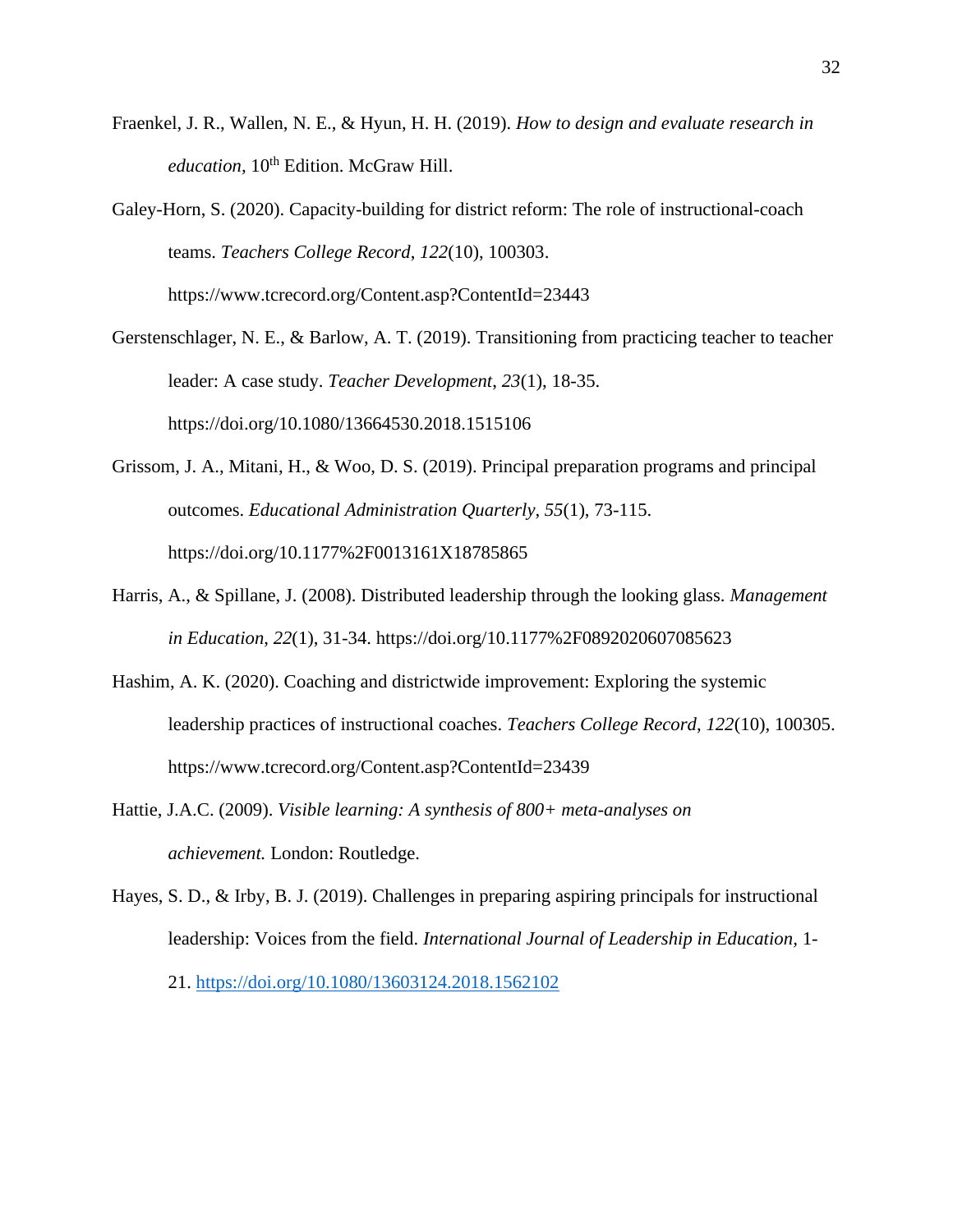- Hess, F. M., & Kelly, A. P. (2005). An innovative look, a recalcitrant reality: the politics of principal preparation reform. *Educational Policy, 19*(1), 155-180. <https://doi.org/10.1177/0895904804270776>
- Hollingworth, L., Olsen, D., Asikin-Garmager, A., & Winn, K. M. (2018). Initiating conversations and opening doors: How principals establish a positive building culture to sustain school improvement efforts. *Educational Management Administration & Leadership, 46*(6), 1014-1034.<https://doi.org/10.1177/1741143217720461>
- Honig, M. I., Venkateswaran, N., & McNeil, P. (2017). Research use as learning: The case of fundamental change in school district central offices. *American Educational Research Journal*, *54*(5), 938-971.<https://doi.org/10.3102%2F0002831217712466>
- Hopkins, M., Spillane, J. P., Jakopovic, P., & Heaton, R. M. (2013). Infrastructure design and instructional reform in mathematics: Formal structure and teacher leadership. *The Elementary School Journal, 114*(2), 200-224. https://doi.org/10.1086/671935
- Ingle, W. K., Marshall, J. M., & Hackmann, D. G. (2018). The leaders of leadership preparation programs: A study of program coordinators at UCEA-member institutions. *Journal of Research on Leadership Education*. https://doi.org/10.1177/1942775118803334
- Johnson, A. D., & James, S. (2018). Principal and professor perspectives on principal preparation, program redesign, and educational planning. *Educational Planning*, *25*(3), 19-30. https://files.eric.ed.gov/fulltext/EJ1207945.pdf
- Jorissen, K. T., Salazar, P., Morrison, H., & Foster, L. (2008). Instructional coaches: Lessons from the field. *Principal Leadership*, *9*(2), 16-19. https://securemedia.collegeboard.org/digitalServices/pdf/advocacy/M7\_R5\_PLOct08\_p16-19.pdf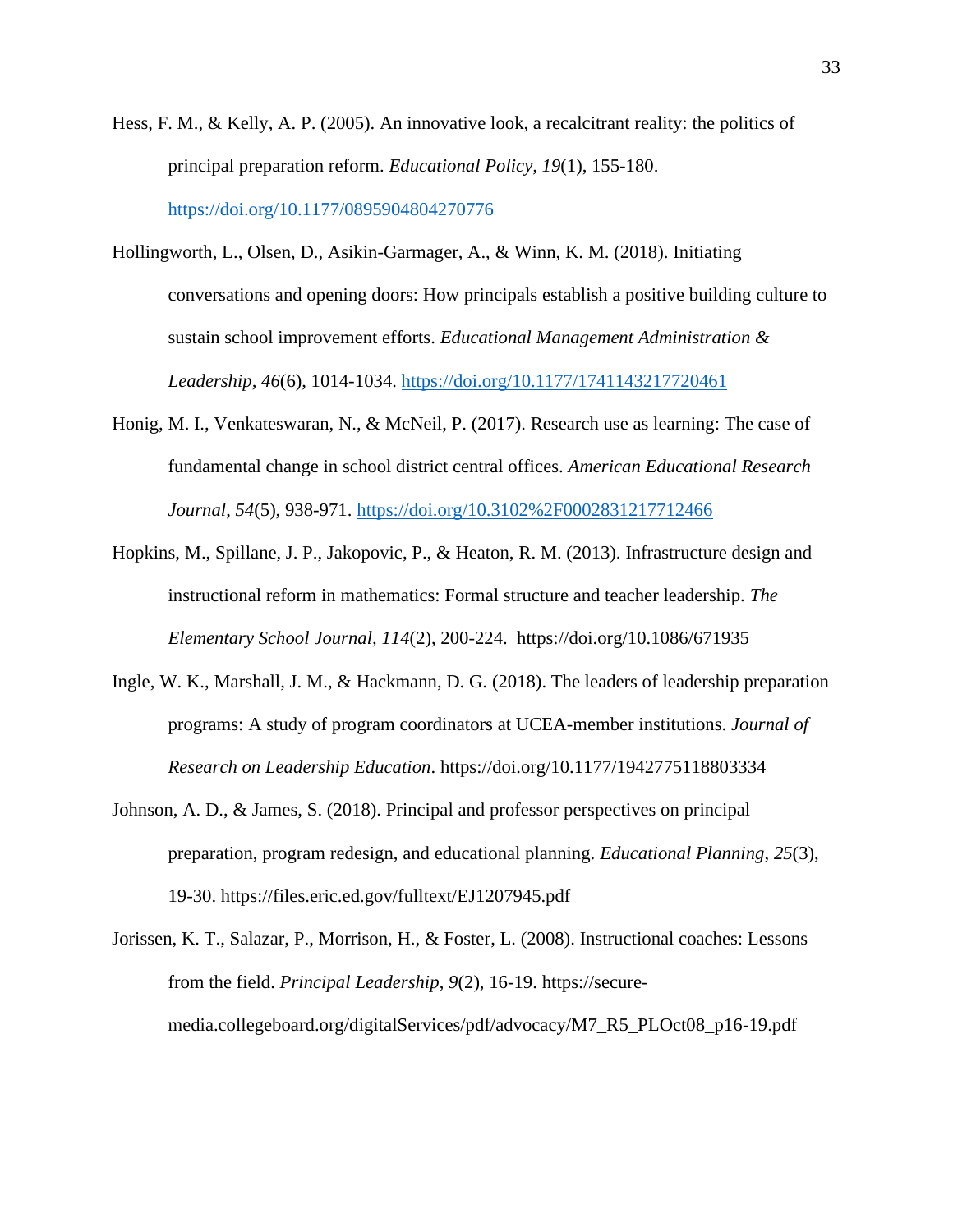Knight, J. (2019). Instructional coaching for implementing visible learning: A model for translating research into practice. *Education Sciences*, *9*(2), 101. https://doi.org/10.3390/educsci9020101

- Lai, E., & Cheung, D. (2015). Enacting teacher leadership: The role of teachers in bringing about change. *Educational Management Administration & Leadership*, *43*(5), 673-692. <https://doi.org/10.1177%2F1741143214535742>
- Lashway, L. (2003). Transforming principal preparation. ERIC Digest. https://files.eric.ed.gov/fulltext/ED473360.pdf
- Leithwood, K. A., & Riehl, C. (2003). What *we know about successful school leadership.*  Philadelphia, PA: Laboratory for Student Success, Temple University Press. http://olms.cte.jhu.edu/olms2/data/ck/file/What\_we\_know\_about\_SchoolLeadership.pdf
- Leithwood, K., & Mascall, B. (2008). Collective leadership effects on student achievement. *Educational Administration Quarterly*, *44*(4), 529-561. https://doi.org/10.1177%2F0013161X08321221
- Leithwood, K., Harris, A., & Hopkins, D. (2020). Seven strong claims about successful school leadership revisited. *School Leadership & Management, 40*(1), 5-22. https://doi.org/10.1080/13632434.2019.1596077
- Leithwood, K., Sun, J., & McCullough, C. (2019). How school districts influence student achievement. *Journal of Educational Administration, 57*(5), 519-539. https://doi.org/10.1108/JEA-09-2018-0175
- Leon, R. (2008). District office leadership: Hero or villain? *CAPEA Educational Leadership and Administration*, *20*, 46-56.<https://files.eric.ed.gov/fulltext/EJ965133.pdf>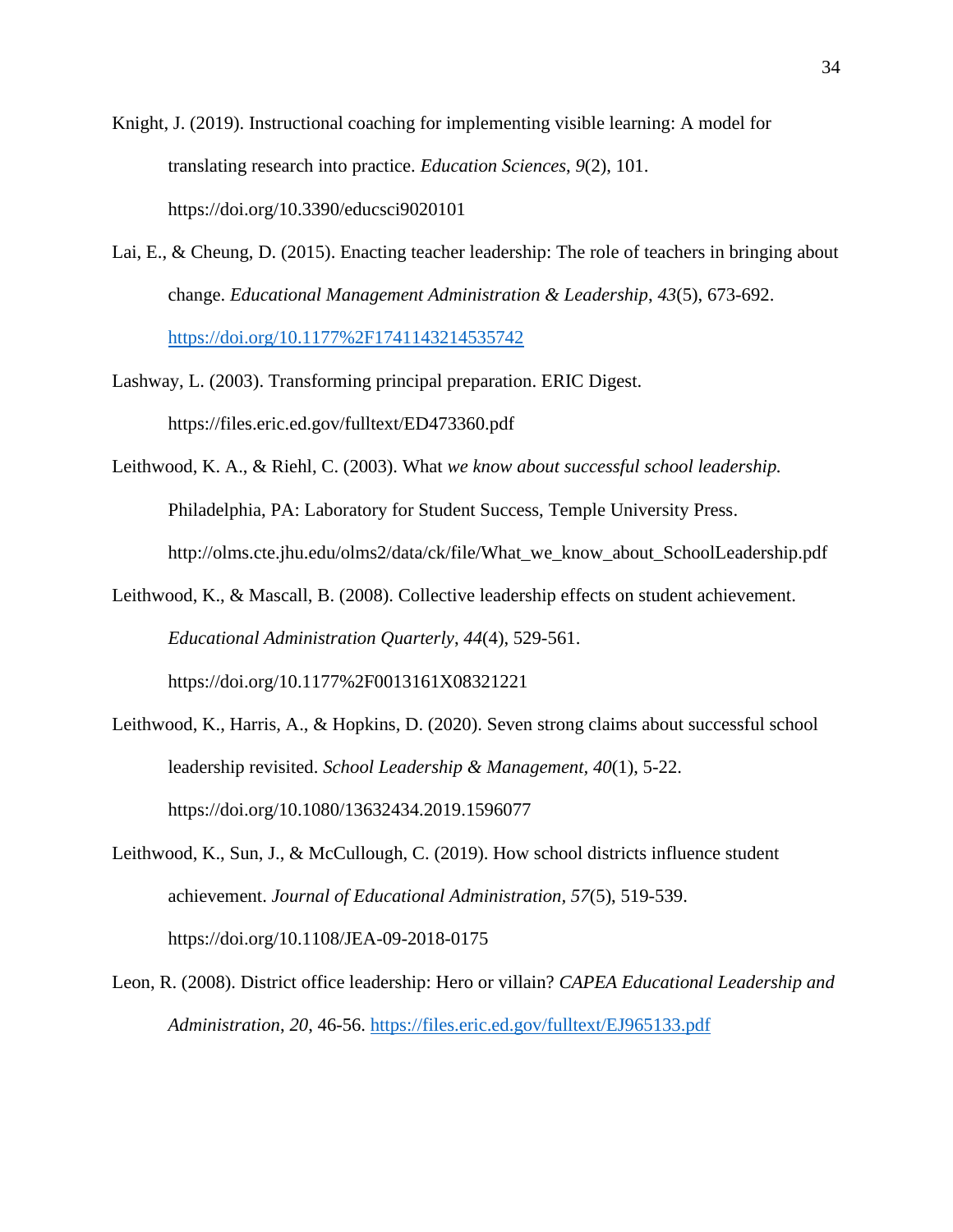Levine, A. (2005). *Educating school leaders.* The Education Schools Project. http://edschools.org/pdf/Final313.pdf

- Lowenhaupt, R., McKinney, S., & Reeves, T. (2014). Coaching in context: The role of relationships in the work of three literacy coaches. *Professional Development in Education*, *40*(5), 740-757. https://doi.org/10.1080/19415257.2013.847475
- Mangin, M. M., & Dunsmore, K. (2015). How the framing of instructional coaching as a lever for systemic or individual reform influences the enactment of coaching. *Educational Administration Quarterly*, *51*(2), 179-213.

https://doi.org/10.1177%2F0013161X14522814

- McAdamis, S. (2010). Central office and school leaders create a conversation. *The Learning Professional*, *31*(3), 24-27. [https://www.proquest.com/scholarly-journals/central-office](https://www.proquest.com/scholarly-journals/central-office-school-leaders-create-conversation/docview/870834142/se-2?accountid=10003)[school-leaders-create-conversation/docview/870834142/se-2?accountid=10003](https://www.proquest.com/scholarly-journals/central-office-school-leaders-create-conversation/docview/870834142/se-2?accountid=10003)
- McCarthy, M. (2015). Reflections on the evolution of educational leadership preparation programs in the United States and challenges ahead. *Journal of Educational Administration, 53*(3), 416-438. https://doi.org/10.1108/JEA-03-2014-0045
- Mette, I. M., & Scribner, J. P. (2014). Turnaround, transformational, or transactional leadership: An ethical dilemma in school reform. *Journal of Cases in Educational Leadership*, *17*(4), 3-18. https://doi.org/10.1177%2F1555458914549665
- Miller, R. J., Wargo, E., & Hoke, I. (2019). Instructional coaching: Navigating the complexities of leadership. *Journal of Cases in Educational Leadership*, *22*(3), 16-27. <https://doi.org/10.1177%2F1555458919848134>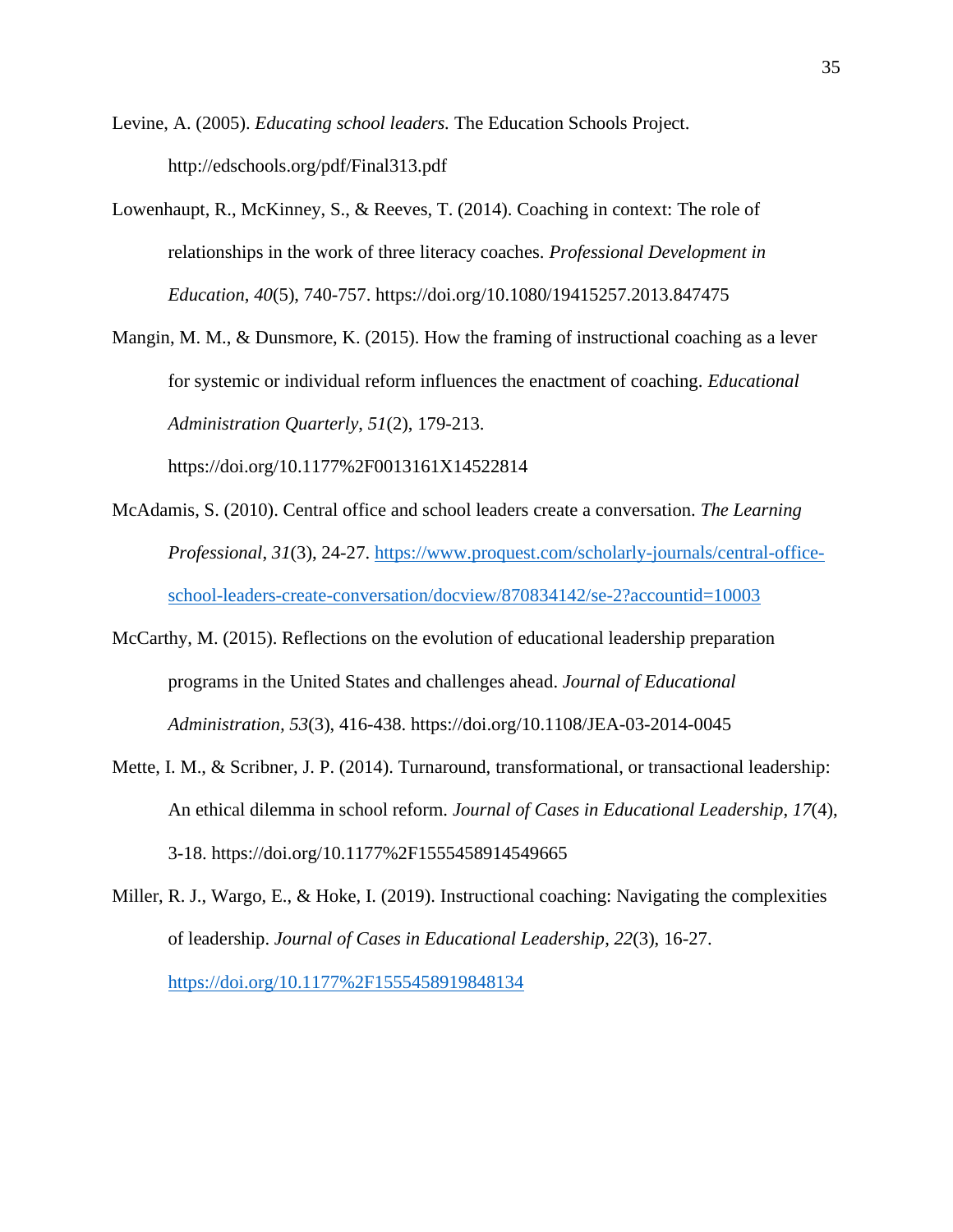- Mountford, M., & Acker-Hocevar, M. A. (2013). Florida's mandated educational leadership program redesign: The William Cecil golden touch. *Journal of Research on Leadership Education, 8*(2), 212-229. https://doi.org/10.1177/1942775113491261
- Mullen, C. A., & Eadens, D.W. (2018). "Quality leadership matters": A research-based survey of graduate programming. *Journal of Research on Leadership Education*, *13*(2), 162-200. https://doi.org/10.1177%2F1942775117739415
- Murphy, J., & Vriesenga, M. (2006). Research on school leadership preparation in the United States: An analysis. *School Leadership and Management, 26*(2), 183-195. https://doi.org/10.1080/13634230600589758
- Naiker, S. R., & Mestry, R. (2015). Developing educational leaders: A partnership between two universities to bring about system-wide change. *South African Journal of Education*, *35*(2), 1-11. https://doi.org/10.15700/saje.v35n2a1085
- New Leaders. (2018, January). *Prioritizing leadership: Opportunities in Every Student Succeed Act*.<https://www.newleaders.org/prioritizing-leadership-essa>
- Nettles, S. M., & Herrington, C. (2007). Revisiting the importance of the direct effects of school leadership on student achievement: The implications for school improvement policy. *Peabody Journal of Education, 82*(4), 724-736.

<https://doi.org/10.1080/01619560701603239>

Ni, Y., Hollingworth, L., Rorrer, A., & Pounder, D. (2017). The evaluation of educational leadership preparation programs. In M. D. Young & G. M. Crow (Eds.), *Handbook of research on the education of school leaders* (2nd ed., pp. 285-307). New York, NY: Routledge. https://doi.org/10.4324/9781315724751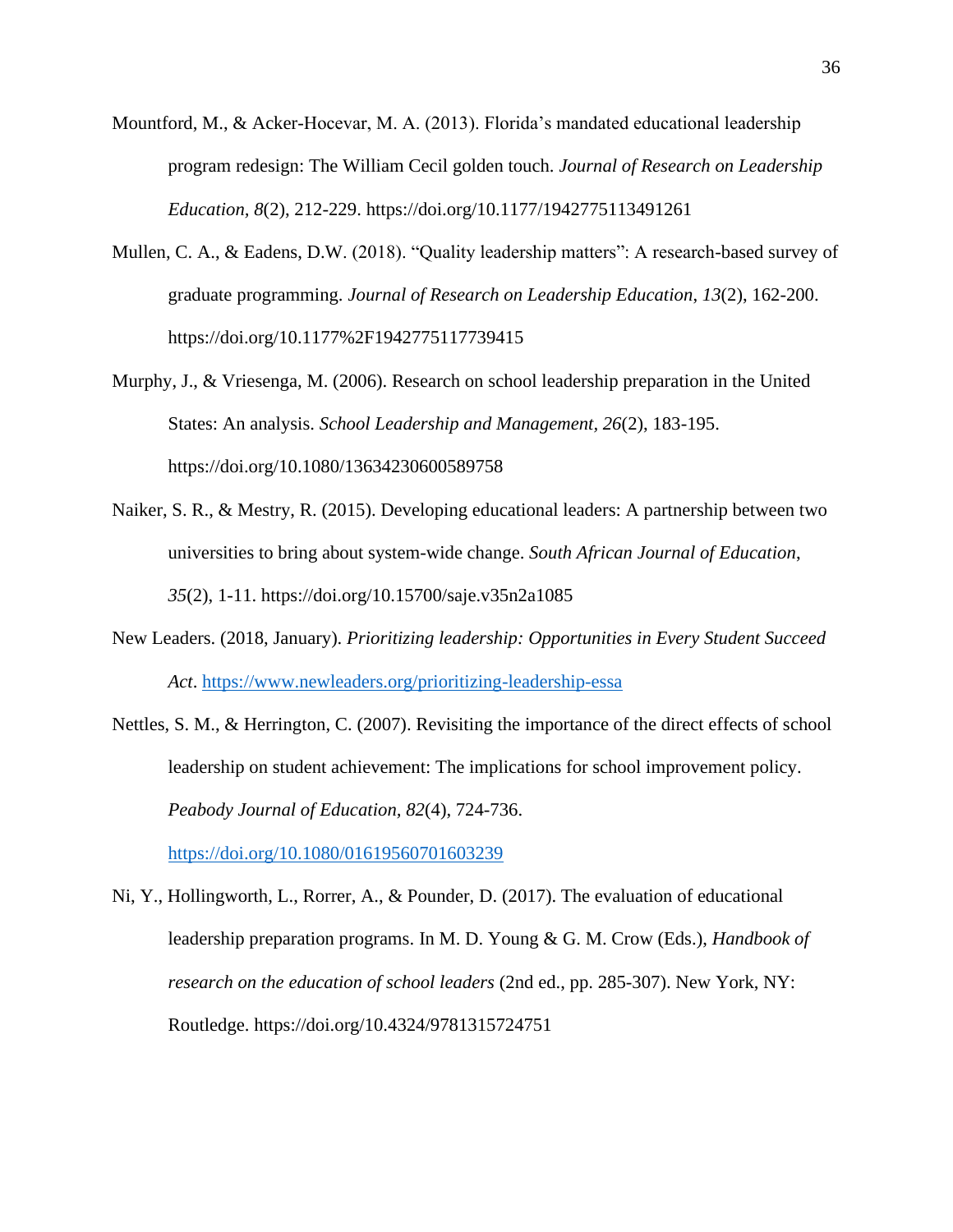- Ni, Y., Rorrer, A. K., Pounder, D., Young, M., & Korach, S. (2019). Leadership matters: Preparation program quality and learning outcomes. *Journal of Educational Administration*, *57*(2), 185-206. https://doi.org/10.1108/JEA-05-2018-0093
- Nudrat, F., & Akhtar, M. S. (2014). Assessing potential for teacher leadership: The case of prospective teachers. *Journal of Research & Reflections in Education (JRRE)*, *8*(2), 105- 115.
- Orphanos, S., & Orr, M. T. (2014). Learning leadership matters: The influence of innovative school leadership preparation on teachers' experiences and outcomes. *Educational Management Administration & Leadership*, *42*(5), 680-700. https://doi.org/10.1177%2F1741143213502187
- Orr, M. T. (2011). Pipeline to preparation to advancement: Graduates' experiences in, through, and beyond leadership preparation. *Educational Administration Quarterly*, *47*(1), 114- 172. https://doi.org/10.1177%2F0011000010378612
- Orr, M. T., & Orphanos, S. (2011). How graduate-level preparation influences the effectiveness of school leaders: A comparison of the outcomes of exemplary and conventional leadership preparation programs for principals. *Educational Administration Quarterly, 47*(1), 18-70. https://doi.org/10.1177%2F0011000010378610
- Orr, M. T., Hollingworth, L., & Beaudin, B. (2019). Performance assessment for school leaders: Comparing field trial and implementation results. *Journal of Educational Administration*. Retrieved from https://doi.org/10.1108/JEA-05-2018-0087
- Orr, M. T., Hollingworth, L., & Cook, J. (2018). Embedding performance assessments for leaders into preparation: A comparison of approaches, candidates, and assessment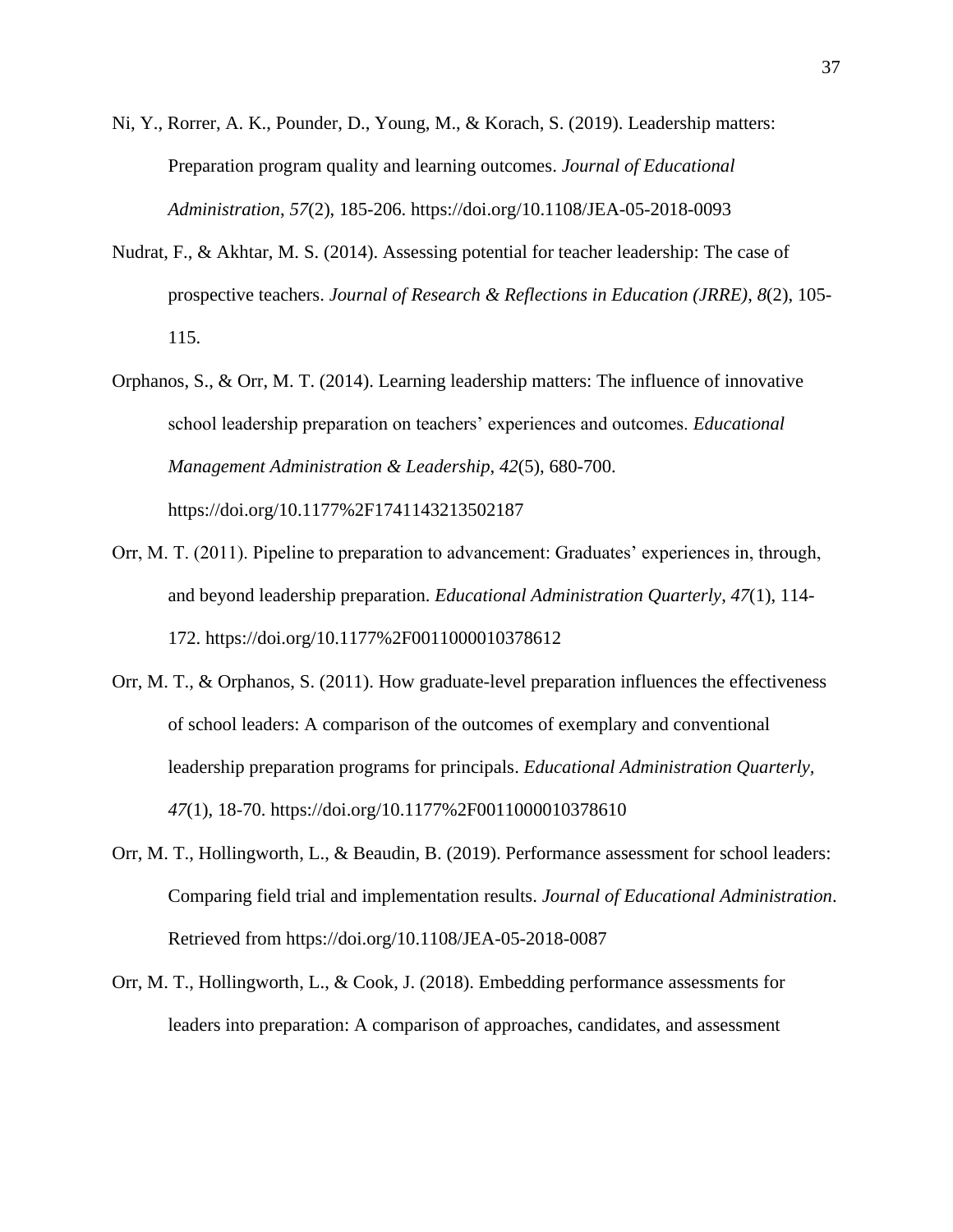evidence. *Journal of School Leadership*, *28*(3), 294-314.

https://doi.org/10.1177%2F105268461802800302

- Page, D. (2010). Systemic efforts in Georgia to improve education leadership. *Performance Improvement*, *49*(3), 11-16. https://doi.org/10.1002/pfi.20132
- Perrone, F., & Tucker, P. D. (2019). Shifting profile of leadership preparation programs in the 21st century. *Educational Administration Quarterly*, *55*(2), 253-295. https://doi.org/10.1177%2F0013161X18799473
- Riley, D. L., & Meredith, J. (2017). *State efforts to strengthen school leadership: Insights from CCSSO action groups*. Washington, DC: Policy Studies Associates.

<https://files.eric.ed.gov/fulltext/ED580215.pdf>

- Robinson, V. M. J., Lloyd, C. A., Rowe, K. J. (2008). The impact of leadership on student outcomes: an analysis of differential effects of leadership types. *Educational Administration Quarterly, 44*(5), 635-674. https://doi.org/10.1177/0013161X08321509
- Spillane, J. (2005). Distributed leadership. *The Educational Forum, 69*(2), 143-150. https://doi.org/10.1080/00131720508984678
- Sweeney, D., & Mausbach, A. (2019). Creating powerful principal and coach partnerships. *Educational Leadership*, *76*(6), 30-35. http://www.ascd.org/publications/educationalleadership/mar19/vol76/num06/Creating-Powerful-Principal-and-Coach-Partnerships.aspx
- Tahir, L. M., Musah, M. B., Al-Hudawi, S. H. V., & Daud, K. (2020). Becoming a teacher leader: Exploring Malaysian in-service teachers' perceptions, readiness and challenges. *Education and Science*, *45*(202), 283-310. DOI: 10.15390/EB.2020.7362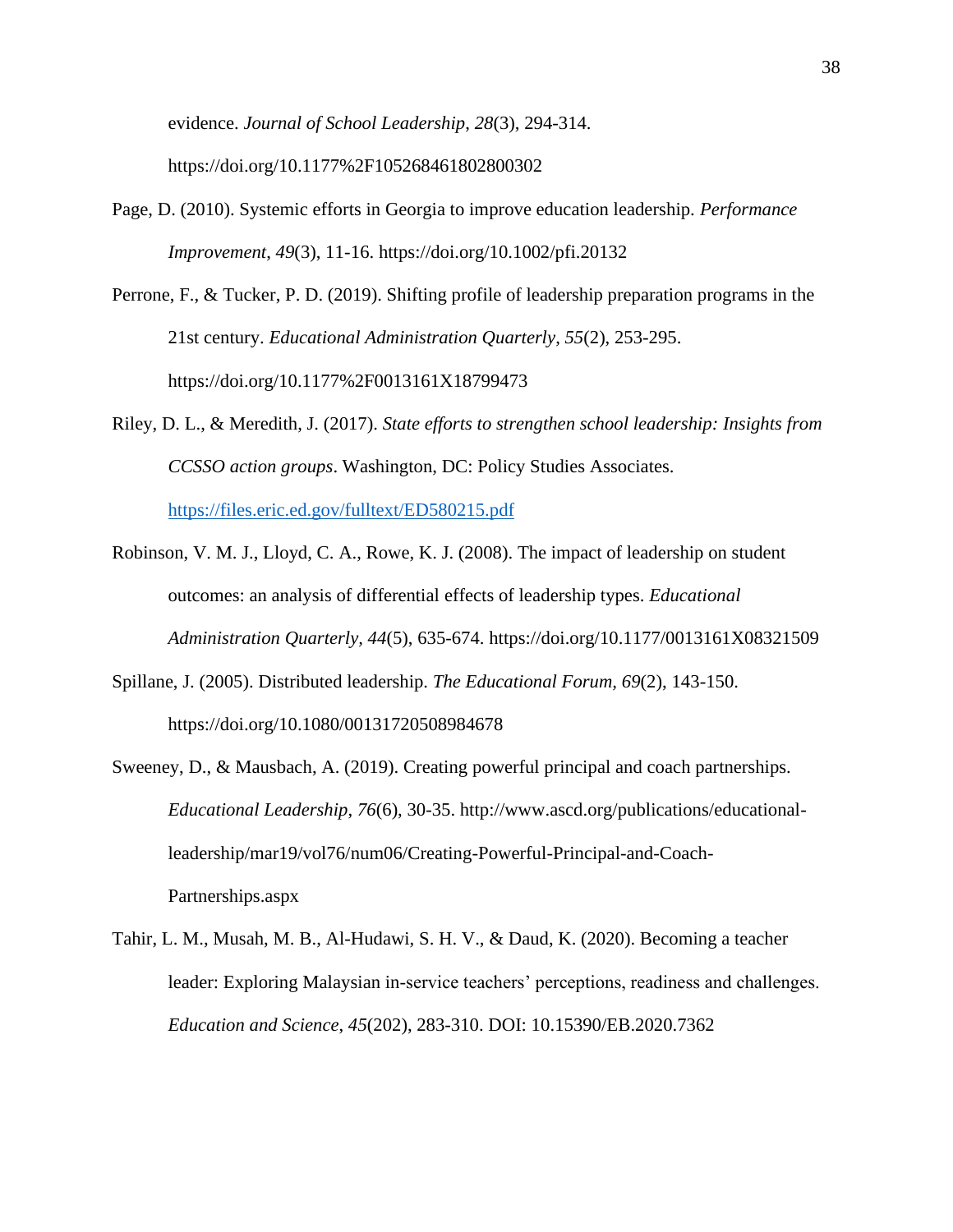- Tingle, E., Corrales, A., & Peters, M. L. (2019). Leadership development programs: Investing in school principals. *Educational Studies*, *45*(1), 1-16. https://doi.org/10.1080/03055698.2017.1382332
- University of Florida Coaching Academy. (n.d.). University of Florida Lastinger Center for Learning. http://lastingercenter.com/wp-

content/uploads/2015/09/CoachingAcademy2015Ver41.pdf

- VanGronigen, B. A., Cunningham, K. M., & Young, M. D. (2018). How exemplary educational leadership preparation programs hone the interpersonal-intrapersonal (i2) skills of future leaders. *Journal of Transformative Leadership & Policy Studies*, *7*(2), 1-11. https://doi.org/10.36851/jtlps.v7i2.503
- Wilson, A. (2016). From professional practice to practical leader: Teacher leadership in professional learning communities. *International Journal of Teacher Leadership*, *7*(2), 45-62. https://files.eric.ed.gov/fulltext/EJ1137497.pdf
- Woulfin, S. L., & Rigby, J. G. (2017). Coaching for coherence: How instructional coaches lead change in the evaluation era. *Educational Researcher*, *46*(6), 323-328. <https://www.jstor.org/stable/44972472>
- Woulfin, S.L. (2018). Mediating instructional reform: An examination of the relationship between district policy and instructional coaching. *AERA Open, 4*(3), 1-16. https://doi.org/10.1177/2332858418792278
- Xu, Y., & Patmor, G. (2012). Fostering leadership skills in pre-service teachers. *International Journal of Teaching and Learning in Higher Education*, *24*(2), 252-256. https://files.eric.ed.gov/fulltext/EJ996270.pdf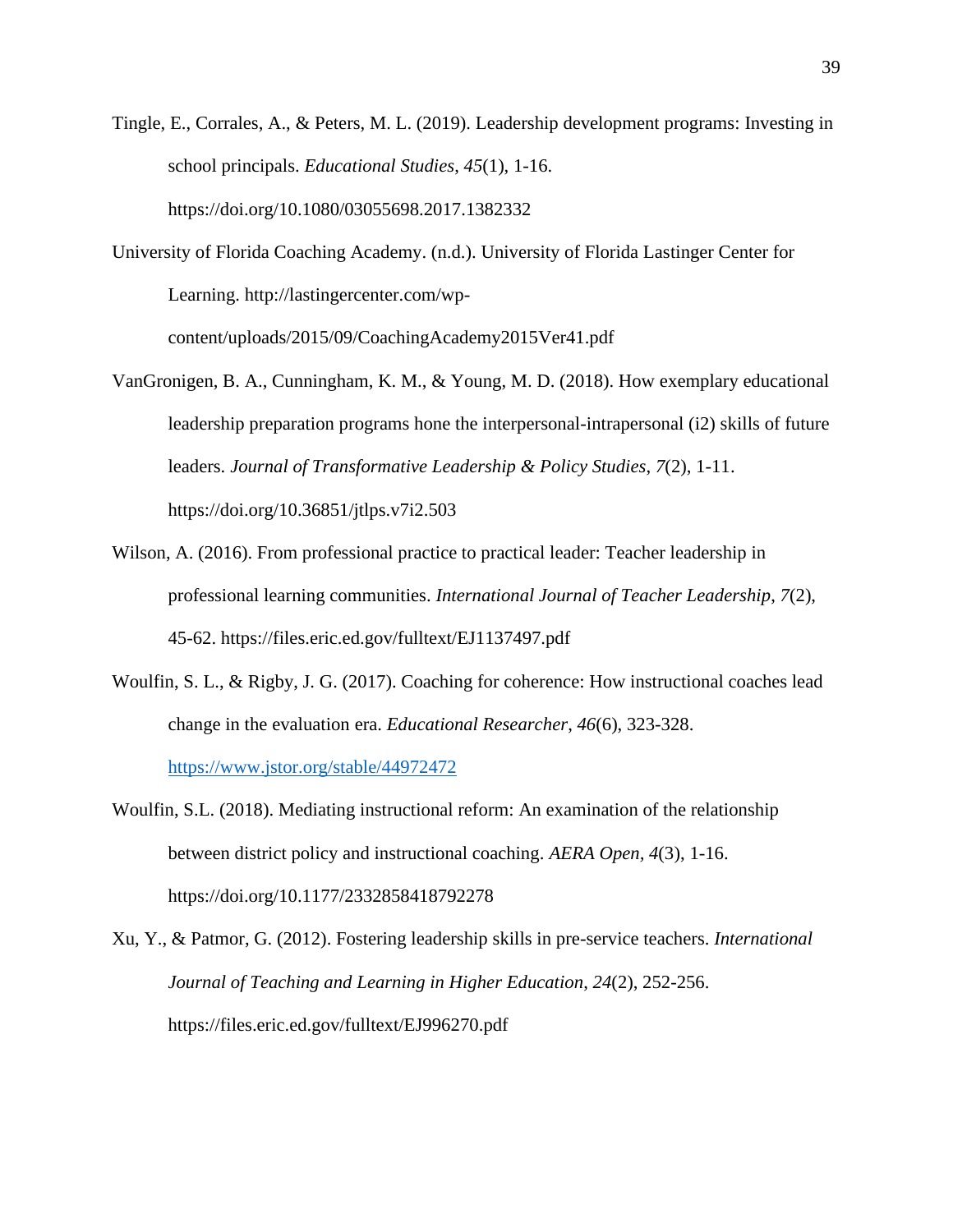- York-Barr, J., & Duke, K. (2004). What do we know about teacher leadership? Findings from two decades of scholarship. *Review of Educational Research*, *74*(3), 255-316. https://doi.org/10.3102%2F00346543074003255
- Young, M. D. (2015). The leadership challenge: Supporting the learning of all students. *Leadership and Policy in Schools*, *14*(4), 389-410. https://doi.org/10.1080/15700763.2015.1073330
- Young, M. D., & Eddy-Spicer, D. H. (2019). Bridging, brokering, bricolage: Building exemplary leadership programs from the inside out. *Journal of Research on Leadership Education, 14*(1), 3-10. https://doi.org/10.1177%2F1942775118820129
- Young, M. D., Winn, K. M., & Reedy, M. A. (2017). The Every Student Succeeds Act: Strengthening the focus on educational leadership. *Educational Administration Quarterly*, *53*(5), 705-726.<https://doi.org/10.1177%2F0013161X17735871>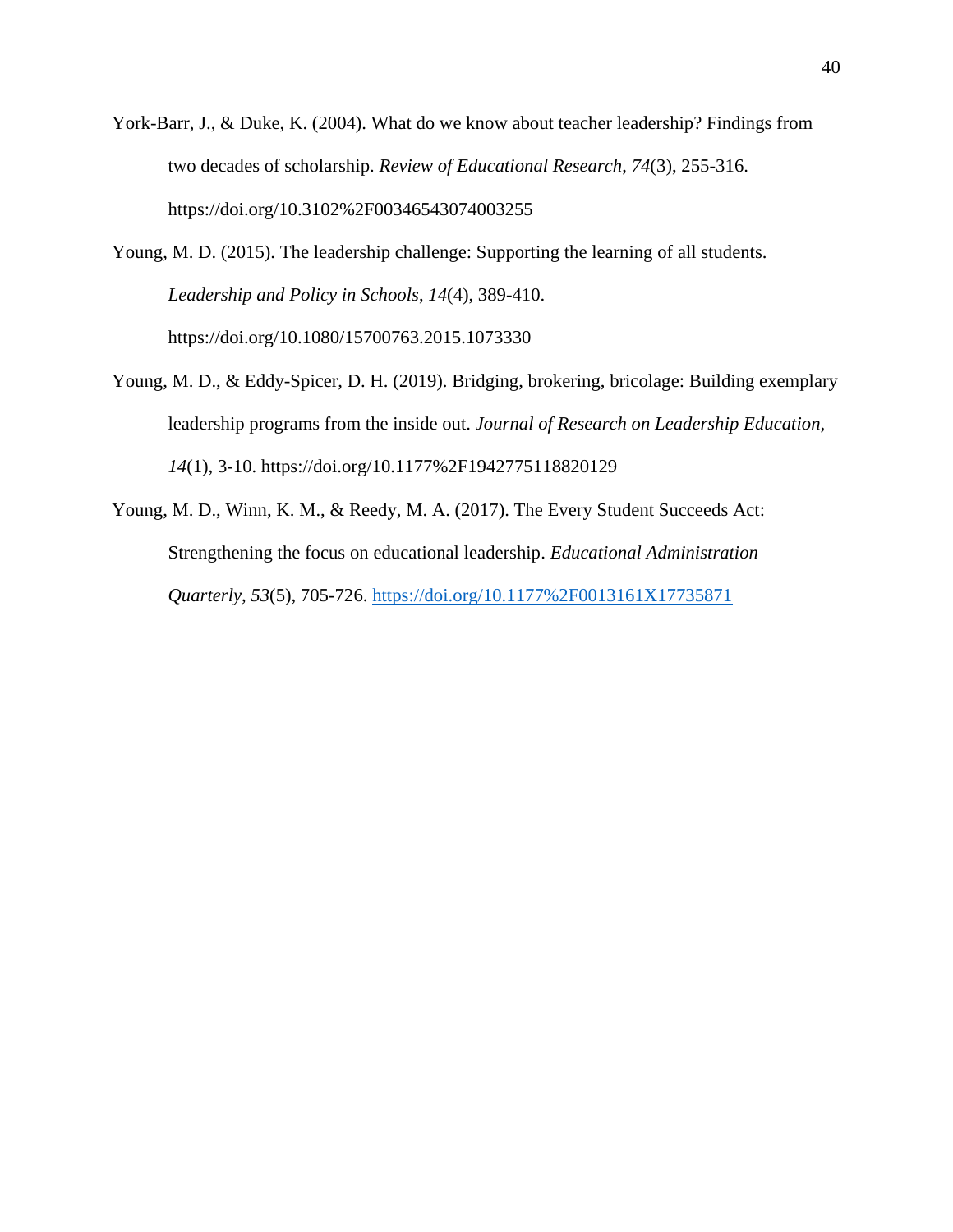## **Table 1**

*Overall Student Perception of Educational Leadership Coursework (N = 408)*

| Survey Item                                                                                         | $\boldsymbol{n}$ | $\boldsymbol{M}$ | <b>SD</b> |
|-----------------------------------------------------------------------------------------------------|------------------|------------------|-----------|
| 1. Course content assisted me in being more effective<br>as an educator                             | 408              | 3.84             | .556      |
| 2. Course content was drawn from research and<br>contemporary literature.                           | 408              | 3.84             | .591      |
| 3. I received frequent feedback from my instructors<br>on my progress in class.                     | 408              | 3.75             | .617      |
| 4. Educational Leadership faculty were available<br>outside of class time.                          | 407              | 3.78             | .672      |
| 5. Educational Leadership faculty set high<br>expectations for student performance.                 | 408              | 3.84             | .578      |
| 6. The information provided to me by Educational<br>Leadership faculty was accurate and up to date. | 408              | 3.74             | .643      |
| 7. Courses in the Educational Leadership Program<br>were academically challenging.                  | 408              | 3.74             | .640      |
| 8. The administrative internship prepared me to<br>apply for entry level leadership positions.      | 408              | 3.78             | .666      |
| 9. The number of students in the classes I took was<br>appropriate for graduate level courses.      | 406              | 3.87             | .622      |
| 10. Student discussion and interactions were<br>encouraged by instructors during class.             | 405              | 3.89             | .618      |
| 11. The administrative internship was a valuable<br>learning experience.                            | 398              | 3.82             | .621      |

*Note.* Number of participant responses vary by item.

# **Table 2**

*ANOVA Results: Academically Challenging Program and Stimulating Intellectual Climate*

|               |                             |                | Sum of         |     | Mean   |       |         |
|---------------|-----------------------------|----------------|----------------|-----|--------|-------|---------|
|               |                             |                | <b>Squares</b> | df  | Square | F     | Sig.    |
|               | Courses in the              | Between groups | 5.480          |     |        |       |         |
|               | Educational                 |                |                |     | 1.096  | 2.969 | $.012*$ |
|               | Leadership Program          | Within groups  | 144.329        |     |        |       |         |
|               | were academically           |                |                | 391 | 0.369  |       |         |
|               | challenging.                | Total          | 149.809        | 396 |        |       |         |
| $\sim$ $\sim$ | $\sim$ $-$<br>$\sim$ $\sim$ |                |                |     |        |       |         |

*Note:* \**p* < .05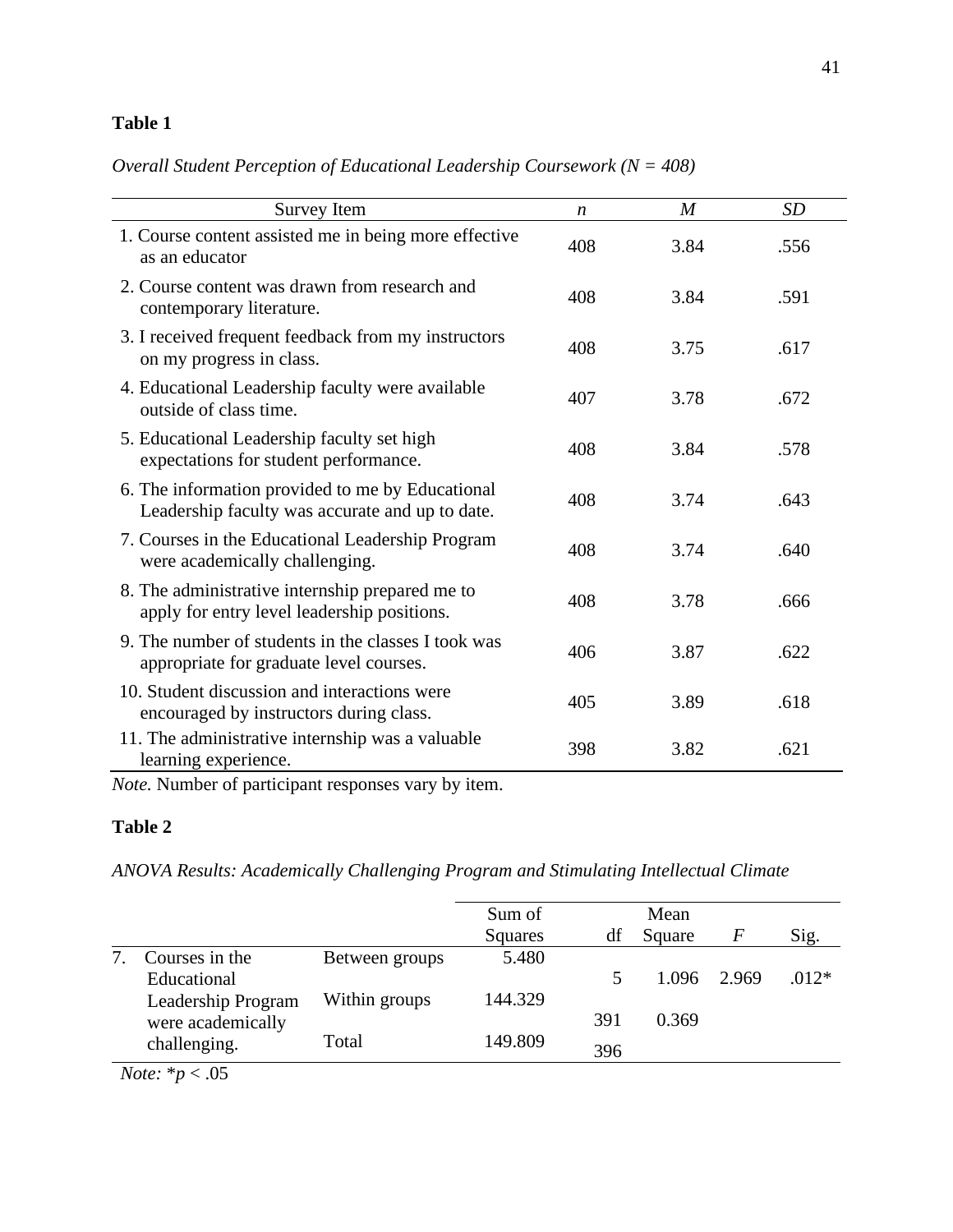## **Table 3**

|                              | Current<br>Role | <b>Current Role</b> | Mean<br>Difference | Std.<br>Error | Sig.    |         | 95% Confidence<br>Interval |
|------------------------------|-----------------|---------------------|--------------------|---------------|---------|---------|----------------------------|
| Dependent                    |                 |                     |                    |               |         | Lower   | Upper                      |
| Variable                     |                 |                     |                    |               |         | Bound   | Bound                      |
| 7. Courses in                | Central         | Teacher             | $-.547$            | .167          | $.014*$ | $-1.02$ | $-.07$                     |
| the                          | Office          | Instructional       | $-.654$            | .183          | $.005*$ | $-1.18$ | $-.13$                     |
| Educational                  |                 | Coach               |                    |               |         |         |                            |
| Leadership                   |                 | Dean                | $-.536$            | .199          | .079    | $-1.11$ | .03                        |
| Program were                 |                 | Administrator       | $-786$             | .260          | $.031*$ | $-1.53$ | $-.04$                     |
| academically<br>challenging. |                 | Other               | $-.481$            | .185          | .101    | $-1.01$ | .05                        |

*Tukey Post-Hoc: Academically Challenging Courses*

### **Table 4**

*Overall Student Perceptions of Faculty Facilitation of Learning (N = 408)*

| Survey Item                                                                                                             | $\boldsymbol{n}$ | $\overline{M}$ | SD   |
|-------------------------------------------------------------------------------------------------------------------------|------------------|----------------|------|
| 12. Instructors expected students to be prepared for<br>class presentations and discussion.                             | 398              | 3.92           | .555 |
| 13. The intellectual climate in the program was<br>stimulating.                                                         | 398              | 3.82           | .601 |
| 14. The Educational Leadership faculty were<br>supportive.                                                              | 397              | 3.82           | .612 |
| 15. The Educational Leadership Program adequately<br>prepared me for the Florida Educational Leadership<br>Examination. | 398              | 3.78           | .666 |
| 16. The program prepared me for my professional<br>career goals.                                                        | 398              | 3.80           | .606 |
| 17. Courses were offered frequently enough for<br>timely completion of the program.                                     | 398              | 3.67           | .747 |
| 18. Textbooks required for the courses were used on a<br>regular basis.                                                 | 398              | 3.53           | .817 |
| 19. Student interactions and discussions added to the<br>quality of the courses.                                        | 398              | 3.86           | .616 |
| 20. Electronic databases were useful in completing<br>the program requirements.                                         | 398              | 3.77           | .702 |